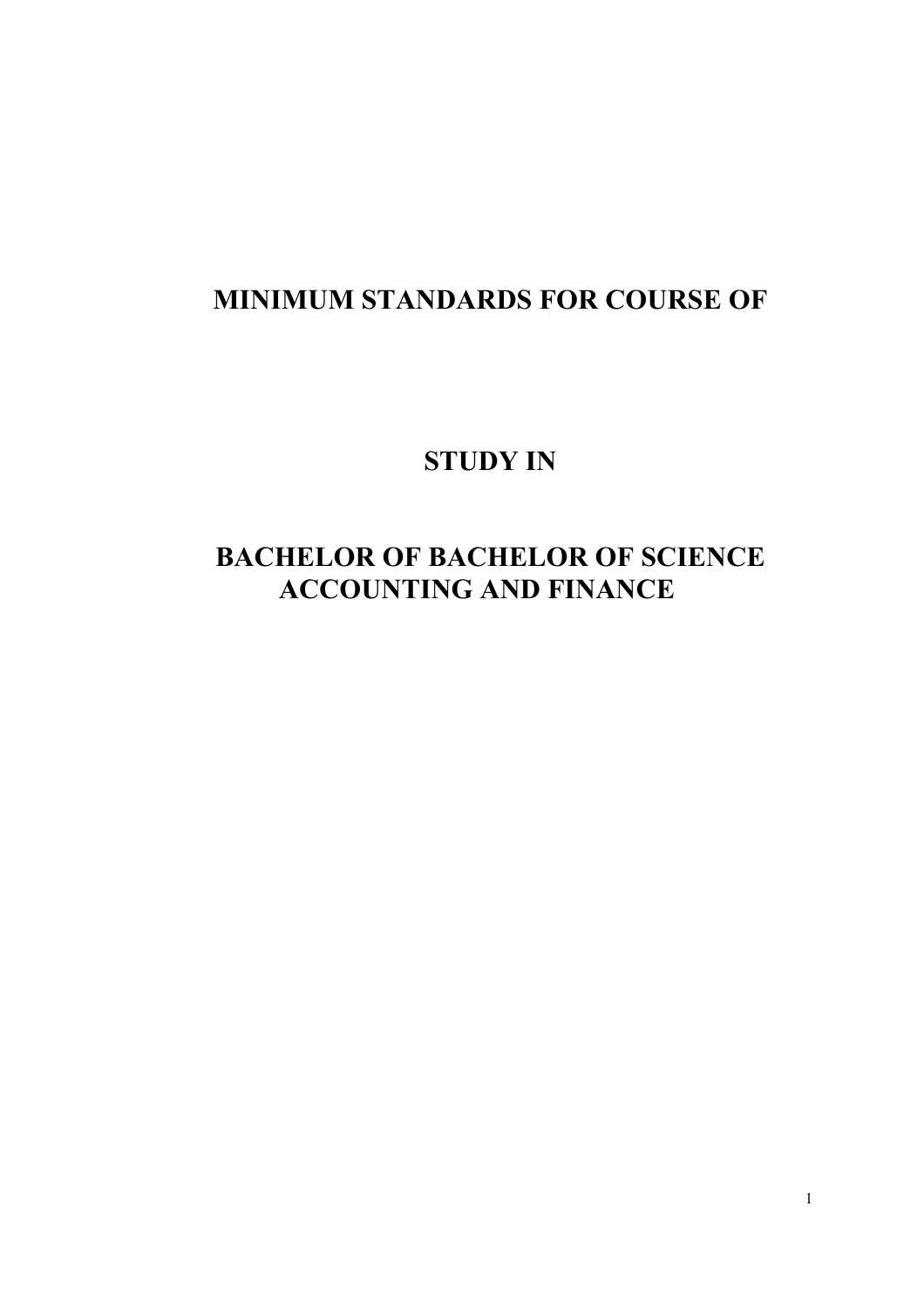# **Programme structure**

Contact Hours (CH) and Credit Units (CU) are used, where one (1) lecture hour is equivalent to 2 practical hours and 1 credit unit is equivalent to 15 hours.

| Year 1                              |                                      |           |                |  |
|-------------------------------------|--------------------------------------|-----------|----------------|--|
| <b>Semester 1</b>                   |                                      |           |                |  |
|                                     | <b>COURSE DESCRIPTION</b>            | <b>CH</b> | CU             |  |
|                                     | Fundamentals of Accounting 1         | 60        | $\overline{4}$ |  |
|                                     | Quantitative Methods I               | 60        | $\overline{4}$ |  |
|                                     | <b>Business Law</b>                  | 60        | $\overline{4}$ |  |
|                                     | Principles of Management             | 60        | $\overline{4}$ |  |
|                                     | Economic Theory                      | 60        | $\overline{4}$ |  |
|                                     | <b>Semester Load = 20 CU</b>         |           |                |  |
| <b>Year I</b><br><b>Semester II</b> |                                      |           |                |  |
|                                     | <b>Fundamentals of Accounting II</b> | 60        | $\overline{4}$ |  |
|                                     | Quantitative Methods II              | 60        | $\overline{4}$ |  |
|                                     | <b>Business Communication Skills</b> | 45        | 3              |  |
|                                     | Managerial Economics                 | 45        | 3              |  |
|                                     | Information Technology I             | 45        | 3              |  |
|                                     | <b>Semester Load = 17 CU</b>         |           |                |  |
| <b>Year II</b><br><b>Semester I</b> |                                      |           |                |  |
|                                     | Intermediate Accounting I            | 45        | 3              |  |
|                                     | Company Law                          | 45        | 3              |  |
|                                     | <b>Financial Management</b>          | 45        | 3              |  |
|                                     | Production & Operations Management   | 60        | $\overline{4}$ |  |
|                                     | Information Technology II            | 60        | $\overline{4}$ |  |
|                                     | Organisational Behaviour             | 45        | 3              |  |
|                                     | <b>Semester Load = 20 CU</b>         |           |                |  |
| Year II<br><b>Semester II</b>       |                                      |           |                |  |
|                                     | Intermediate Accounting II           | 45        | 3              |  |
|                                     | <b>Cost Accounting</b>               | 60        | $\overline{4}$ |  |
|                                     | Tax Theory                           | 30        | $\overline{2}$ |  |
|                                     | Entrepreneurship                     | 60        | $\overline{4}$ |  |
|                                     | Human Resource Management            | 60        | $\overline{4}$ |  |
|                                     | <b>Research Methods</b>              | 45        | 3              |  |
|                                     | <b>Semester Load = 20 CU</b>         |           |                |  |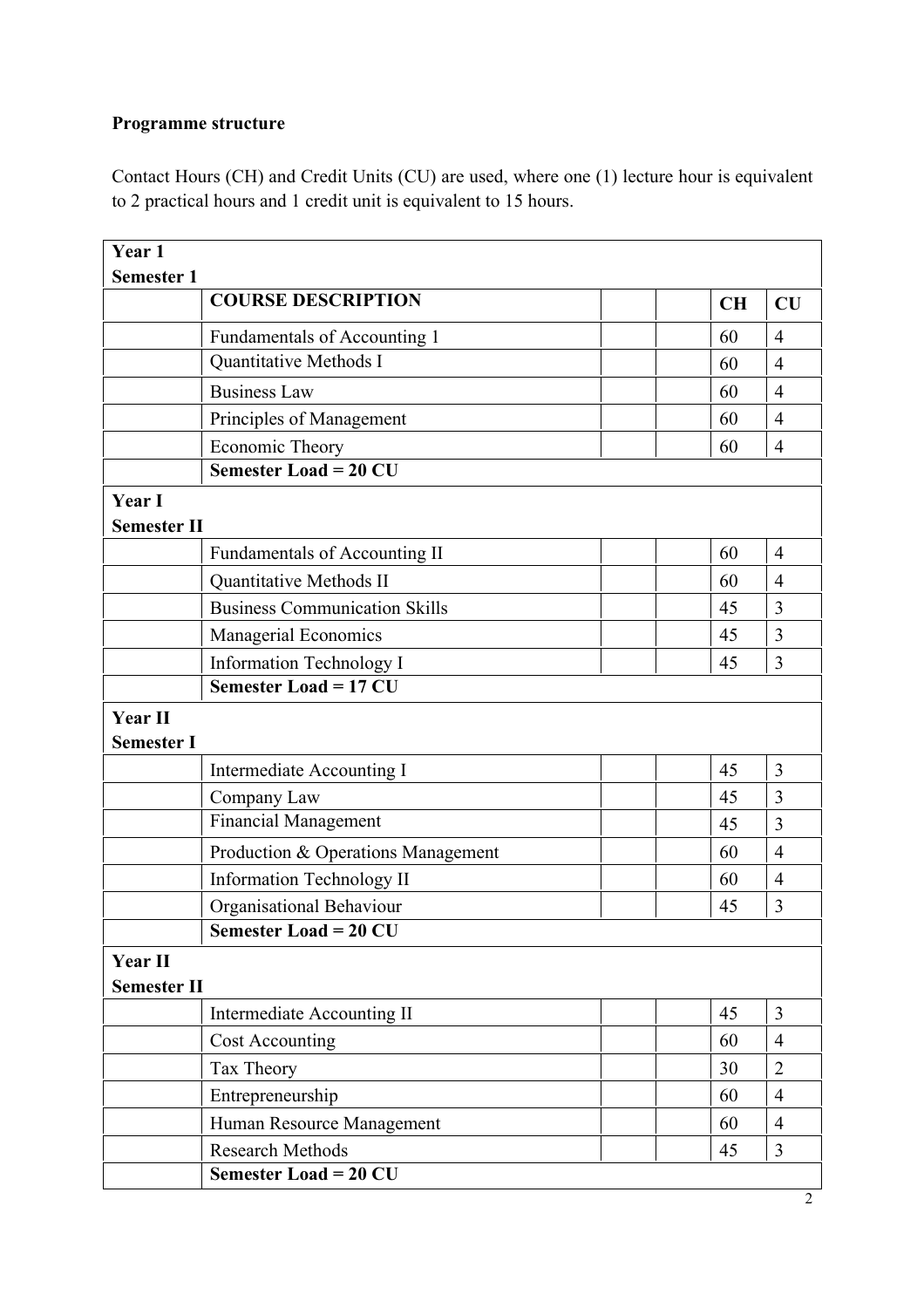| <b>Year III</b>    |                                               |    |                |
|--------------------|-----------------------------------------------|----|----------------|
| <b>Semester I</b>  |                                               |    |                |
|                    | <b>Advanced Accounting</b>                    | 60 | $\overline{4}$ |
|                    | <b>Management Accounting</b>                  | 60 | 4              |
|                    | <b>Advanced Financial Management</b>          | 60 | 4              |
|                    | <b>Internal Auditing</b>                      | 45 | 3              |
|                    | <b>Business ethics</b>                        | 45 | 3              |
|                    | <b>Semester Load = 18CU</b>                   |    |                |
| <b>Year III</b>    |                                               |    |                |
| <b>Semester II</b> |                                               |    |                |
|                    | <b>External Auditing</b>                      | 60 | $\overline{4}$ |
|                    | Tax Management                                | 60 | 4              |
|                    | Computerised Accounting                       | 60 | $\overline{4}$ |
|                    | <b>Strategic Management</b>                   | 60 | 4              |
|                    | One Elective, either International Accounting | 60 | $\overline{4}$ |
|                    | Or Public Sector Accounting                   | 60 | 4              |
|                    | <b>Semester Load = 20 CU</b>                  |    |                |
|                    | <b>Research Report</b>                        | 75 | 5              |

**Graduation Programme Load: = 120 CU**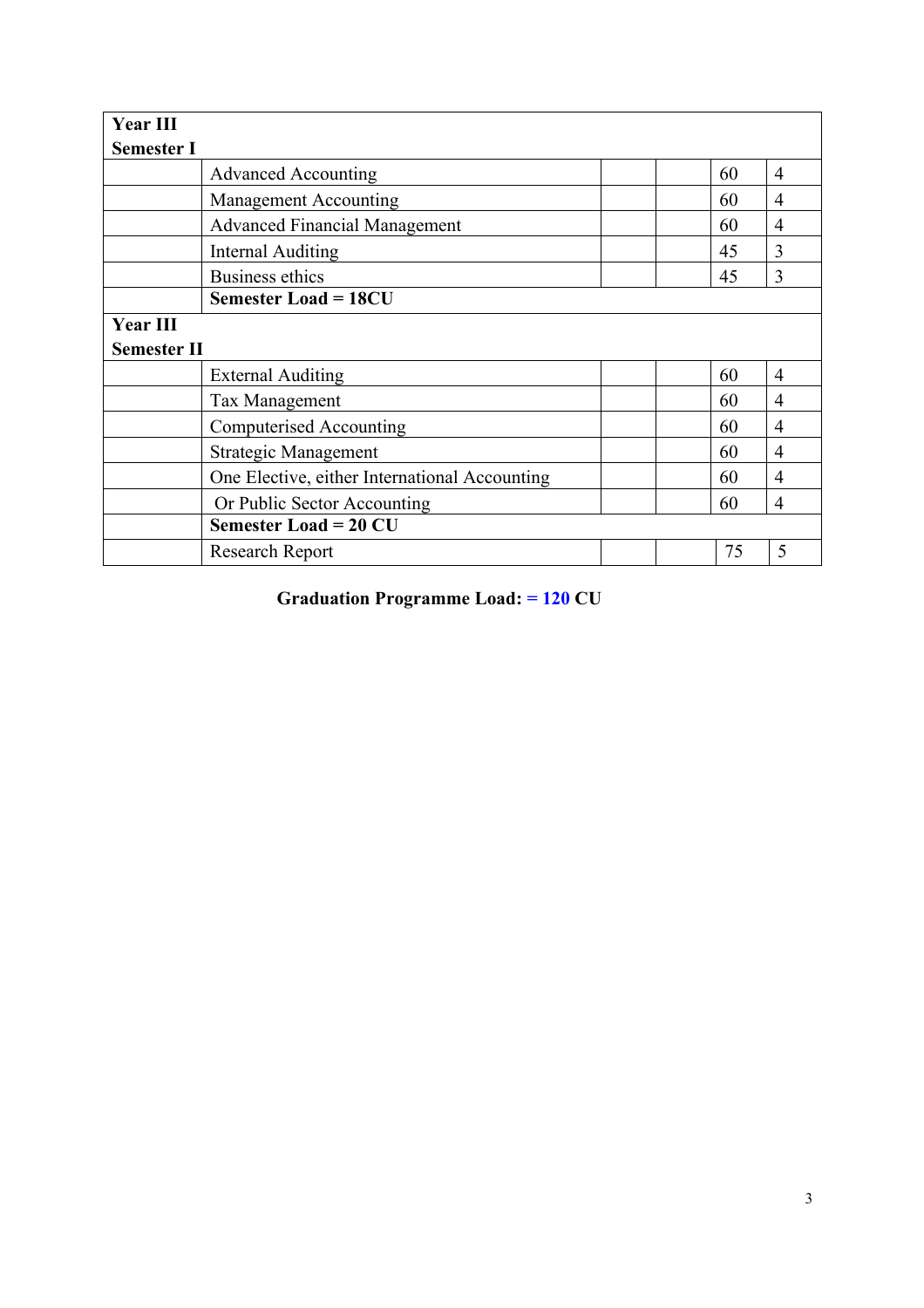### **Course Name: FUNDAMENTALS OF ACCOUNTING**

**Course Level:** 1 (Semester 1) **Credit Units:** 4 Credit Hours: 60

#### **Brief course description**

The course explores the principles, techniques, and methods that accountants follow when preparing financial records. Topics covered include; introduction to accounting, recording accounting information, accounting for cash, year end adjustments, final accounts, worksheet, and control accounts.

#### **Course Objectives**

On completion of this course students should be:

- Familiar with the meaning of accounting, the various accounting concepts, principles and conventions; International Financial Reporting Standards (IFRS)/International Accounting Standards (IAS);
- Able to distinguish (broadly) the various forms of business associations;
- Able to identify and prepare the various accounting records;
- Aware of the various financial statements that are included in a published set of accounts and have developed an understanding of how these statements are prepared; and
- Able to demonstrate the ability to interpret financial information arising from virtually any organisation particularly sole proprietorship forms;

#### **Course outline**

#### **Introduction to accounting (6 hrs)**

- Definitions Accounting, bookkeeping
- The accounting cycle
- Accounting terminologies, principles, concepts, and conventions
- Accounting equation and the balance sheet
- The double entry system and effect of transaction on the balance sheet

#### **Recording accounting information (14 hrs)**

- Source documents (receipts, vouchers, invoices, credit and debit notes…)
- Books of original entry (general journal, sales journal, purchases journal, sales returns journal, purchases journal, asset schedule…)
- The ledger (general, sales, purchases, returns...)
- The trial balance
- Types of errors disclosed and not disclosed by the trial balance
- Correction of errors and use of suspense accounts.

#### **Accounting for cash (8 hrs)**

- Internal controls over cash
- The cash book
- The petty cash book
- Bank reconciliation statements

#### **Year end adjustments (10 hrs)**

- The need for year end adjustments
- Accruals and prepayments
- Bad debts and their provision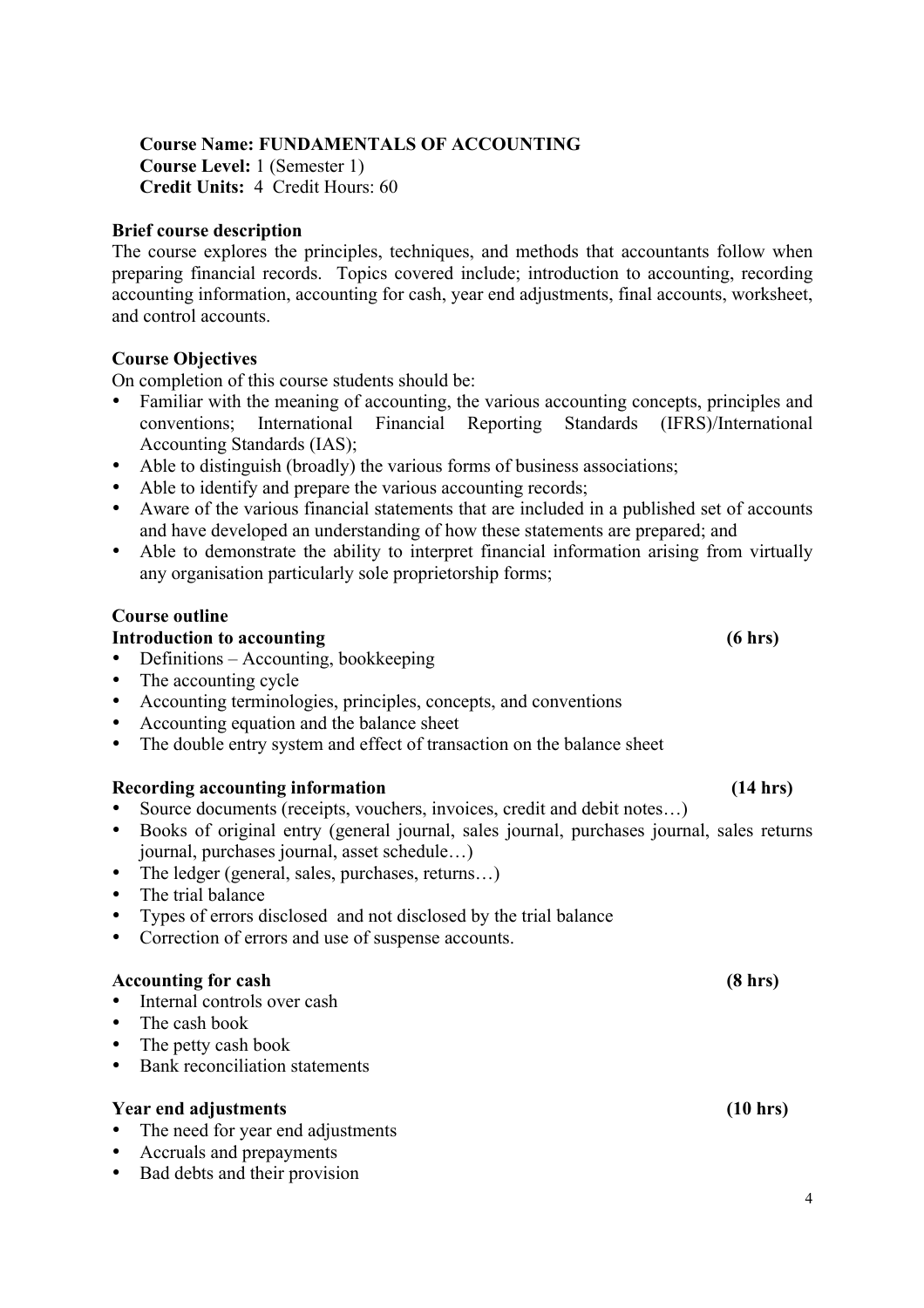- Depreciation and provision for depreciation
- Asset acquisition and disposal

### **The final accounts (8 hrs)**

- Capital and revenue expenditure
- Receipts and payments
- Income statement (Trading, profit and loss account)
- Balance sheet

#### Work sheet (ten column) work sheet (8hrs)

- Adjusted trial balance
- Income statement
- Balance sheet

#### **Control accounts or self balance ledgers (6hrs)**

- The need for control accounts
- Preparation of control accounts and their integration in the general accounting system

#### **Teaching methods**

Lectures and Tutorials (group discussions, case studies, and debates).

#### **Assessment Methodology:**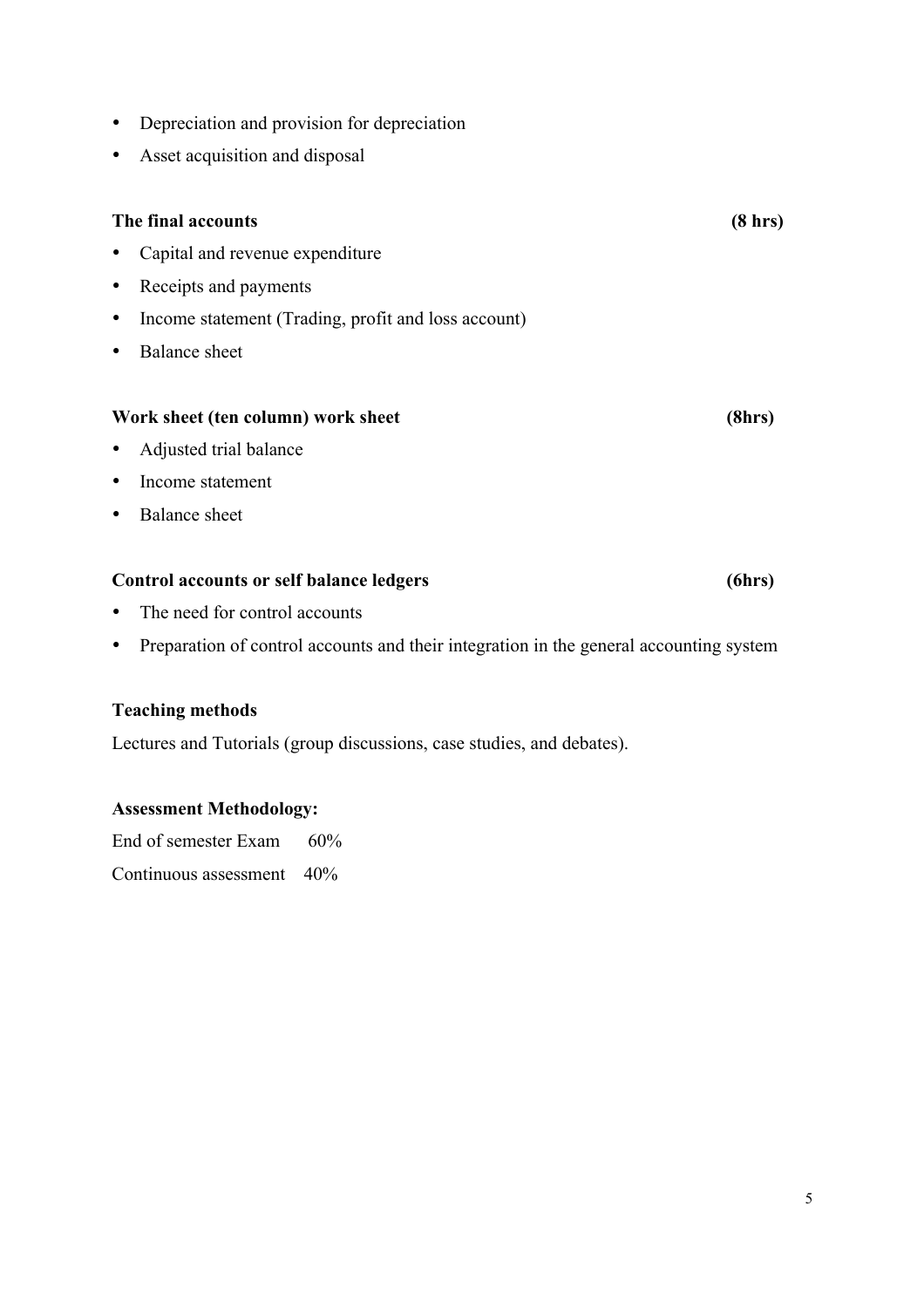#### **1. Course Name: QUANTITATIVE METHODS I**

**2. Course Level:** 1 (Semester 1)

#### **3. Credit Units:** 4

#### **Brief description**

This course introduces students to a number of quantitative models proven effective in solving certain classes of managerial problems. The course examines quantitative tools used to model various representative sample problems encountered in the conduct of business. The tools to be studied include descriptive statistical tools, linear functions, network programming and analysis, inventory control models, indices, matrices and correlation and regression models.

#### **Course Objectives**

On completion of this course students should be able to:

- Explain the role of quantitative methods in business decision making;
- Demonstrate the ability to apply quantitative decision making to the analysis of managerial problems; and
- Apply critical thinking and quantitative reasoning to different decision situations.

#### **Course outline**

#### **Introduction (4hrs)**

- Quantitative data collection
- Quantitative data presentation
- Quantitative information and uses

#### **Descriptive statistical measures of location (8hrs)**

- Definitions
- Main aspects of describing data
- Basic statistical concepts
- Measures (mean, mode, median)

#### **Measures of dispersion (8hrs)**

- Variance
- Standard deviation
- Application to business situations (e.g measuring risk)

#### **Index numbers (10 hrs)**

- Uses of Index Numbers
- Problems encountered in the construction of Index numbers
- Description and computation of Index Numbers

#### **Time series (8 hrs)**

- Description of time series
- Movements in time series
- Estimation of trend line
- Linear functions

#### **Correlation and regression (10 Hrs)**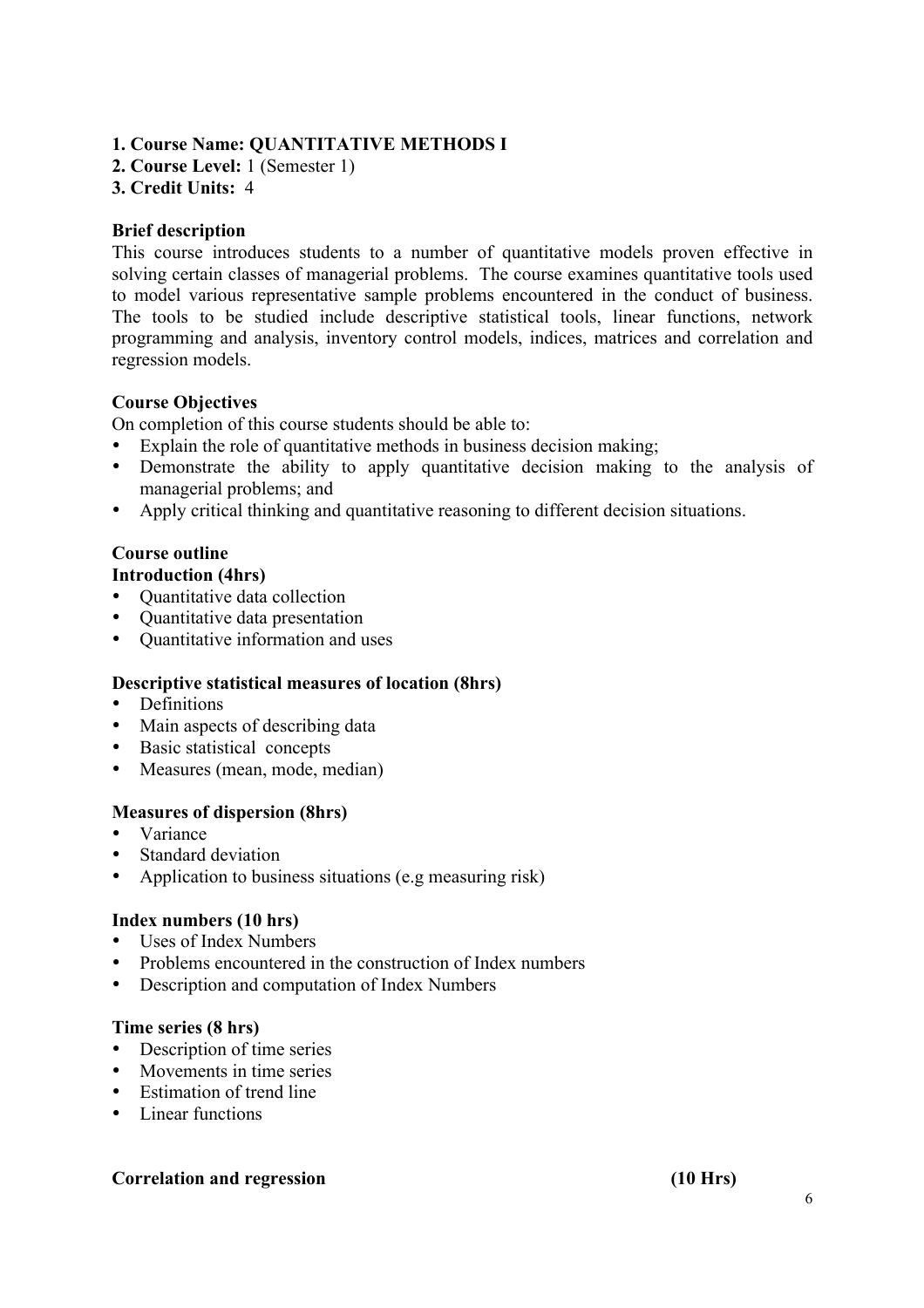- Scatter graph, fitting simple linear regression equation
- Spearman rank correlation
- Pearson product moment correlation coefficients
- Application in risk management

## **Decision analysis (12hrs)**

- Decision analysis models and their applicability
- Sensitivity analysis
- Matrices and their applications.

#### **Delivery methodology**

Lectures, Tutorials (case studies, and simulations).

#### **Assessment**

End of semester Exam 60%

Continuous assessment 40%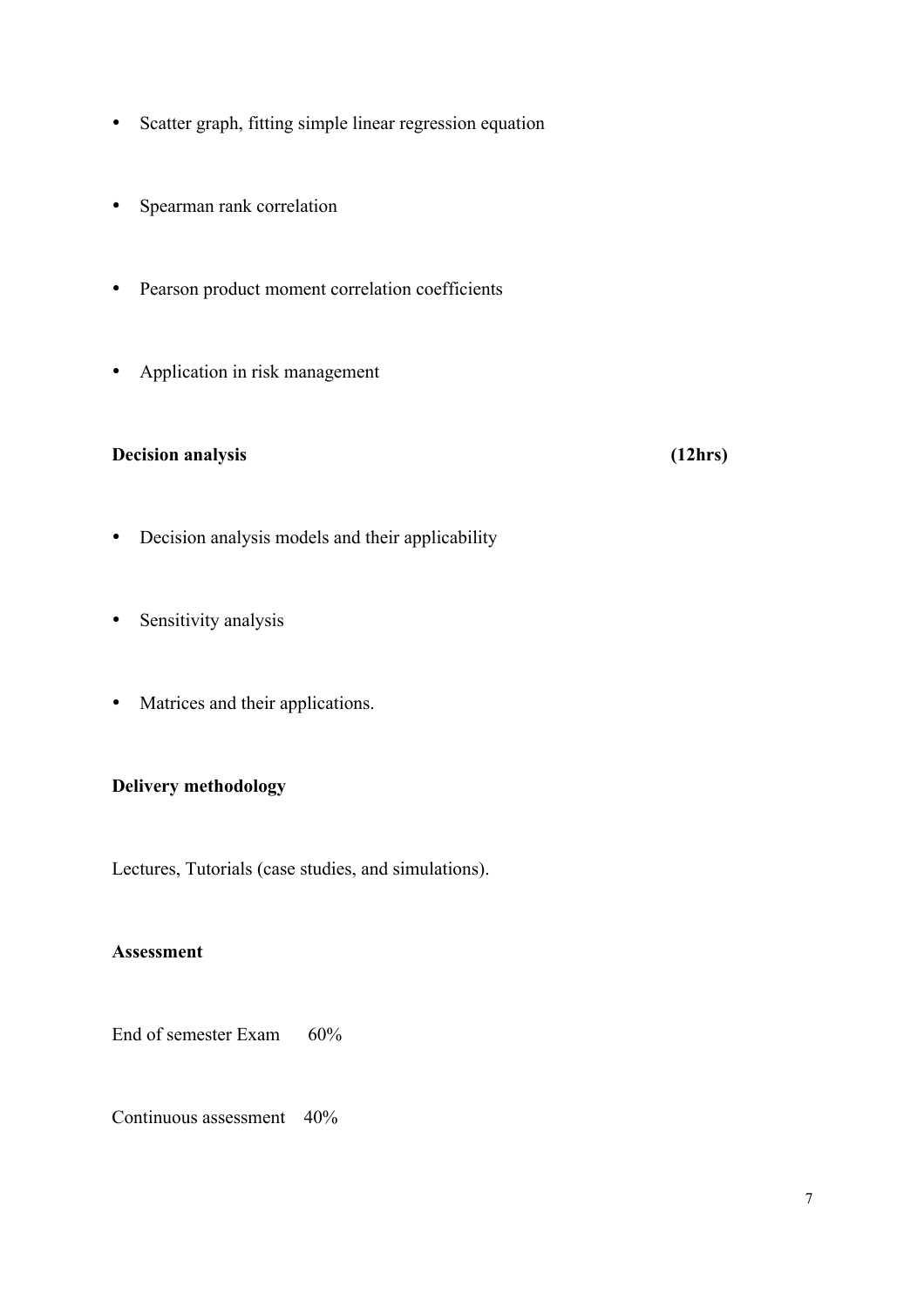#### **Course Name: BUSINESS LAW**

**Course Level:** 1 (Semester 1)

#### **Credit Units:**

#### **Brief course description**

This course exposes students to legal issues and processes in various commercial disciplines. These include: the law of Contract, the law of Torts, the law of Partnerships, the law of insurance, the law of Sales and Agency, the law of Bankruptcy, Bailment law, Hire Purchase law, the law of Negotiable Instruments, the law of Arbitration, Guarantee and Indemnity.

#### **Course objectives:**

By the end of this course students should be able to:

- Explain the importance of the various components of business law;
- Identify different instances that attract obligations and liability in business arrangements; and
- Discuss legal issues arising from different business situations

#### **Course outline**

#### **Introduction (4 hrs)**

- Nature and sources of law;
- Structure of courts in Uganda;

#### **The law of contract; (12 hrs)**

- Preliminaries in contract formation
- Formation of contract offer and acceptance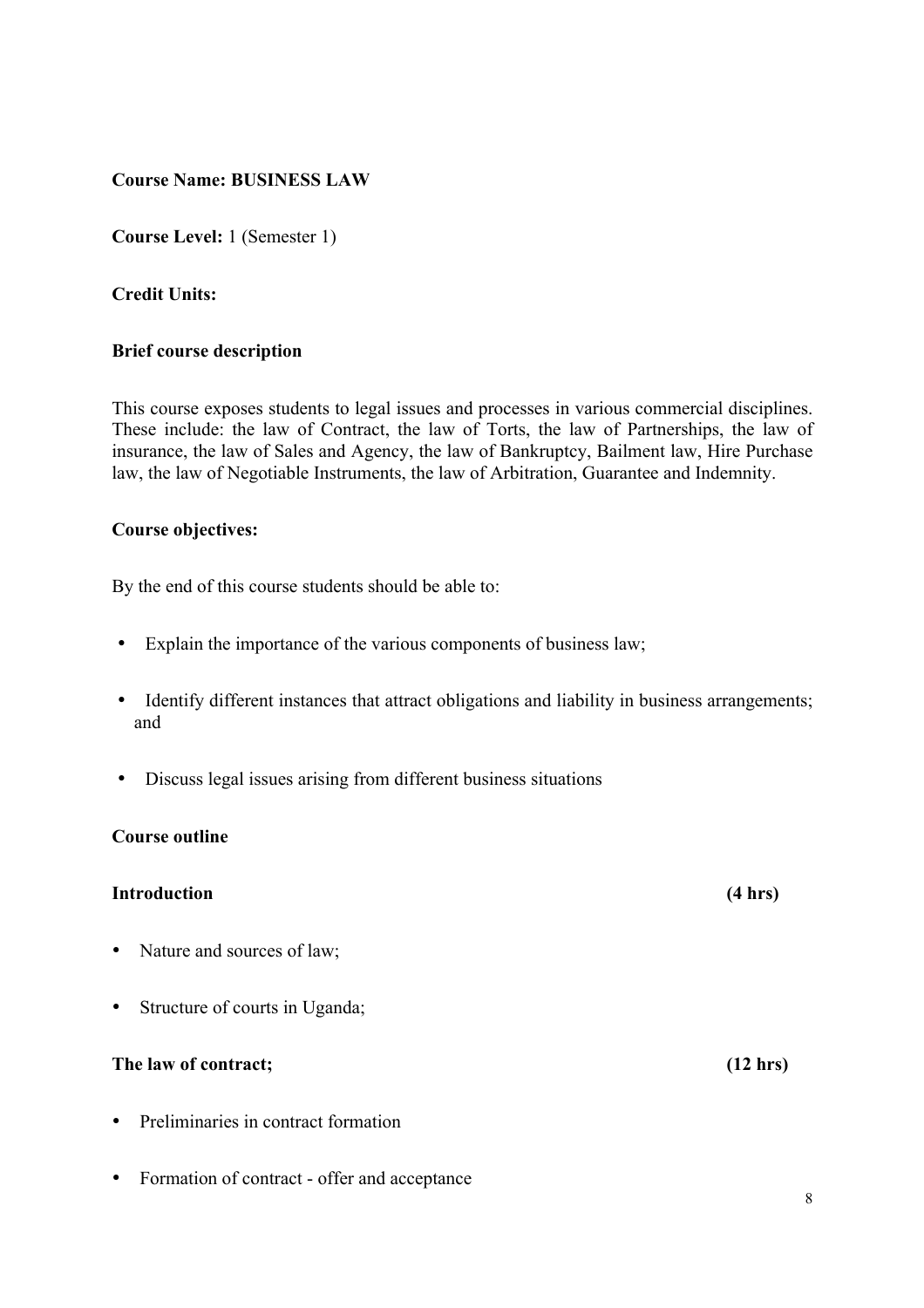- Consideration
- Disclosure in Contractual Negotiations
- Terms and Representations
- Misrepresentation
- Mistake in Offer and Acceptance
- Common Mistakes
- Breach of Contract
- Remedies for breach of contract
- The law of agency; **(8hrs)**<br>• Sale of goods; **(10 hrs)**
- 
- Sale of goods; (10 hrs) (10 hrs) • Hire purchase; (4 hrs)<br>• Insurance; (6 hrs)
- 
- Insurance; (6 hrs)<br>• Bankruptcy; (4 hrs)
- Bankruptcy; (4 hrs)<br>• Negotiable instruments and bills of exchange; (6 hrs) • Negotiable instruments and bills of exchange; **(6 hrs)**<br>• Employment contract; **(6 hrs)**
- Employment contract;

#### **Delivery methodology**

Lectures, tutorials (case studies, group discussions).

#### **Assessment**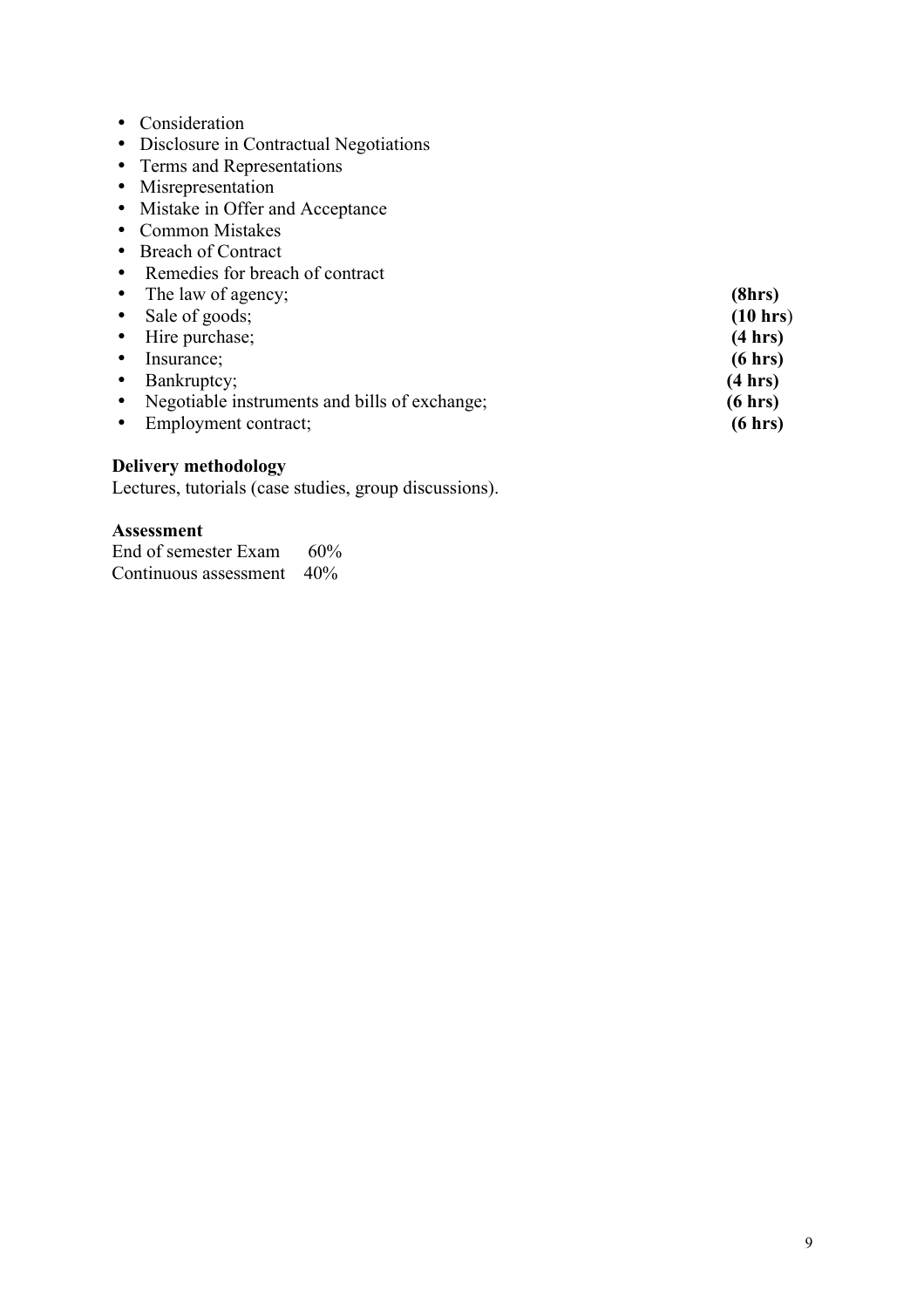### **Course Name: PRINCIPLES OF MANAGEMENT Course Level:** 1 (Semester 1) **Credit Units:** 4 Credit Hours: 60

#### **Brief course description**

The course introduces students to various management concepts, ideas, theories and techniques of dealing with and solving managerial problems in various working scenarios. Topics covered include: introduction to management theory and practice, the evolution of management theory and practice, managers and the business environment, functions of management and introduction corporate social responsibility.

#### **Course objectives:**

By the end of the course students should be able to:

- Define concepts, theories and principles of management and how to apply them to practical situations;
- Discuss the various approaches to management and the how managers can effectively manage the turbulent business environment to achieve the desired results;
- Make plans and decisions in response to the conflicting and flexible demands of the environment;
- Demonstrate the ability to organise and control operations in the business world and know the social responsibility of organisations; and
- Integrate the management theory with practical case issues in areas of change and international management.

| <b>Course outline</b>                                    |         |
|----------------------------------------------------------|---------|
| Introduction to management theory and practice           |         |
| Meaning of Management<br>$\bullet$                       |         |
| Reasons for studying management<br>$\bullet$             |         |
| The role of management<br>$\bullet$                      |         |
| Types and skills of managers<br>$\bullet$                |         |
| The evolution of the management theory and practice      | (12hrs) |
| Early contributions to management                        |         |
| Scientific management<br>$\bullet$                       |         |
| Operational management theory<br>$\bullet$               |         |
| Behavioural scientists<br>$\bullet$                      |         |
| Criticisms of classicists<br>$\bullet$                   |         |
| Modern management thought<br>$\bullet$                   |         |
| <b>Managers and the business environment</b>             | (6hrs)  |
| Internal & external environment                          |         |
| How environments affect organisations<br>$\bullet$       |         |
| Managerial ethics and social responsibility<br>$\bullet$ |         |
| The planning function                                    | (4hrs)  |
| Nature, importance, steps<br>$\bullet$                   |         |
| Process<br>$\bullet$                                     |         |
| Enterprise purpose and objectives                        |         |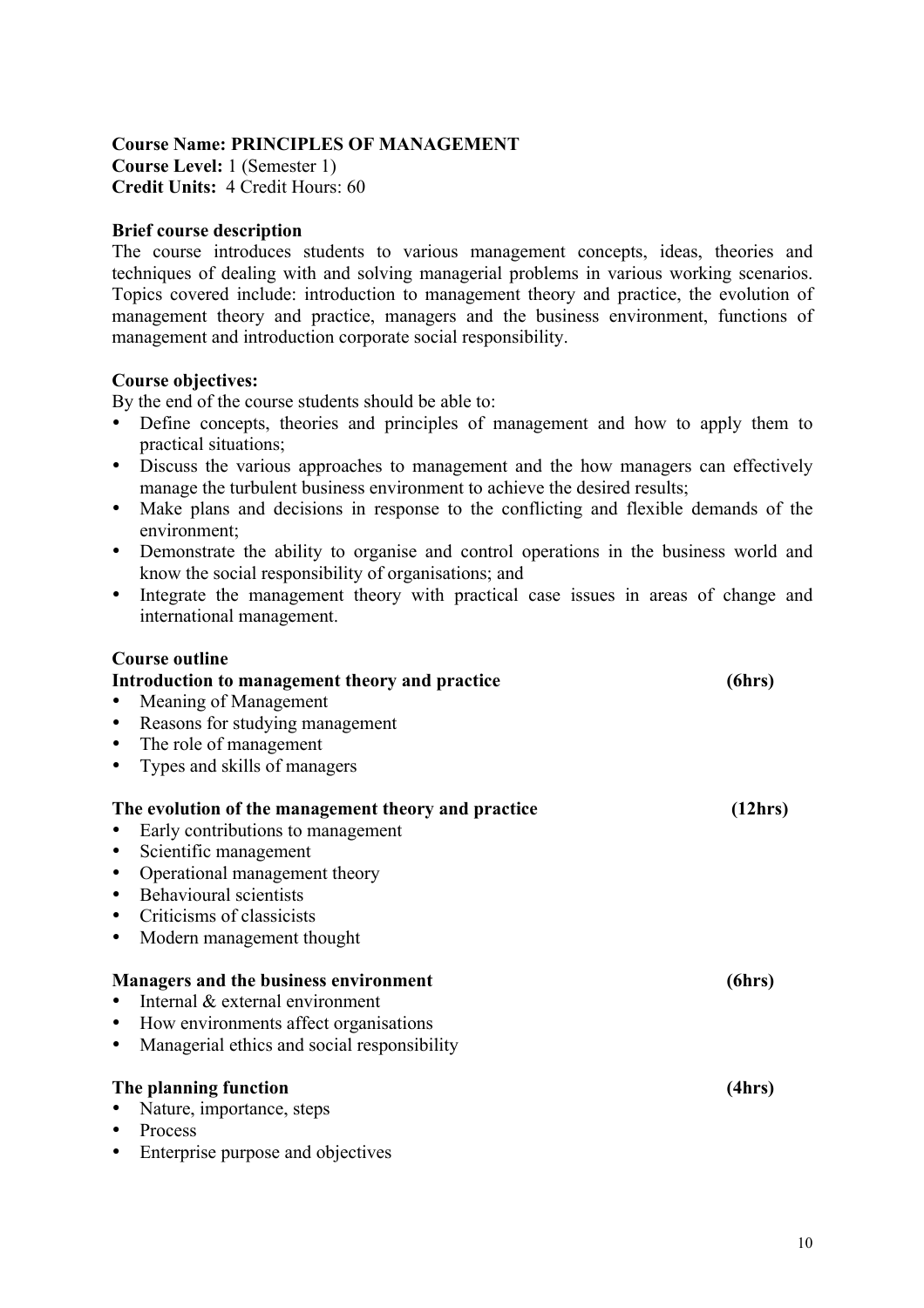| Organising<br>Formal and Informal organisation<br>Process<br>$\bullet$<br>Departmentalisation<br>٠<br>Criticisms<br>$\bullet$<br>Effective organising<br>$\bullet$ | (6hrs)             |
|--------------------------------------------------------------------------------------------------------------------------------------------------------------------|--------------------|
| <b>Controlling</b><br>Nature, purpose<br>Techniques and standards<br>$\bullet$                                                                                     | (4hrs)             |
| Leading<br>Difference between leaders and managers<br>Characteristics of an effective leader                                                                       | (4 hrs)            |
| Motivating<br>Meaning of motivation<br>Importance of motivation<br>$\bullet$                                                                                       | (4 hrs)            |
| <b>Staffing function</b><br>Attracting an effective workforce<br>Developing an effective workforce<br>$\bullet$<br>Maintaining an effective workforce<br>$\bullet$ | (4 hrs)            |
| <b>Introduction to Corporate Social Responsibility</b><br>Reasons for business ethics and corporate responsibility<br>Corporate responsibility theories            | $(10 \text{ hrs})$ |
| <b>Delivery methodology</b><br>Lectures, Tutorials (case studies, group discussions, debate, DVs, and role-plays).                                                 |                    |

#### **Assessment**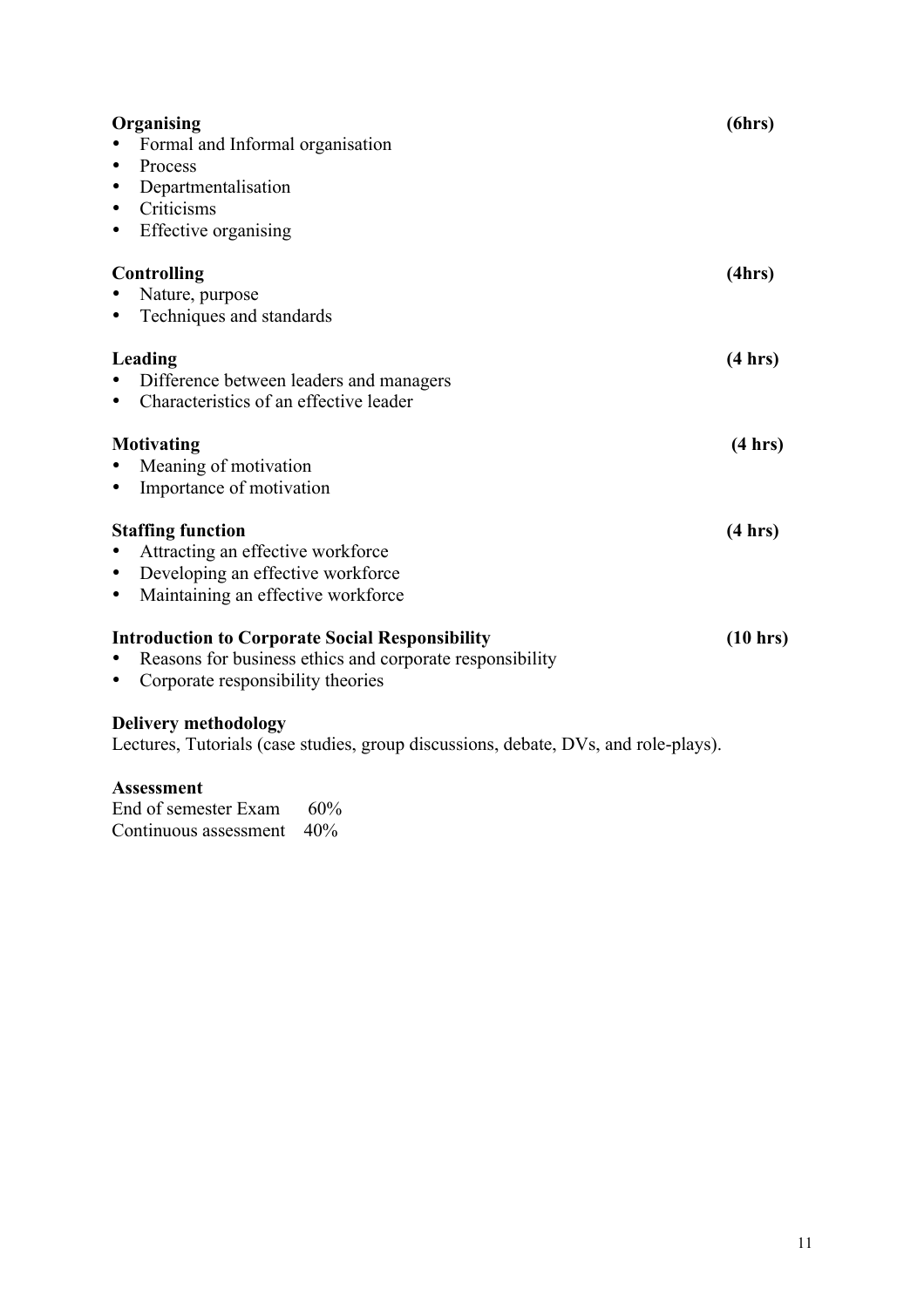## **Course Name: ECONOMIC THEORY**

**Course Level:** 1 (Semester 1) **Credit Units:** 4 Credit Hours: 60

#### **Brief description**

This course examines various theories, concepts, and tools of analysis and their relevance to business decision-making at micro and macro levels. It examines consumers rational behaviour, the concept of utility, the law of demand and supply, production theory, national income and measurement, budget and public policy, consumption and investment functions, and Keynesian employment model.

#### **Course objectives:**

By the end of the course participants should be able to:

- Define the various economic concepts and theories;
- Analyse the basic forces behind forces of demand and supply;
- Illustrate the linkage between consumer behaviour and production dynamics;
- Discuss the macro level forces affecting production and exchange of economic goods in an economy.

#### **Course outline**

| <b>Introduction</b>                                     | (4hrs)   |
|---------------------------------------------------------|----------|
| Meaning, importance and limitations of Microeconomics   |          |
| Basic economic principles<br>$\bullet$                  |          |
| Rationality of choices<br>$\bullet$                     |          |
| Scope and methods of economic analysis<br>$\bullet$     |          |
| Market exchange – demand and supply                     | (6hrs)   |
| Supply and demand law                                   |          |
| Elasticity of demand and supply<br>$\bullet$            |          |
| Price determination<br>$\bullet$                        |          |
| The short-run and long-run supply curves<br>$\bullet$   |          |
| The production theory and cost                          | (6hrs)   |
| Production function                                     |          |
| Law of production<br>$\bullet$                          |          |
| Marginal rate of technical substitution<br>$\bullet$    |          |
| Costs and revenues<br>$\bullet$                         |          |
| <b>Market structure</b>                                 | (8hrs)   |
| Perfect competition                                     |          |
| Monopoly<br>$\bullet$                                   |          |
| Monopolistic competition<br>$\bullet$                   |          |
| Oligopoly<br>$\bullet$                                  |          |
|                                                         |          |
| <b>National income and measurement</b>                  | (6hrs)   |
| Concept of national income                              |          |
| Methods of estimating national income<br>$\bullet$      |          |
| Importance and challenges of estimating national income |          |
| <b>Monetary and fiscal policy</b>                       | (10 hrs) |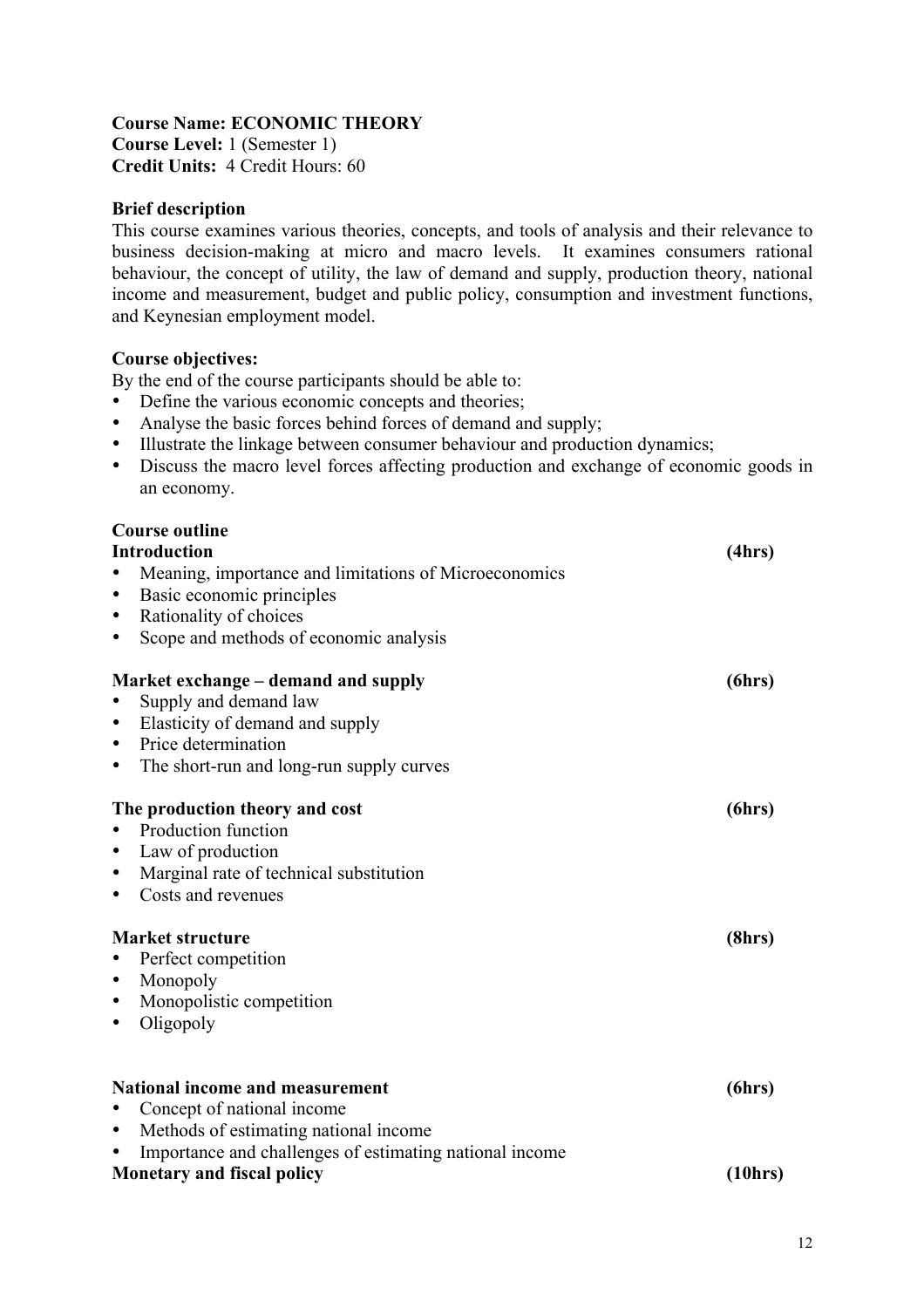| $\bullet$<br>$\bullet$<br>$\bullet$<br>$\bullet$<br>$\bullet$ | Meaning, objective and content of monetary policy<br>Exchange rate stability and control of business cycles<br>Role of monetary policy in a developing economy<br>The concept of sound and functional finance<br>Role of fiscal policy in developing countries |         |
|---------------------------------------------------------------|----------------------------------------------------------------------------------------------------------------------------------------------------------------------------------------------------------------------------------------------------------------|---------|
|                                                               | <b>Inflation and deflation</b>                                                                                                                                                                                                                                 | (4 hrs) |
| $\bullet$                                                     | Features of inflation economy                                                                                                                                                                                                                                  |         |
| $\bullet$                                                     | Pull vs. cost-push inflation                                                                                                                                                                                                                                   |         |
| $\bullet$                                                     | The Keynesian concept of inflationary gap                                                                                                                                                                                                                      |         |
| $\bullet$                                                     | Inflation and economic development                                                                                                                                                                                                                             |         |
|                                                               | Keynesian theory of employment                                                                                                                                                                                                                                 | (6hrs)  |
| $\bullet$                                                     | The principle of effective demand                                                                                                                                                                                                                              |         |
| $\bullet$                                                     | Analysis of the level of effective demand                                                                                                                                                                                                                      |         |
| $\bullet$                                                     | Determination of GNP and employment                                                                                                                                                                                                                            |         |
|                                                               | <b>Consumer and investment functions</b>                                                                                                                                                                                                                       | (10hrs) |
| $\bullet$                                                     | The consumption function                                                                                                                                                                                                                                       |         |
| $\bullet$                                                     | Saving function                                                                                                                                                                                                                                                |         |
| $\bullet$                                                     | Meaning of investment function                                                                                                                                                                                                                                 |         |
|                                                               | • Theory of multiplier                                                                                                                                                                                                                                         |         |
|                                                               | Delivery methodology<br>Lectures and tutorials (group discussions, case study)                                                                                                                                                                                 |         |

# **Assessment**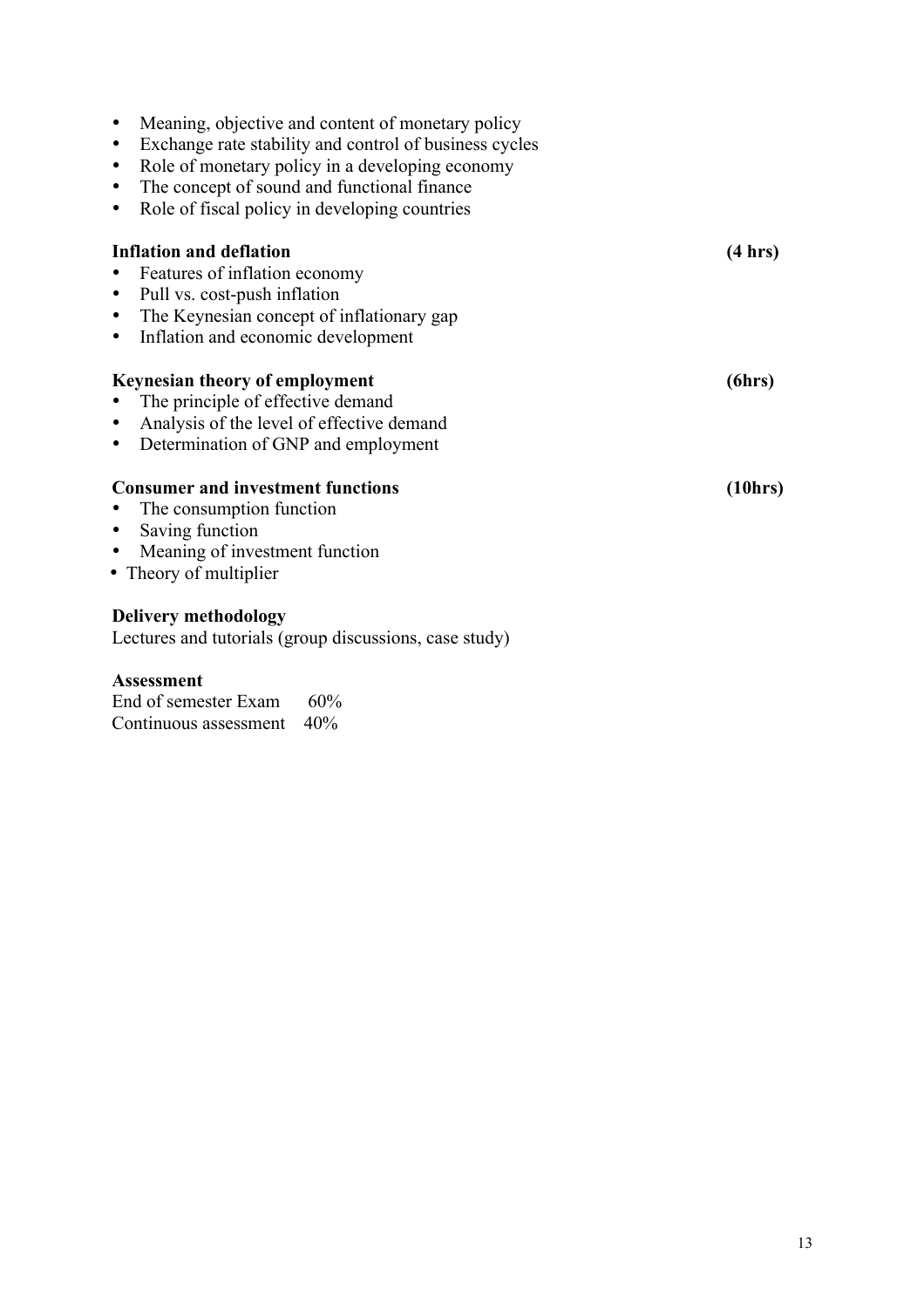### **Course Name: FUNDAMENTALS OF ACCOUNTING II**

**Course Level:** 1 (Semester 11) **Credit Units:** 4 Credit Hours: 60

#### **Brief description**

The course builds on the knowledge acquired in Fundamental Accounting I. It explores issues of Manufacturing Accounts; Preparation of Financial Statements from incomplete records; Consignment Accounts; Joint Venture Accounts; and Partnership Accounts

#### **Course objectives:**

Upon completion of this course the students should be able to:

- Describe and record the flow of costs through the accounts of a manufacturing firm;
- Prepare a statement of cost of goods manufactured and financial statements of a manufacturing firm;
- Prepare financial statements from incomplete records;
- Prepare financial statements of consignments and joint ventures (IAS 31); and
- Identify and list the major characteristics of a partnership and prepare financial statements of partnerships.

| <b>Course outline</b><br><b>Introduction</b><br>Key accounting terminologies<br>Relevant accounting framework and standards<br>$\bullet$                                                                           | (2hrs)   |
|--------------------------------------------------------------------------------------------------------------------------------------------------------------------------------------------------------------------|----------|
| Incomplete records<br>Causes of incomplete records<br>Preparing financial statements from incomplete records<br>$\bullet$                                                                                          | (10 hrs) |
| <b>Manufacturing accounts</b><br>Accounting cycle of a manufacturing organization<br>Cost of goods manufactured<br>$\bullet$<br>Financial statements of a manufacturing firm and their interpretation<br>$\bullet$ | (14hrs)  |
| <b>Consignment accounts</b><br>Principles of consignment accounts<br>Recording transactions in consignment accounts<br>٠<br>Preparation of consignment statements<br>٠                                             | (8hrs)   |
| <b>Joint ventures</b><br>Principles of joint venture accounting<br>Recording transactions in joint venture accounts<br>$\bullet$<br>Preparation of joint venture statements<br>٠                                   | (10hrs)  |

#### Partnership accounting (18 hrs)

- Characteristics of a partnership
- Nature of accounting implications and of the partnership form of organizations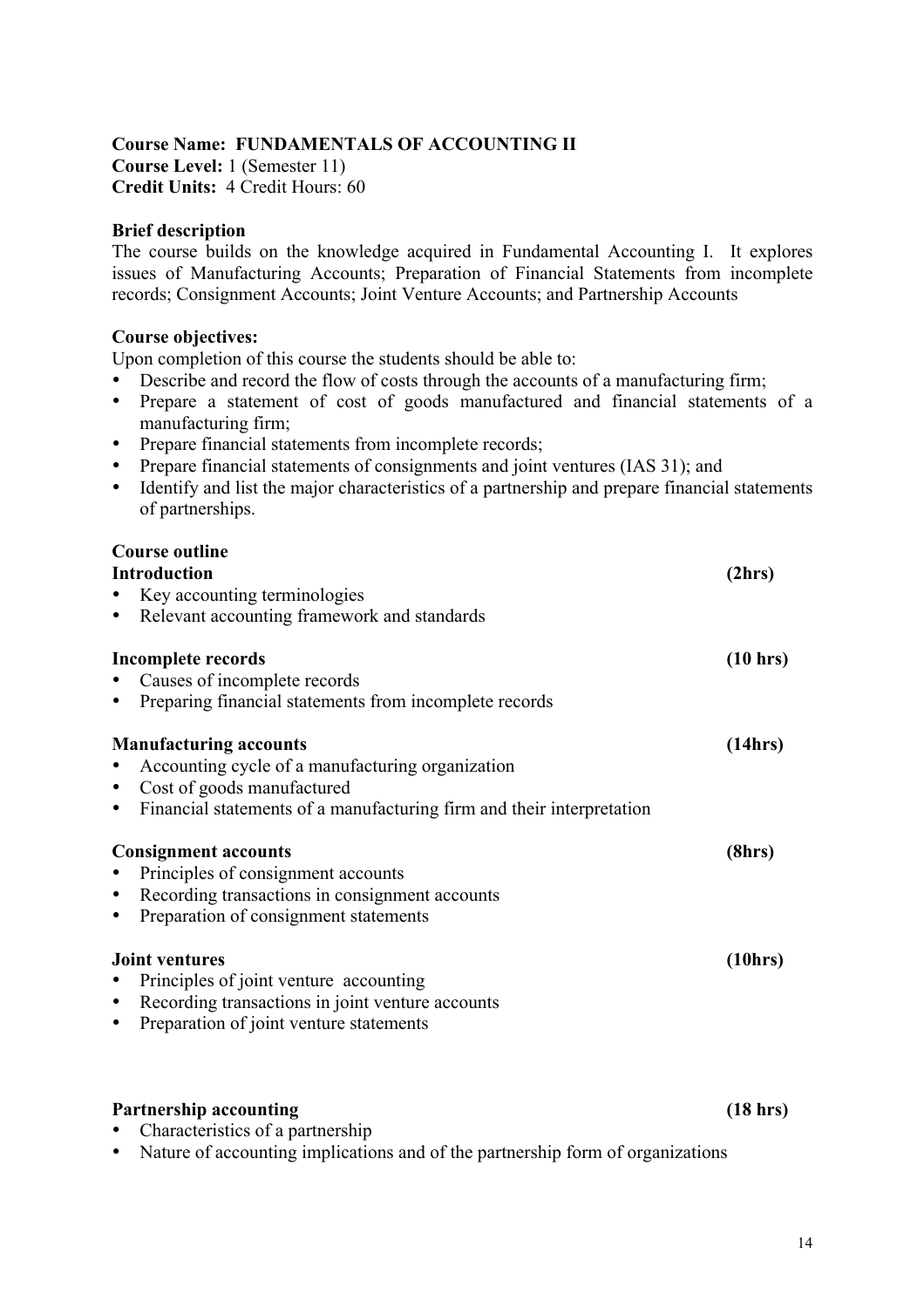- Journal entries for formation of a partnership
- Admission and withdrawal of a partner
- Distribution of income or loss
- Unlimited liability in a partnership

## **Delivery methodology**

Lectures and tutorials (group discussions, case studies)

#### **Assessment**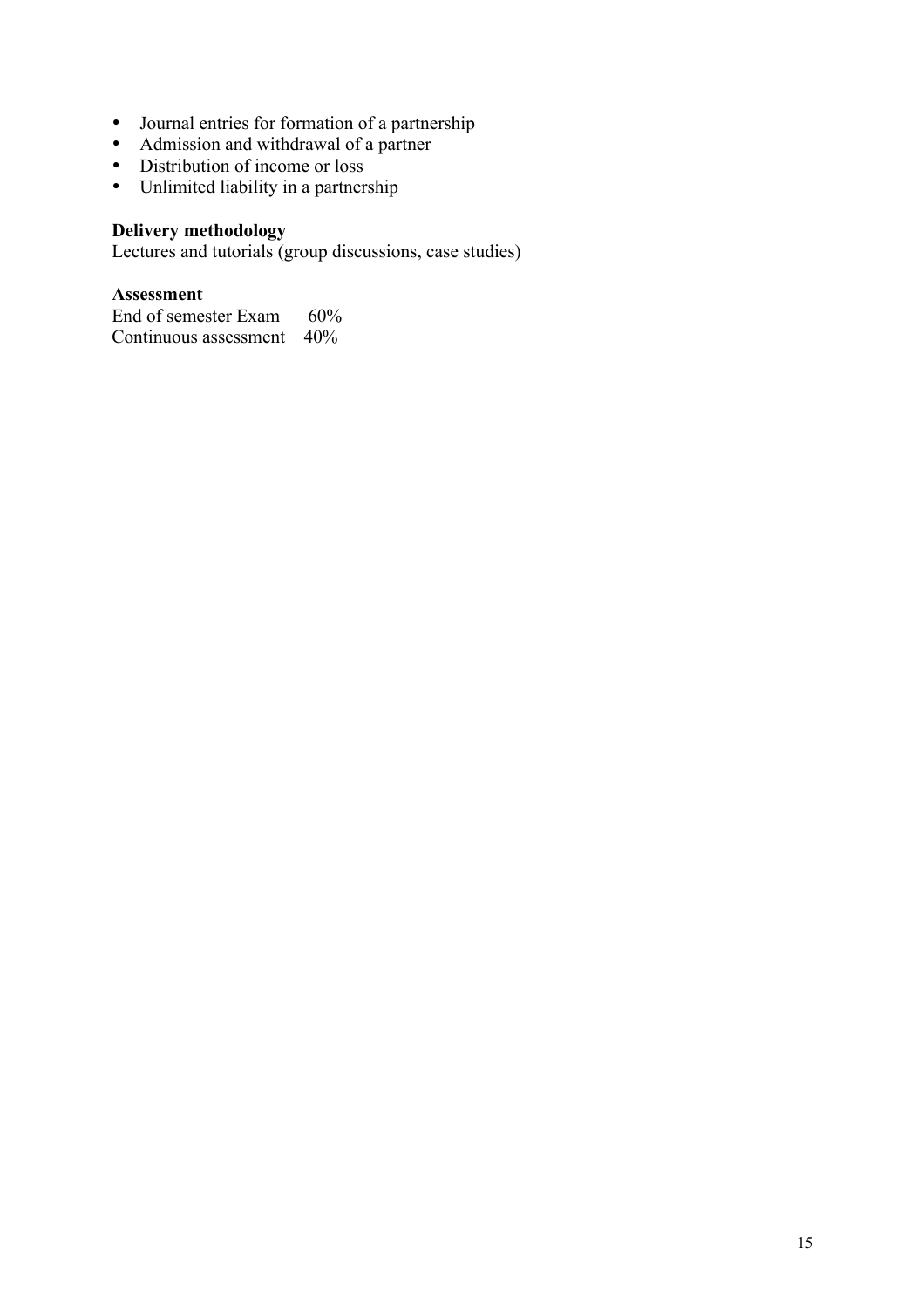#### **Course Name: QUANTITATIVE METHODS II Course Level:** 1 (Semester 11)

**Credit Units:** 4

### **Brief description**

This course develops on what was covered in Quantitative methods I. It builds student's analytical skills in decision making. Areas covered include: Allocation models; linear programming model; Transportation model; Game theory; Queuing theory; and Calculus.

#### **Course objectives:**

By the end of the course students should be able to:

- Develop different techniques of analysing and solving existing problems in business management
- Apply the different quantitative models to various decision situations.

# **Course outline Allocation models (10 hrs)** • Portfolio analysis models • Covariance models • Covariance matrix **Linear programming (10 hrs)** • Linear programming theory • Simplex method • Integer programming **Transportation model (10 hrs)** • Theory and assumptions of the model • Duality and modified simplex method • Application to organisational situations **Queuing theory (10 hrs)** • Understanding the theory and its assumptions • Learning curves • Application to decision making situations Game theory (8hrs) • Prisoner's dilemma • Repeated games • Game matrix **Calculus (12 hrs)** • Fundamental theorem of calculus • Integral • Application to organisation situations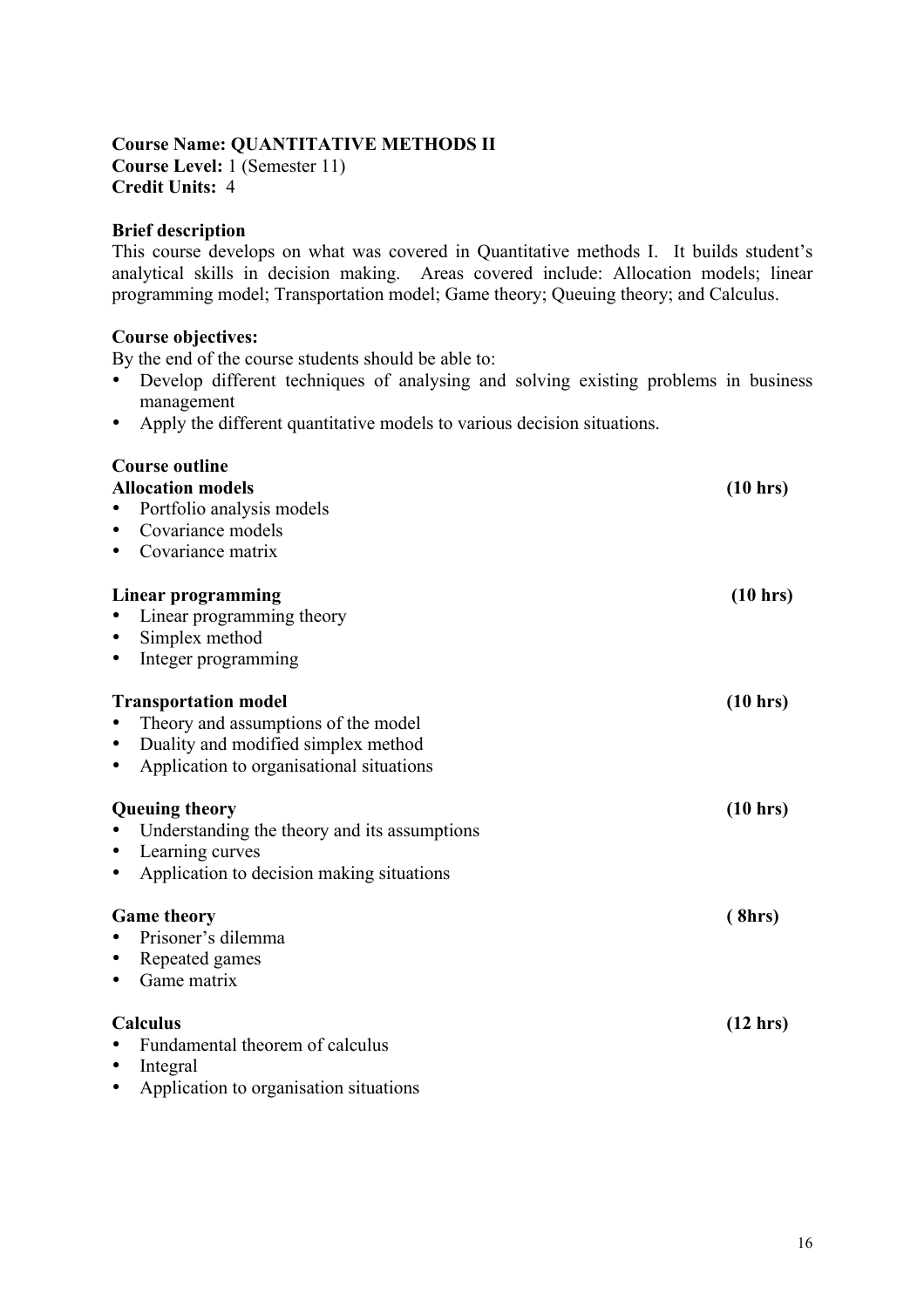#### **Delivery methodology**

Lectures and tutorials (simulation exercises, group games, case studies)

#### **Assessment**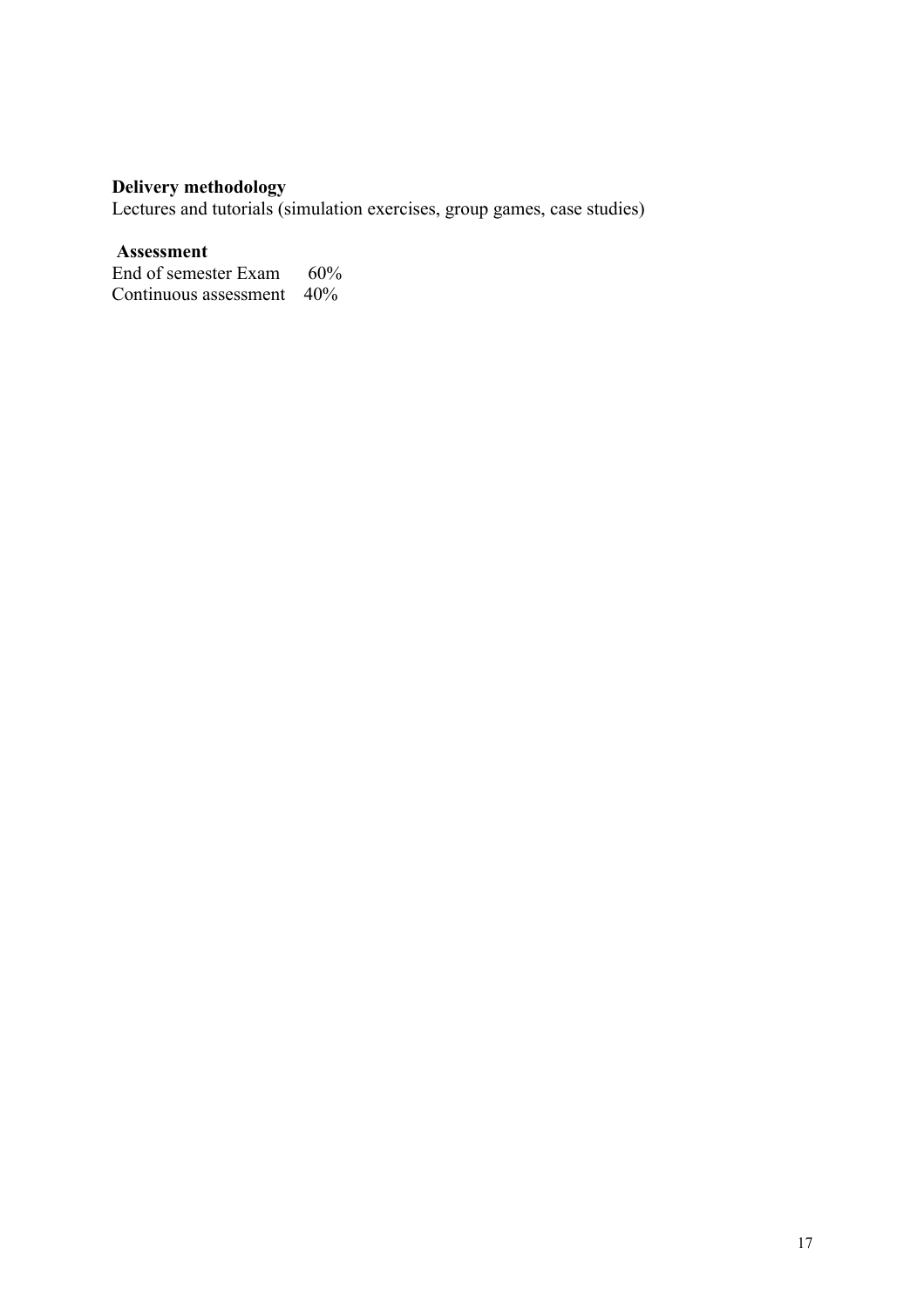## **Course Name: COMMUNICATION SKILLS**

**Course Level:** 1 (Semester 11) **Credit Units:** 3

#### **Brief course description**

This course provides students with communication competence. The content includes: the communication process, interpersonal communication, verbal and non- verbal communication, written communication, meetings, and telephone techniques.

#### **Course objectives:**

By the end of the course, students should be able to:

- Prepare and present appropriate reports that can enhance management efficiency;
- Write acceptable business letters;
- Appreciate the significance of non-verbal communication;
- Conduct effective meetings; and
- Communicate effectively on the phone.

#### **Course Content**

| <b>Introduction</b><br>Understanding communication<br>The communication process<br>$\bullet$<br>Importance and challenges of communication<br>$\bullet$                                 | (4hrs)  |
|-----------------------------------------------------------------------------------------------------------------------------------------------------------------------------------------|---------|
| <b>Interpersonal communication</b><br>Johari window<br>Transaction analysis                                                                                                             | (4hrs)  |
| Verbal and written communication<br>When to use verbal and or written communication<br>Effective verbal communication<br>$\bullet$<br>Effective written communication<br>$\bullet$      | (6 hrs) |
| <b>Non-verbal communication</b><br>Theory on non-verbal communication<br>Non-verbal communication techniques<br>$\bullet$<br>Personal presentation<br>$\bullet$                         | (6hrs)  |
| <b>Business letter</b><br>Requirements of a business letter<br>Examples of effective and non-effective business letters<br>$\bullet$<br>Writing effective business letters<br>$\bullet$ | (7hrs)  |
| <b>Meetings</b><br>Developing the agenda<br>$\bullet$<br>Holding effective meetings<br>$\bullet$<br>Taking and developing minutes<br>$\bullet$                                          | (6 hrs) |
| Mail shot package and report writing                                                                                                                                                    | (6 hrs) |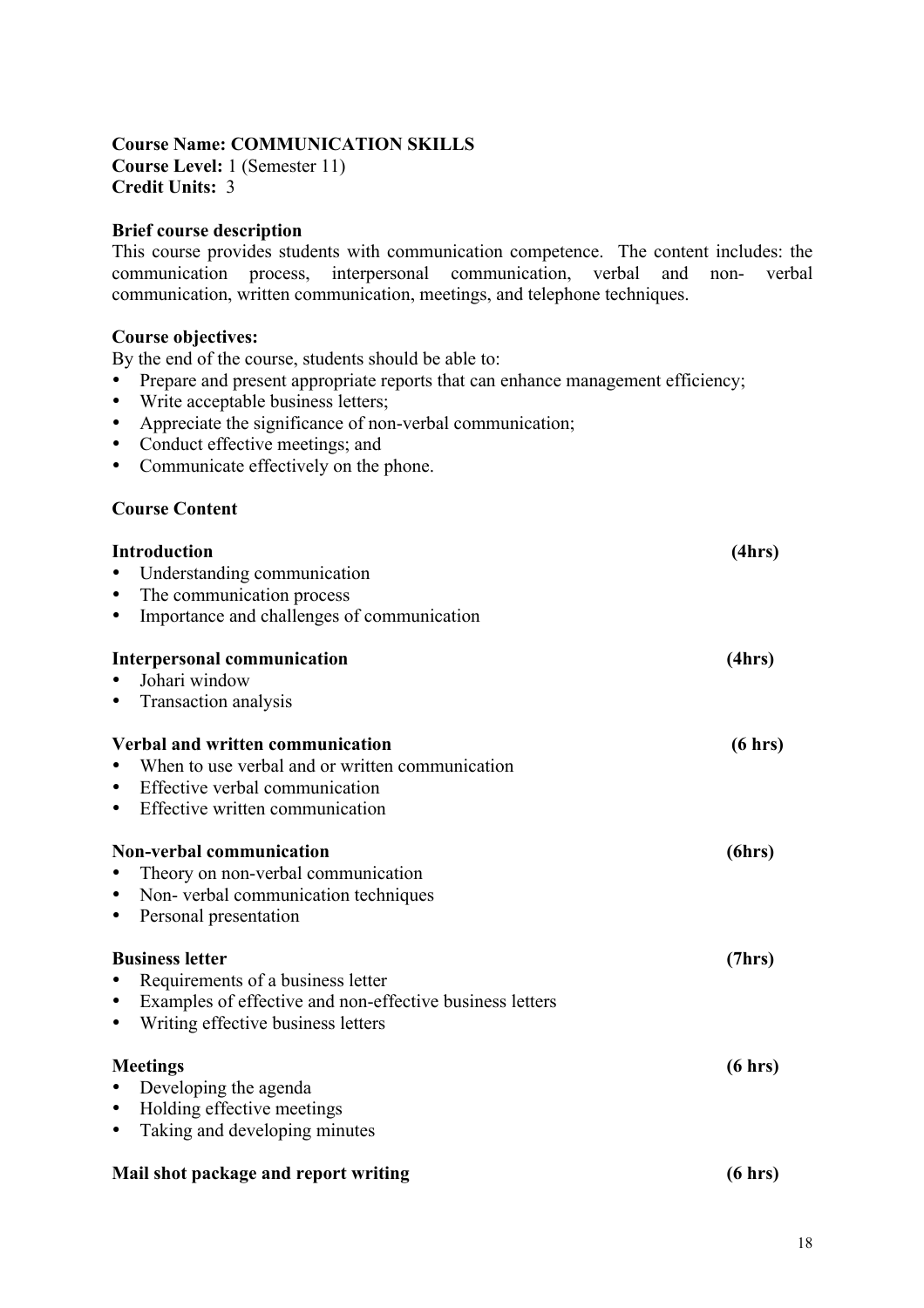- Creating a Mail shot Package
- Attributes of a good report
- Report writing

## **Presentations and telephone communication techniques (6hrs)**

- Effective presentations (speaking skills)<br>• Telephone communication techniques
- Telephone communication techniques

### **Delivery methodology**

Lectures and tutorials (communication exercises, role plays, case studies, tests)

#### **Assessment**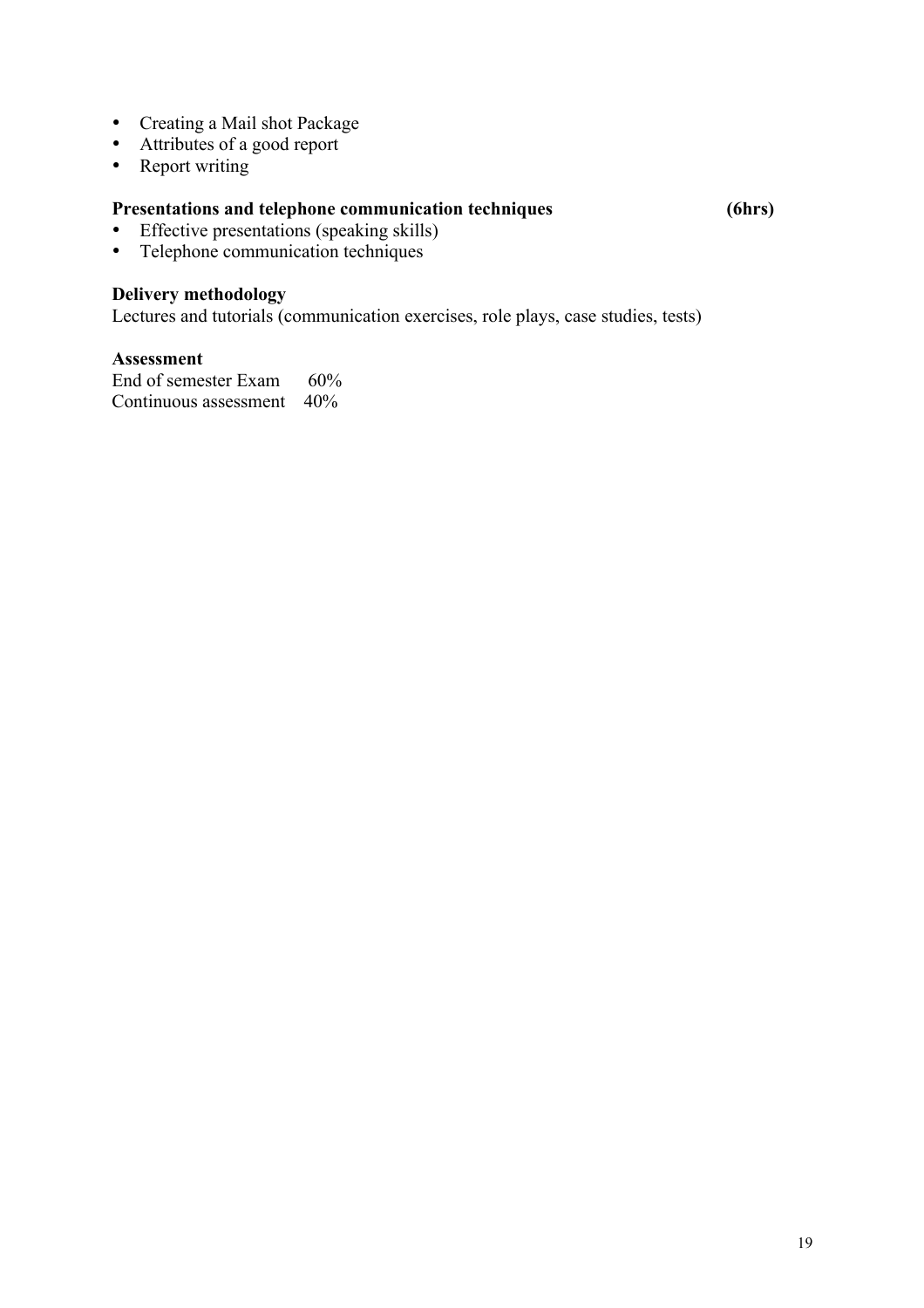#### **Course Name: MANAGERIAL ECONOMICS Course Level:** 1 (Semester 11) **Credit Units:** 3 Credit Hours: 45

#### **Brief course description**

This course builds on the knowledge acquired in economic theory course. It exposes students to the application of economic models, theories and techniques to different managerial situations. Topics covered include: purpose of managerial economics, demand and supply interactions and business decisions, relevance of elasticity to business decisions, theory of optimization and its application, competitive environment and market structure, money, banking and capital markets and international trade.

#### **Course objectives**

By the end of the course, students should be able to:

- Assess the relevance of demand and supply interactions;
- Apply the elasticity concept to business decisions;
- Analyse the competitive environment based on market structure;
- Explain the role of money, banking and capital markets in managing businesses; and
- Describe international trade and economic policy.

#### **Course content**

| <b>Introduction</b>                                                     | (4hrs)             |
|-------------------------------------------------------------------------|--------------------|
| Scope and purpose on managerial economics                               |                    |
| Managerial economics and business decision making                       |                    |
| Supply, demand and elasticity                                           | (8hrs)             |
| Demand and supply interactions and business decisions                   |                    |
| Elasticity concept and managerial decision making,                      |                    |
| Forecasting demand using qualitative and quantitative methods           |                    |
| Market segmentation, advertising and branding                           |                    |
| Production economics and cost analysis                                  | (8hrs)             |
| Application of theory of optimisation of output and factor combinations |                    |
| Growth of the firm and decision to invest                               |                    |
| Estimating cost functions and degree to operating levels                |                    |
| Competitive environment and market structure                            | $(12 \text{ hrs})$ |
| Nature and implications of market structures                            |                    |
| Pricing and output decisions under various market structures            |                    |
| Price discrimination                                                    |                    |
| Alternatives to profit maximisation                                     |                    |
| Public goods and externalities                                          |                    |
|                                                                         |                    |
|                                                                         |                    |

#### **Money and Banking (6hrs)**

Money and its evolution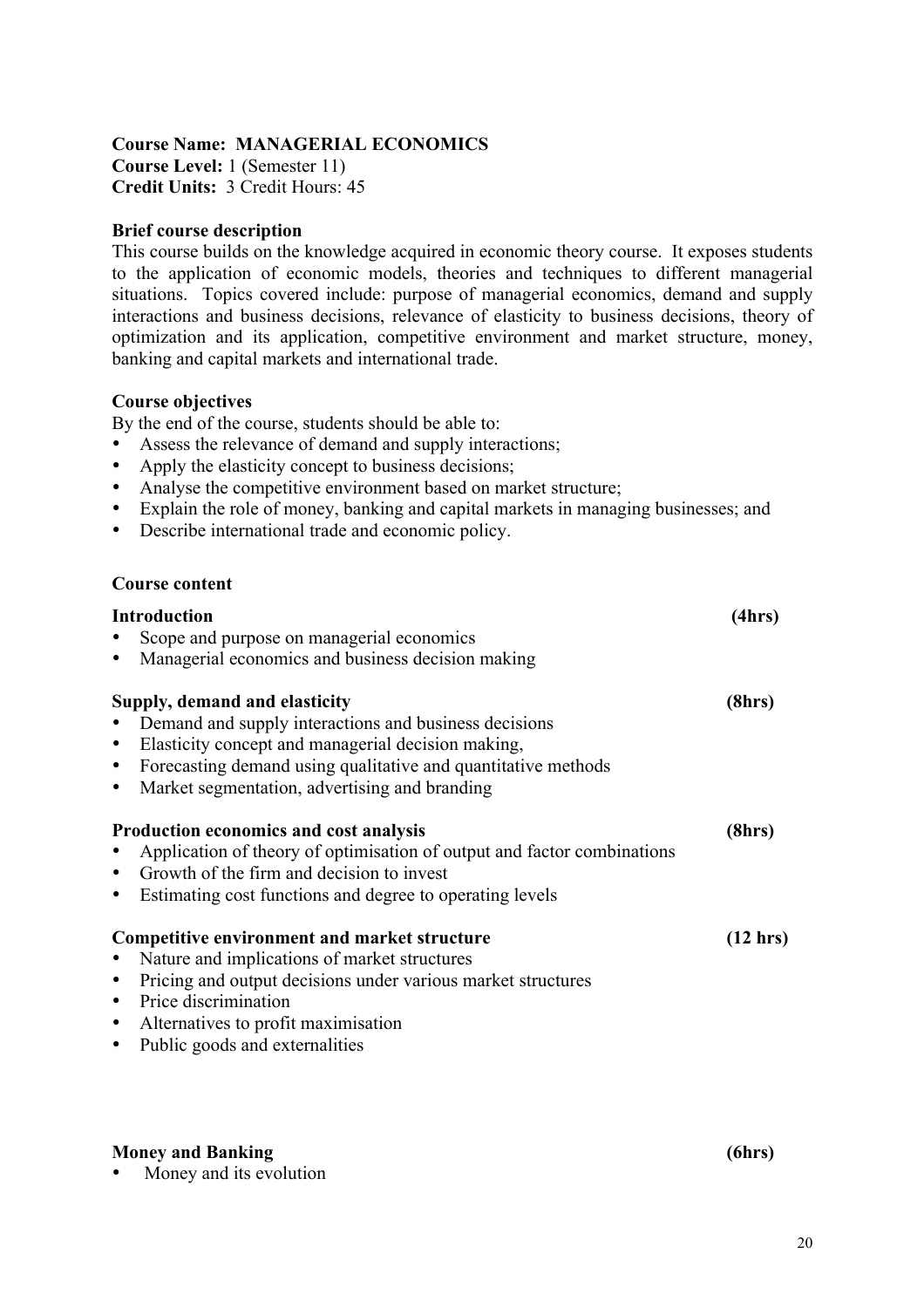- The quantity theory of money
- Money demand and supply
- The role of financial intermediation
- Credit creation

#### **International trade and economic policy (7hrs)**

- Globalization economic environment<br>• Basic concents of Global Trade and In
- Basic concepts of Global Trade and Investment
- The World Trade Organization; Regional economic groupings

## **Delivery methodology**

Lectures and tutorials (case studies and group discussions)

### **Assessment**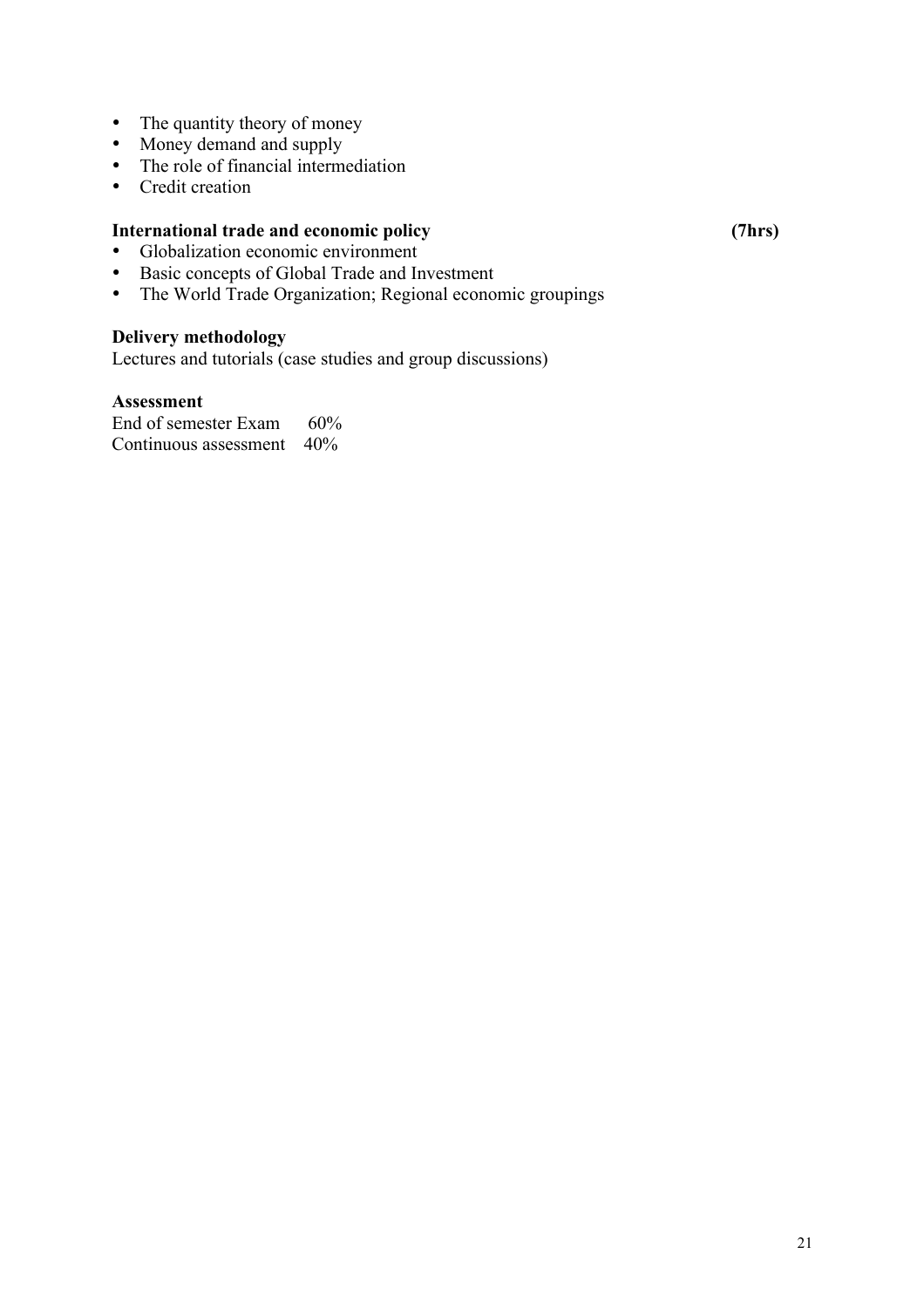#### **Course Name**: **INFORMATION TECHNOLOGY I Course Level:** 1 (Semester 11) **Credit Units:** 3

#### **Brief course description**

This course is designed to give students an appreciation of basic computer knowledge and application through lectures and laboratory sessions. Topics covered include: introduction to computing, individuals and machines, computer hardware basics, computer software, systems design and implementation, and data processing and management.

#### **Course objectives:**

By the end of course, students should be able to:

- Explain how a computer works;
- Describe various computer communication systems; and
- Use Internet as a resource for information

# **Course Content**

# **Introduction (6 hrs)** • History of computing • Generation and classification of computers • An introduction to information technology **Individuals and machines (4 hrs)**  • The global information economy • Digital versus analog data transmission • And networks Information technology tools and their societal impact **Computer hardware basics (7 hrs)** • How a computer represents and codes; • Input media and devices; • Output media and devices; **Computer software (12 hrs)** • Primary and secondary storage, • Operating systems, their functions; • Computer communication systems. Internet and intranet: **System design and implementation (8 hrs)** System design • Systems implementation Data Processing and Management (8 hrs) • Data processing and management • Managing the development of a data processing systems

#### **Delivery methodology**

Lectures and tutorials (computer lab exercises, discussions)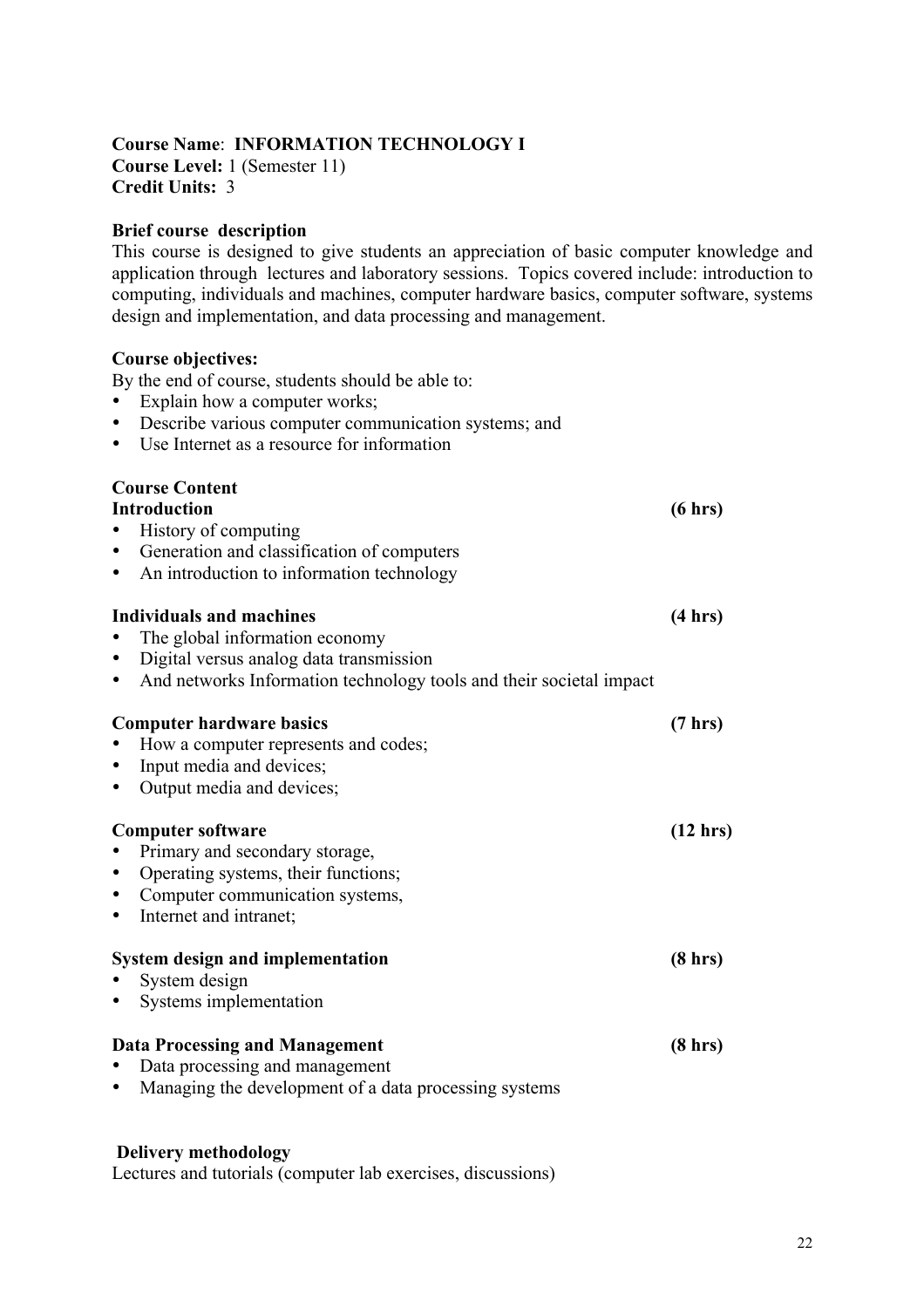### **Assessment**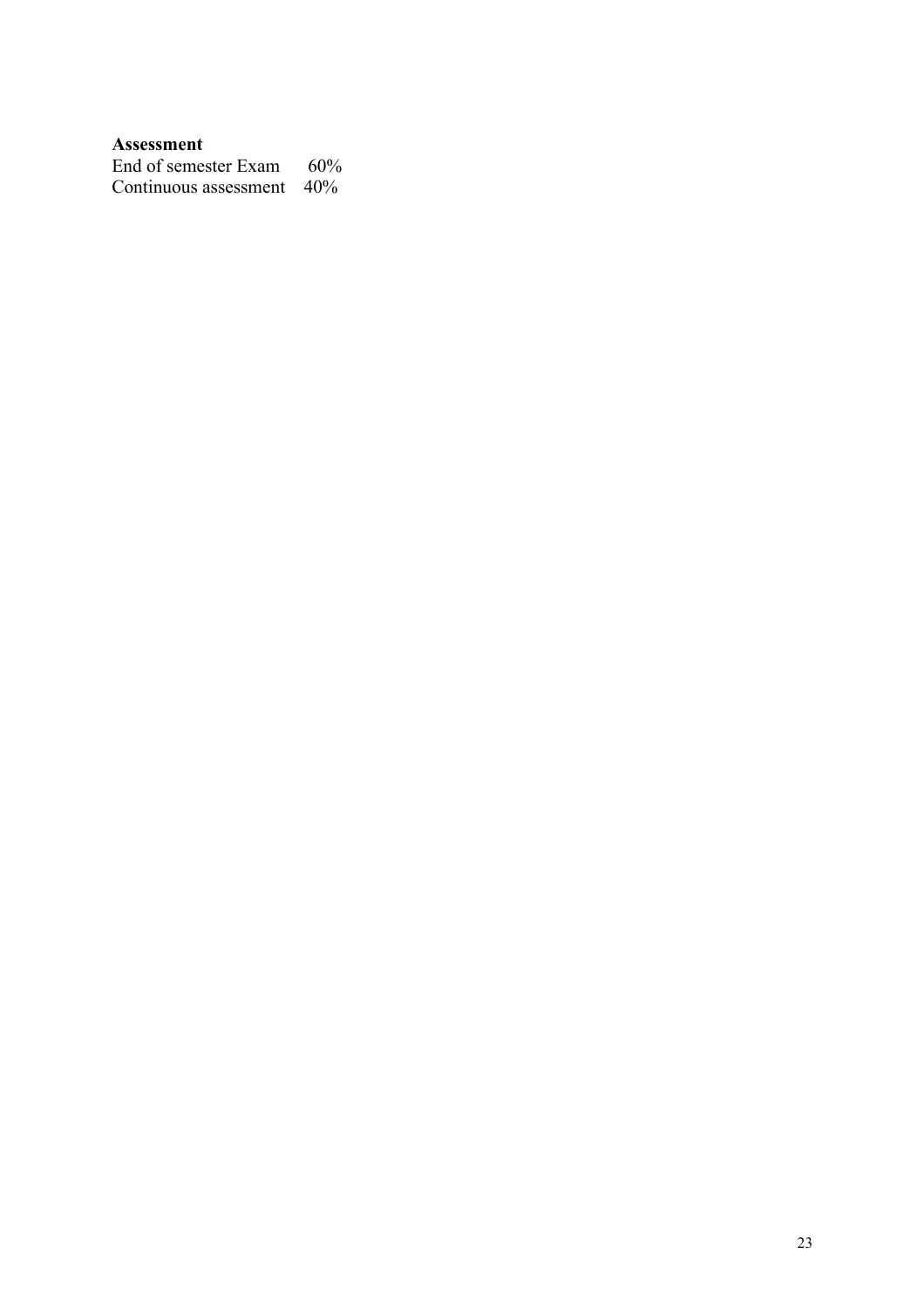#### **Course Name: INTERMEDIATE ACCOUNTING I Course Level:** 11 (Semester 1) **Credit Units:** 3

#### **Brief course description**

The course builds on the accounting concepts and principles already explored in the first year. Topics covered include; review of appropriate accounting frame work, partnership dissolution and liquidation, Departmental Accounts; Royalty Accounts; Insurance Claims Accounts; Hire Purchase Accounts, Container Accounts; Branch Accounts; Investment Accounts, accounting for leases.

#### **Course objectives:**

By the end of course, students should be able to:

- Explain the principles and concepts that govern the preparation of departmental, royalty, insurance claims, hire purchase, container, branch investment and lease accounts; and
- Prepare and interpret departmental, royalty, insurance claims, hire purchase, container, branch investment, and lease accounts

| <b>Course Content</b>                                                                |         |
|--------------------------------------------------------------------------------------|---------|
| Partnership                                                                          | (6hrs)  |
| Retirement of partnership,<br>$\bullet$                                              |         |
| Dissolution of partnerships (including piecemeal realization of assets)<br>$\bullet$ |         |
| <b>Departmental Accounts</b>                                                         | (4hrs)  |
| Understanding departmentalization                                                    |         |
| Preparing departmental accounts<br>$\bullet$                                         |         |
| <b>Royalty Accounts;</b>                                                             | (4hrs)  |
| Definition of royalty<br>$\bullet$                                                   |         |
| The royalty agreements<br>$\bullet$                                                  |         |
| Royalty accounts and their purposes<br>$\bullet$                                     |         |
| <b>Insurance Claims Accounts</b>                                                     | (4hrs)  |
| Definition of insurance claims accounts<br>$\bullet$                                 |         |
| Accounting entries for insurance claims accounts<br>$\bullet$                        |         |
| <b>Hire Purchase Accounts</b>                                                        | (4hrs)  |
| Definition of hire purchase transactions<br>$\bullet$                                |         |
| Distinguishing hire purchase transactions from ordinary sales<br>$\bullet$           |         |
| Accounting treatment for hire purchase transactions<br>$\bullet$                     |         |
| <b>Contract Accounts (IAS11)</b>                                                     | (4 hrs) |
| Disclosure requirement<br>$\bullet$                                                  |         |
| Long term contracts<br>$\bullet$                                                     |         |
| Contract costs, revenues, assets and liabilities<br>$\bullet$                        |         |
|                                                                                      |         |

#### **Branch Accounts; (7hrs)**

24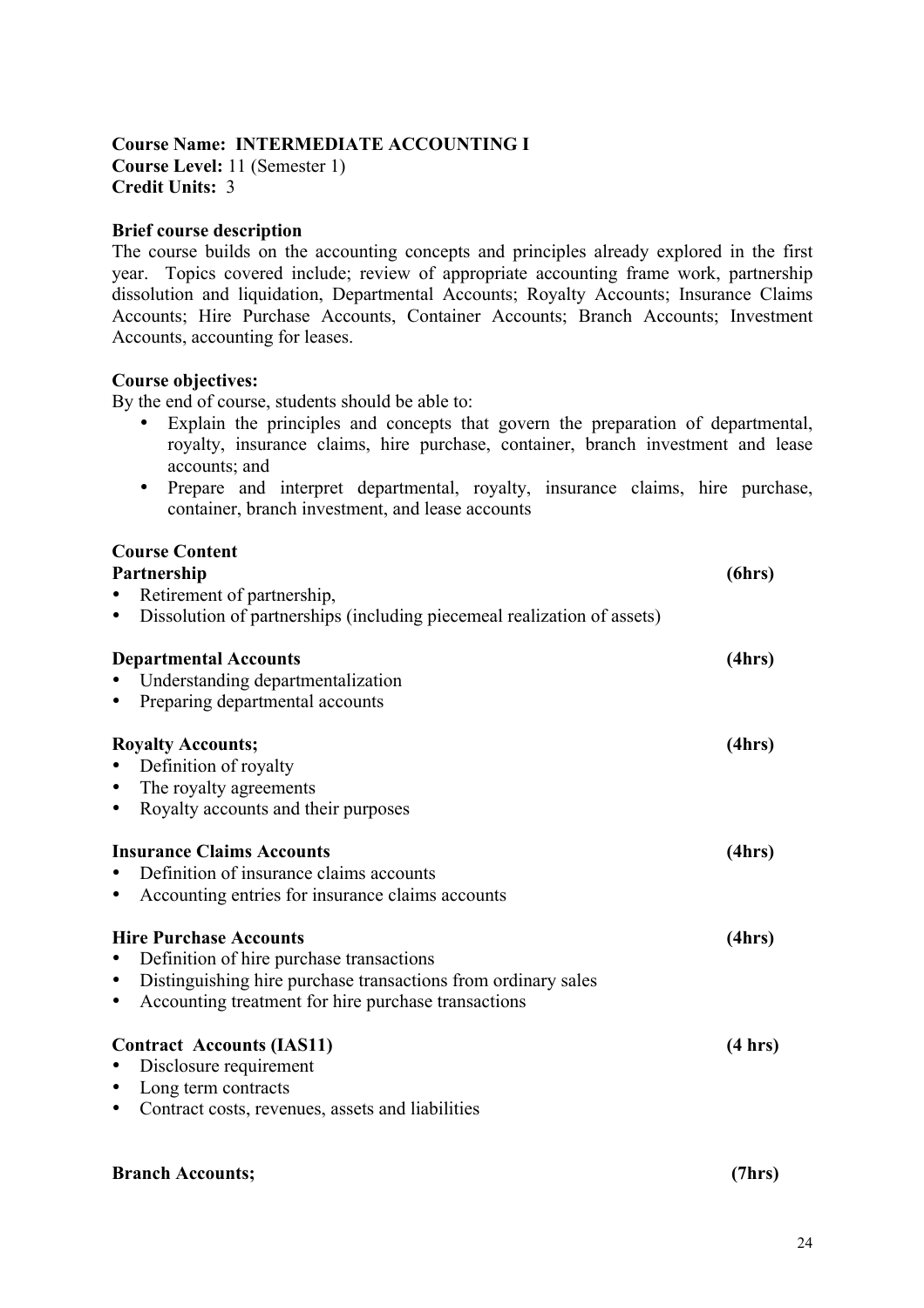#### • Definition and types of branches

- Accounting entries for branch accounts
- Principle of markup
- Reconciling current accounts
- Final accounts for organizations with branches

## **Investment Accounts (6 hrs)**

- Definition and nature of investment
- Preparation of investment accounts

# **Accounting for leases (IAS 17). (10hrs)**

- Definition of lease accounts
- Disclosure requirements
- Accounting entries for leases
- Account for sale and lease back transactions

# **Delivery methodology**

Lectures and tutorials

## **Assessment**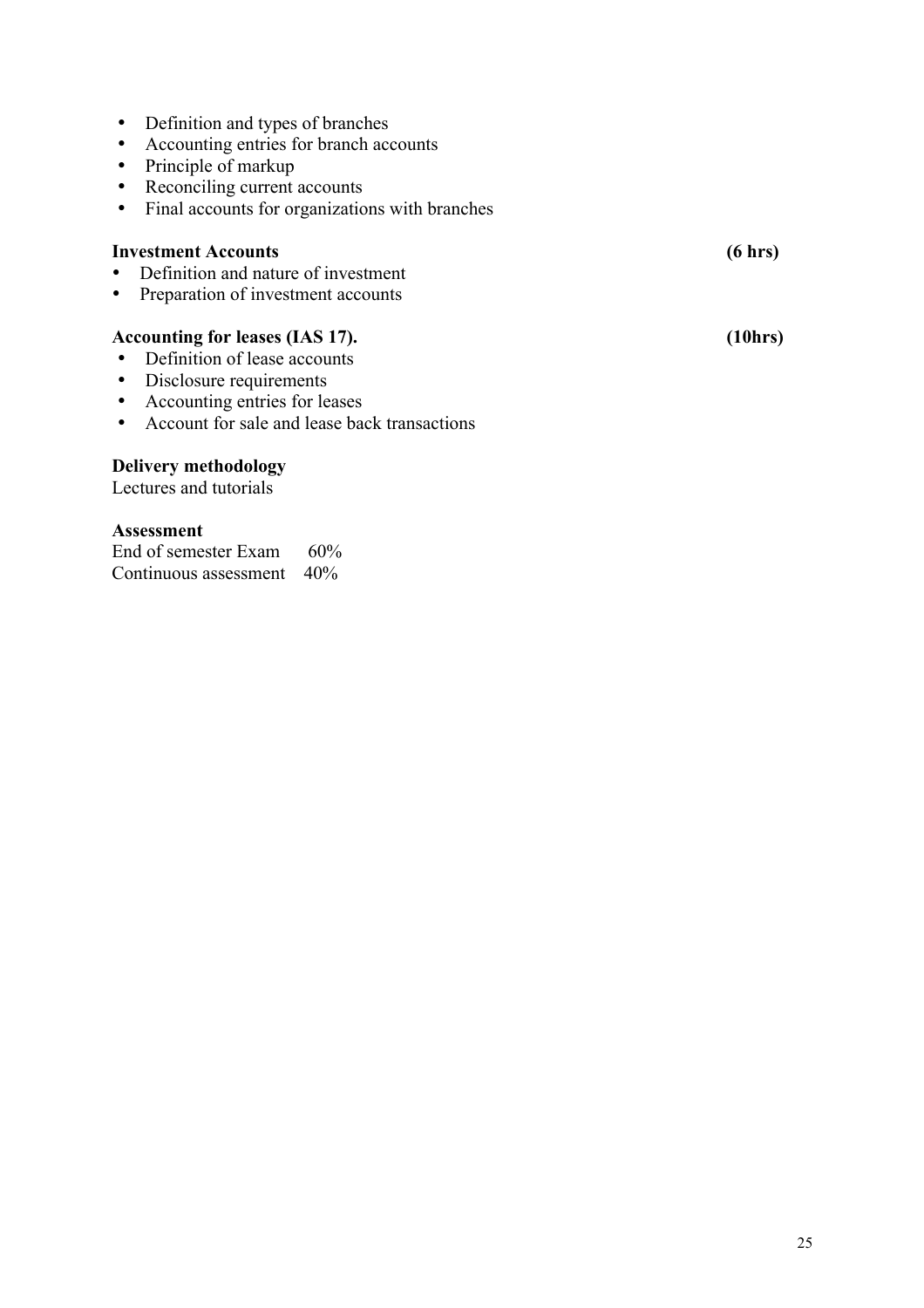#### **Course Name: COMPANY LAW Course Level: 11 (Semester 1) Credit Units:** 3 Credit Hours: 45

#### **Brief course description**

This course explores company legal provisions, obligations and rights on company registration, membership, share capital, administration and management enshrined in the Companies Act (CAP 110 – LOU 2000 Edn).

#### **Course objectives:**

By the end of course, students should be able to:

- Explain the nature of a company;
- Discuss the legal documentation required of companies; and
- Explain legal obligations and rights of companies.

| <b>Course Content</b>                               |         |
|-----------------------------------------------------|---------|
| <b>Introduction</b>                                 | (6hrs)  |
| Attributes of a company                             |         |
| Types of companies<br>$\bullet$                     |         |
| Key concepts<br>٠                                   |         |
| <b>Company registration</b>                         | (9hrs)  |
| Register of companies                               |         |
| Memorandum of association;<br>$\bullet$             |         |
| Articles of association; Registration;<br>$\bullet$ |         |
| Provisions with respect to names of companies;<br>٠ |         |
|                                                     |         |
| Company membership                                  | (9hrs)  |
| Legal provisions on membership                      |         |
| Private companies<br>$\bullet$                      |         |
| Public companies<br>$\bullet$                       |         |
|                                                     |         |
| Legal provisions on share capital                   | (12hrs) |
| Prospectus                                          |         |
| Application<br>$\bullet$                            |         |
| Allotment                                           |         |
| Contract<br>٠                                       |         |
| Reduction of share capital<br>٠                     |         |
|                                                     |         |
| <b>Management and administration of Companies</b>   | (9hrs)  |
| Meetings                                            |         |
| Financial reports<br>$\bullet$                      |         |
| Special provisions as to debentures<br>$\bullet$    |         |
| Winding up<br>$\bullet$                             |         |
| Companies incorporated outside Uganda<br>$\bullet$  |         |
| Legal proceedings<br>٠                              |         |
|                                                     |         |

#### **Delivery methodology**

Lectures and tutorials (case study analysis, group discussions and presentations)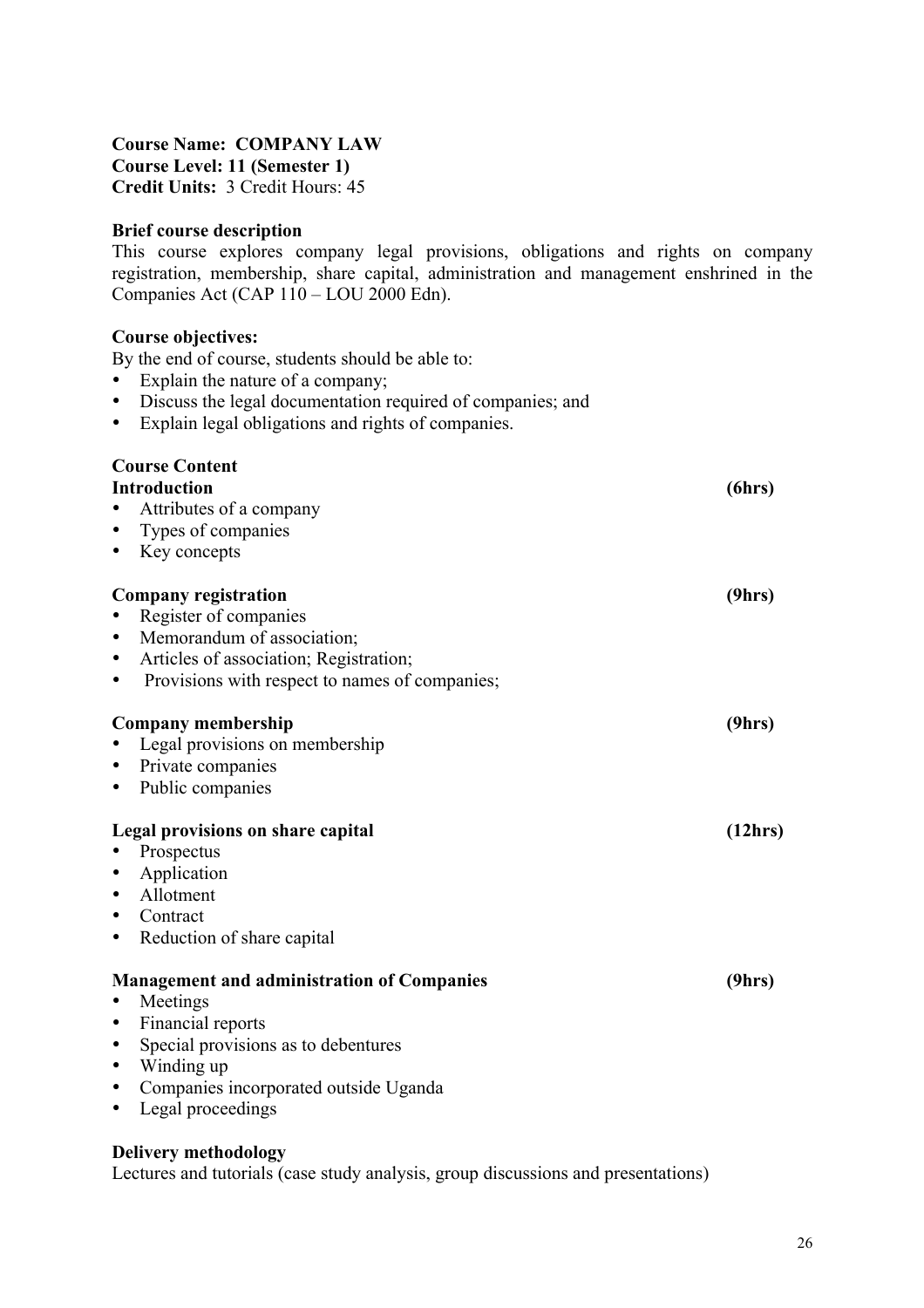### **Assessment**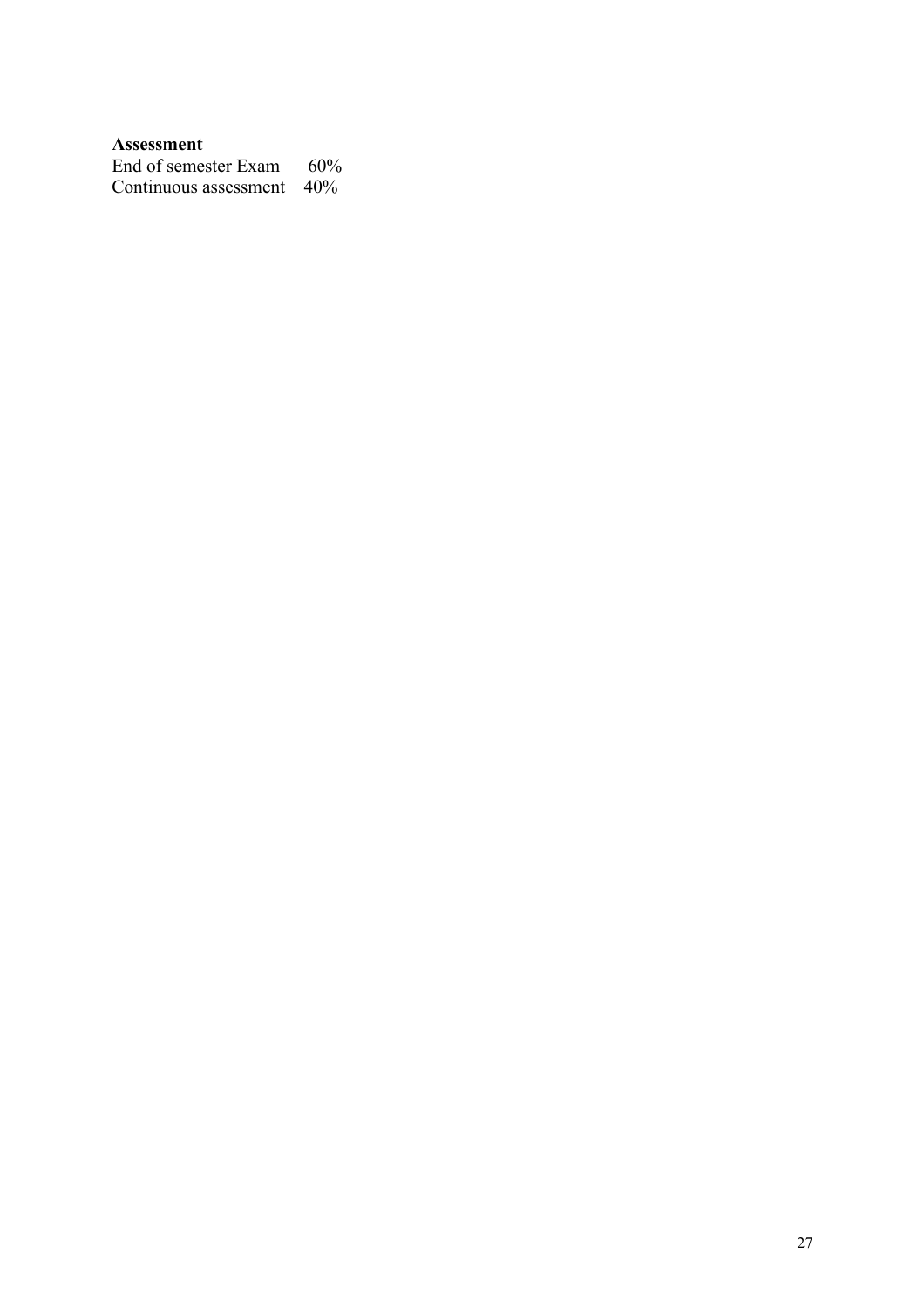#### **Course Name**: **FINANCIAL MANAGEMENT Course Level:** 11 (Semester 11) **Credit Units:** 3

#### **Brief course description**

This is an introductory course to financial management intended to demonstrate the basic tools of finance and how they can be used in managing the scarce financial resources. This course explores the objectives, role, and environment of financial management, tools of financial management decision making process, portifolio management, valuation of shares and bonds, investment and risk analysis and credit policy and current asset management.

#### **Course Objectives**

By the end of the course, students should be able to:

- Explain how to put scarce financial resources to maximum use and to make decisions that enhance cash flow;
- Identify and evaluate investment decisions;
- Apply sound financial principles in management of finances; and
- Make informed financial decisions with a view to create wealth.

| <b>Course Content</b>                                                            |                   |
|----------------------------------------------------------------------------------|-------------------|
| <b>Introduction</b>                                                              | $(8 \text{ hrs})$ |
| Overview of Financial Management:<br>$\bullet$                                   |                   |
| The environment of Financial Management;<br>$\bullet$                            |                   |
| Fundamental Objectives of Financial Management;<br>$\bullet$                     |                   |
| The role of the Financial Manager;<br>$\bullet$                                  |                   |
| Time value of money (Discounting and compounding)<br>$\bullet$                   |                   |
| Concept of profitability and liquidity<br>$\bullet$                              |                   |
| <b>Investment decisions</b>                                                      | $(8 \text{ hrs})$ |
| Factors affecting investment decisions<br>$\bullet$                              |                   |
| Using the spreadsheets to solve 'time value' of money problems;<br>$\bullet$     |                   |
| Investment decisions techniques (Pay back period, NPV, IRR)<br>$\bullet$         |                   |
| <b>Measuring risk and return</b>                                                 | (8hrs)            |
| Portfolio management including two-asset portfolio risk and return;<br>$\bullet$ |                   |
| Multiple-share portfolio risk and return;<br>$\bullet$                           |                   |
| The efficient market hypothesis:<br>$\bullet$                                    |                   |
| Working capital management;                                                      | (8 hrs)           |
| Cash management (cash budgeting)                                                 |                   |
| Debtors' management (credit policy and managing difficult debtors)<br>$\bullet$  |                   |
| Inventory management (level of investment)<br>٠                                  |                   |
| Sources of long term finance                                                     | (7hrs)            |
| Capital structure                                                                |                   |
| Leasing<br>$\bullet$                                                             |                   |
| Dividends<br>$\bullet$                                                           |                   |
| <b>Financial Statement Analysis</b>                                              | (6hrs)            |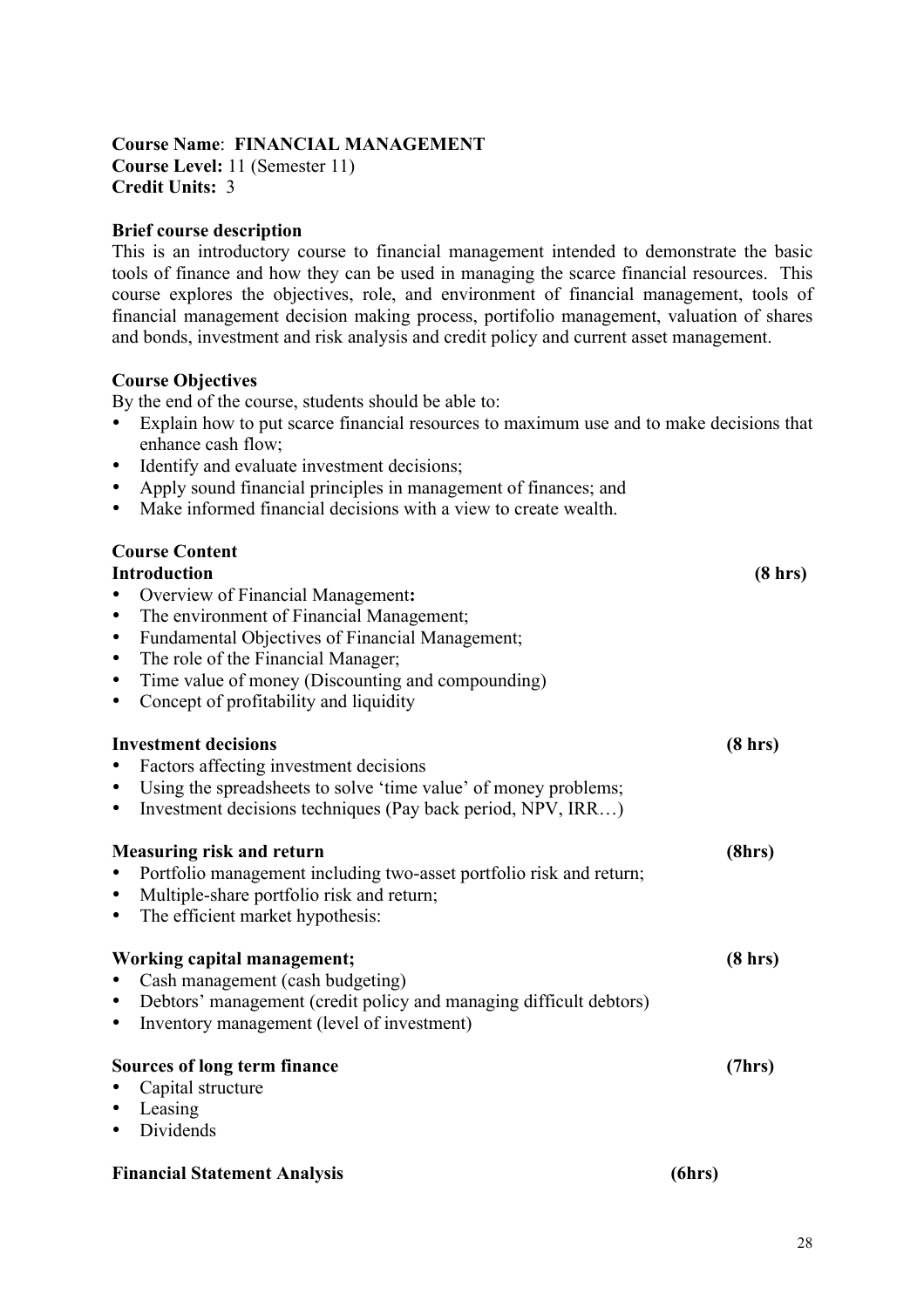- Valuations of shares and bonds;
- Determining cost of capital;

## **Delivery methodology**

Lectures and tutorials (case studies, role plays, group discussions and presentations)

#### **Assessment**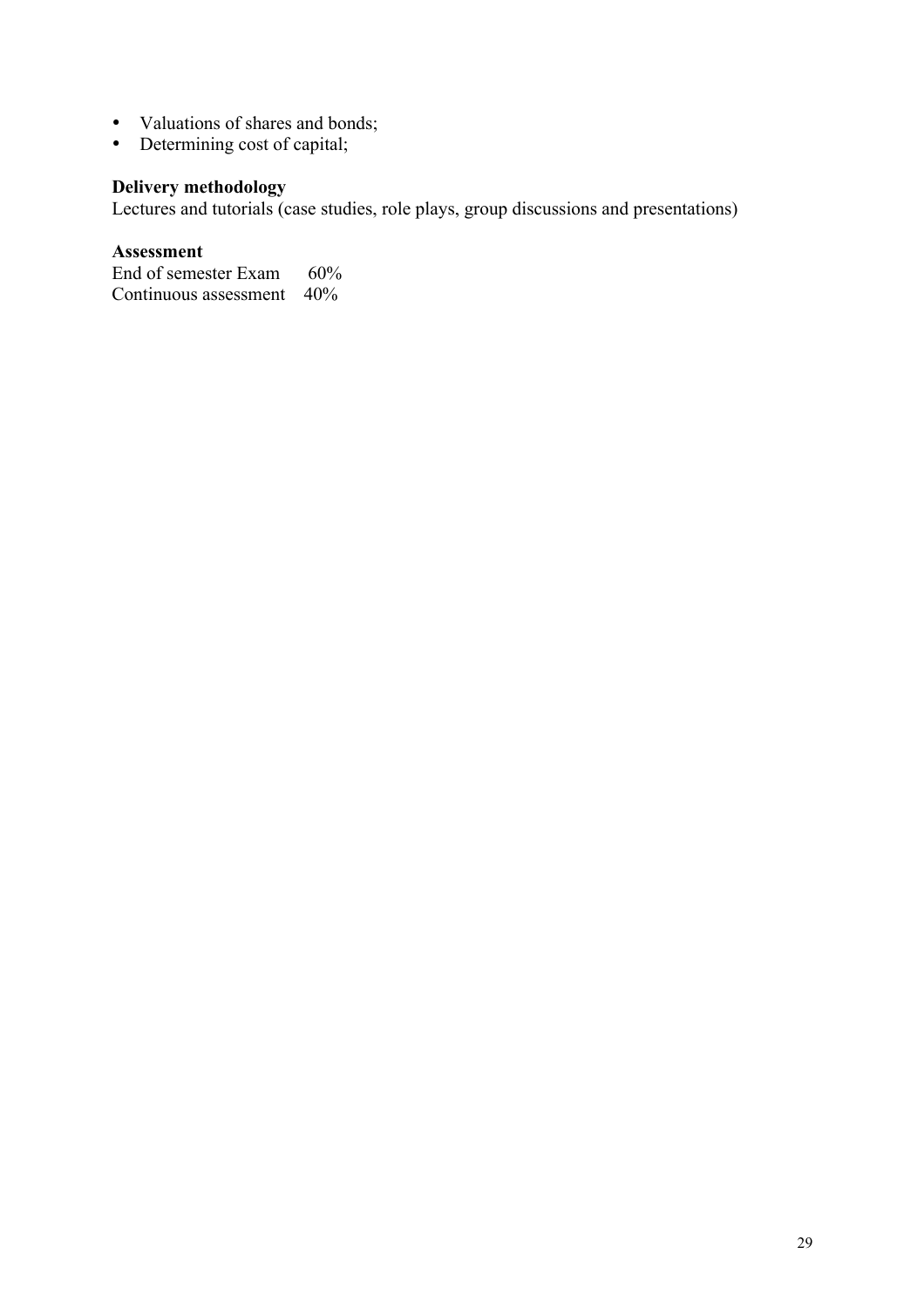#### **Course Name: PRODUCTION AND OPERATIONS MANAGEMENT Course Level:** 11 (Semester 1) **Credit Units:** 4

#### **Brief description**

This course examines the responsibilities of production and operations management, and its role within the enterprise. It focuses on production systems, capacity, quality, inventory, and facilities management; and production planning

#### **Course objectives:**

By the end of course, students should be able to:

- Explain the responsibilities of production and operations management;
- Analyse and evaluate the different production systems using tools like linear programming, critical path analysis, decision theory and game theory; and
- Discuss capacity, quality, inventory, and facilities management.

#### **Course Content**

|           | <b>Introduction</b>                                                              | (8hrs)   |
|-----------|----------------------------------------------------------------------------------|----------|
|           | Nature of operations management                                                  |          |
| ٠         | Responsibilities of production and operations management                         |          |
| $\bullet$ | Strategic issues and the relationships between production/operations management, |          |
| $\bullet$ | Product and service operational environments                                     |          |
|           | The planning and controlling strategy                                            | (8hrs)   |
|           | Idea for new product / service strategy                                          |          |
| $\bullet$ | Product / service evaluation                                                     |          |
| ٠         | POM control systems                                                              |          |
|           | The transformation process and design<br>Input-process and output interface      | (10 hrs) |
| $\bullet$ | Concept of process analysis and choice                                           |          |
| ٠         | Job, batch and flow of operations                                                |          |
|           |                                                                                  |          |
|           | <b>Project management</b>                                                        | (8hrs)   |
|           | Approaches to project management                                                 |          |
|           | Critical path analysis                                                           |          |
|           | <b>Capacity and facilities management</b>                                        | (10hrs)  |
|           | Capacity planning, scheduling, and loading                                       |          |
| ٠         | Factors affecting facilities layout and location                                 |          |
| $\bullet$ | Ethical considerations                                                           |          |
|           | <b>Quality management</b>                                                        | (8 hr)   |
|           | Quality controls throughout the transformation process                           |          |
| $\bullet$ | Total quality management                                                         |          |
|           | Service guarantees                                                               |          |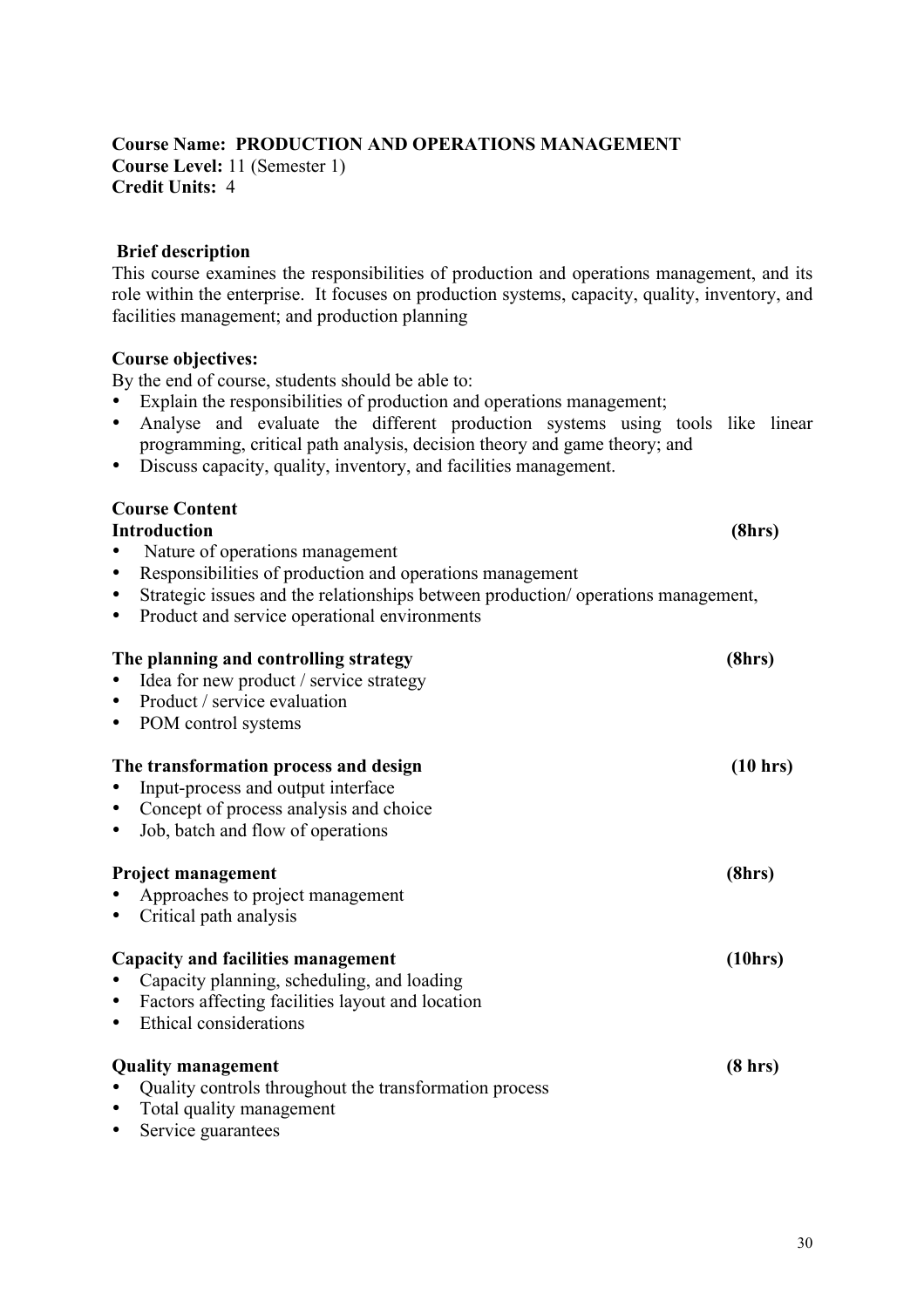### **Inventory management** (8 hrs)

- Materials management
- Inventory management tools e. g Economic Order Quantity

### **Delivery methodology**

Lectures and tutorials (case study analysis and presentations, group discussions)

#### **Assessment**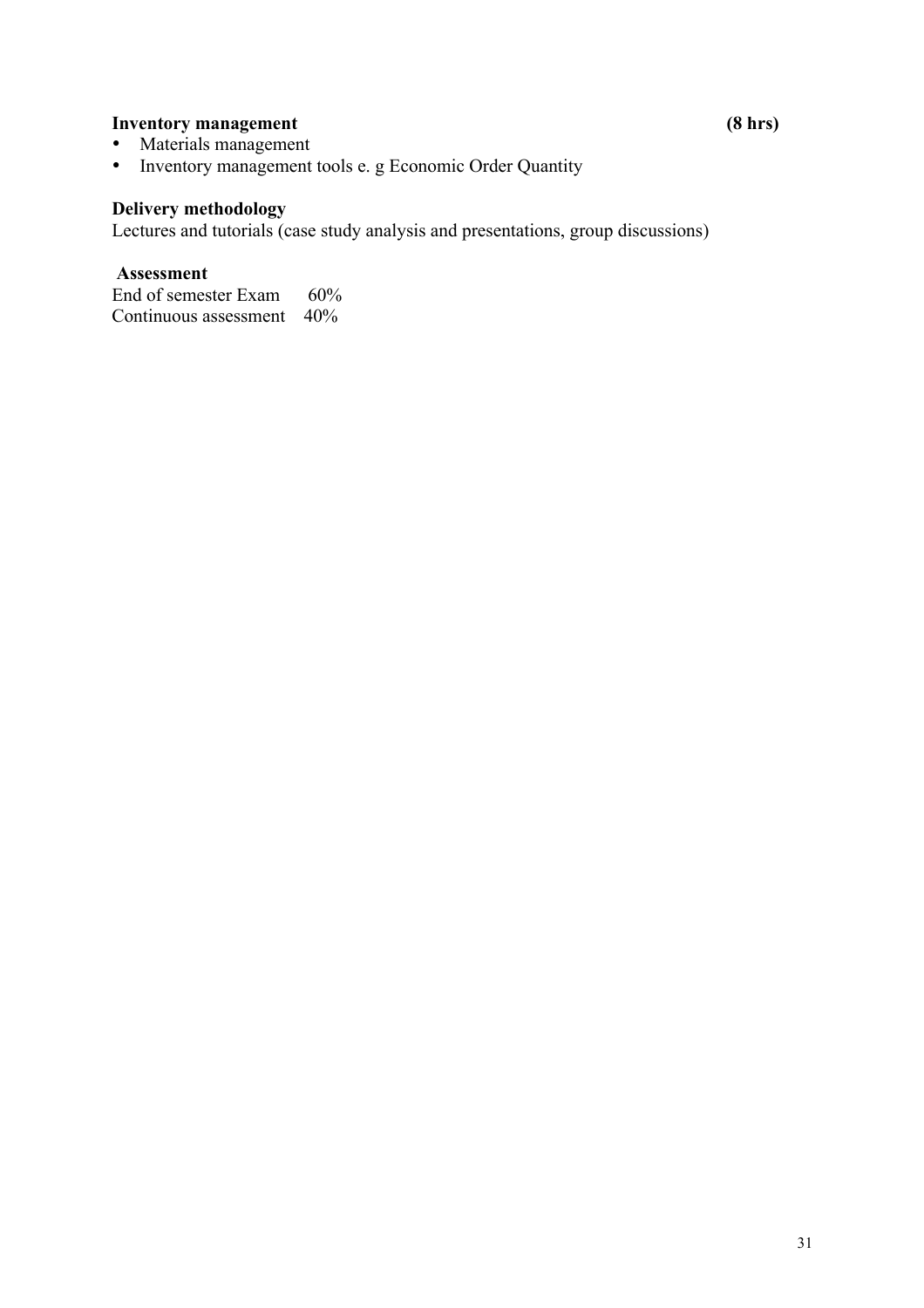#### **Course Name: INFORMATION TECHNOLOGY II Course Level:** 11 (Semester 1) **Credit Units:** 4

#### **Brief description**

The course builds on the competences acquired from Information Technology 1. It covers the following: creating, editing and formatting documents and database objects; designing and formatting worksheets and workbooks; and designing and organizing presentations; and using internet and email.

#### **Course Objectives**

By the end of the course, the students should be able to:

- Create, edit and format documents;
- Design and format worksheets and workbooks;
- Design databases;
- Design and organise presentations; and
- Demonstrate advanced use of internet and email.

#### **Course Content**

Create, edit and format documents; **(8hrs)** Design, create, modify and format worksheets and workbooks; **(14hrs)** Design databases and create, edit and modify database objects; **(16hrs)** Design, create, enhance, organize and view presentations**; (10hrs)** Use the Internet to navigate the Web using URL and Hyperlinks, to create and delete bookmarks, to compose, view, send, receive, and print e-mail messages**. (12 hrs)**

#### **Delivery methodology**

Lectures and tutorials (computer lab exercises, discussions)

#### **Assessment**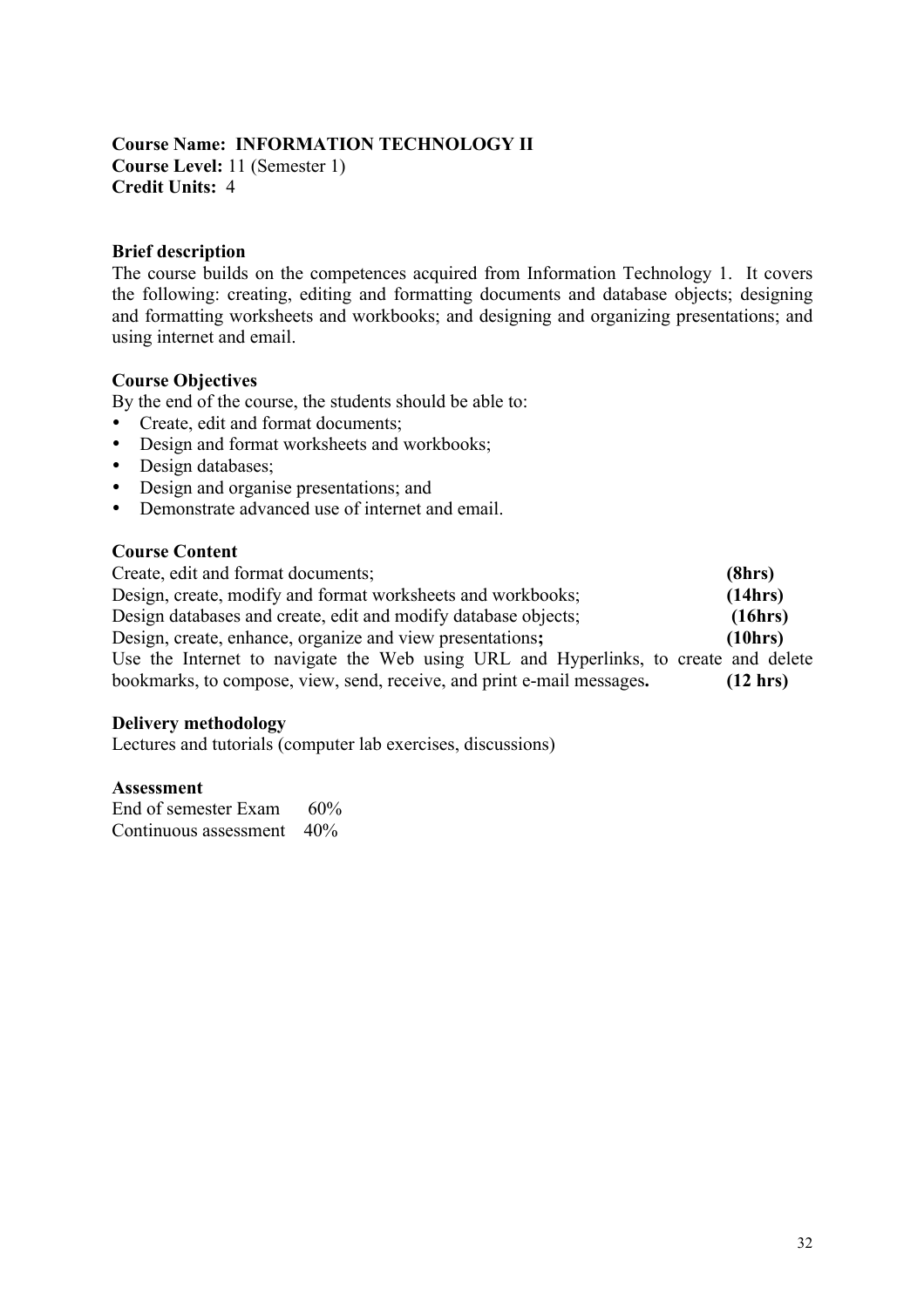### **Course Name: ORGANISATIONAL BEHAVIOUR**

**Course Level:** 11 (Semester 1) **Credit Units:** 3 Credit Hours: 45

#### **Brief course description**

This is a course on human behaviour in the work place. Topics covered include: introduction to organizational behaviour, individual processes and organizational psychology, group behaviour, motivation, power and politics, stress, conflict, organisatioanal structure and culture.

#### **Course Objectives**

By the end of the course, the students should be able to:

- Explain the major business environmental challenges and the paradigm shift facing today's management;
- Differentiate organisations based on nature of activities and structure;
- Discuss perceptual and personality development and socialisation, and motivational theories;
- Critically examine the macro perspective of organisational behaviour; and
- Develop and apply interpersonal skills.

### **Course Content**

| <b>Introduction to Organisational Behaviour</b>                       | (3hrs) |
|-----------------------------------------------------------------------|--------|
| Meaning of organisational behaviour                                   |        |
| Evolution of the organisational behaviour discipline<br>$\bullet$     |        |
| The application of organizational behaviour<br>$\bullet$              |        |
| Individual differences ability and intelligence<br>$\bullet$          |        |
| Individual processes and organisational psychology                    | (8hrs) |
| Perception                                                            |        |
| • Personality                                                         |        |
| • Learning                                                            |        |
| Managerial implications                                               |        |
| Group behaviour                                                       | (9hrs) |
| Intra group phenomena - norms, roles, stages of group development     |        |
| Transaction analysis                                                  |        |
| Types of groups and their impact on employee performance<br>$\bullet$ |        |
| <b>Motivation and employee behaviour</b>                              | (6hrs) |
| Changing employee behaviour through consequences                      |        |
| Enhancing employee motivation<br>$\bullet$                            |        |
| Content and process theories                                          |        |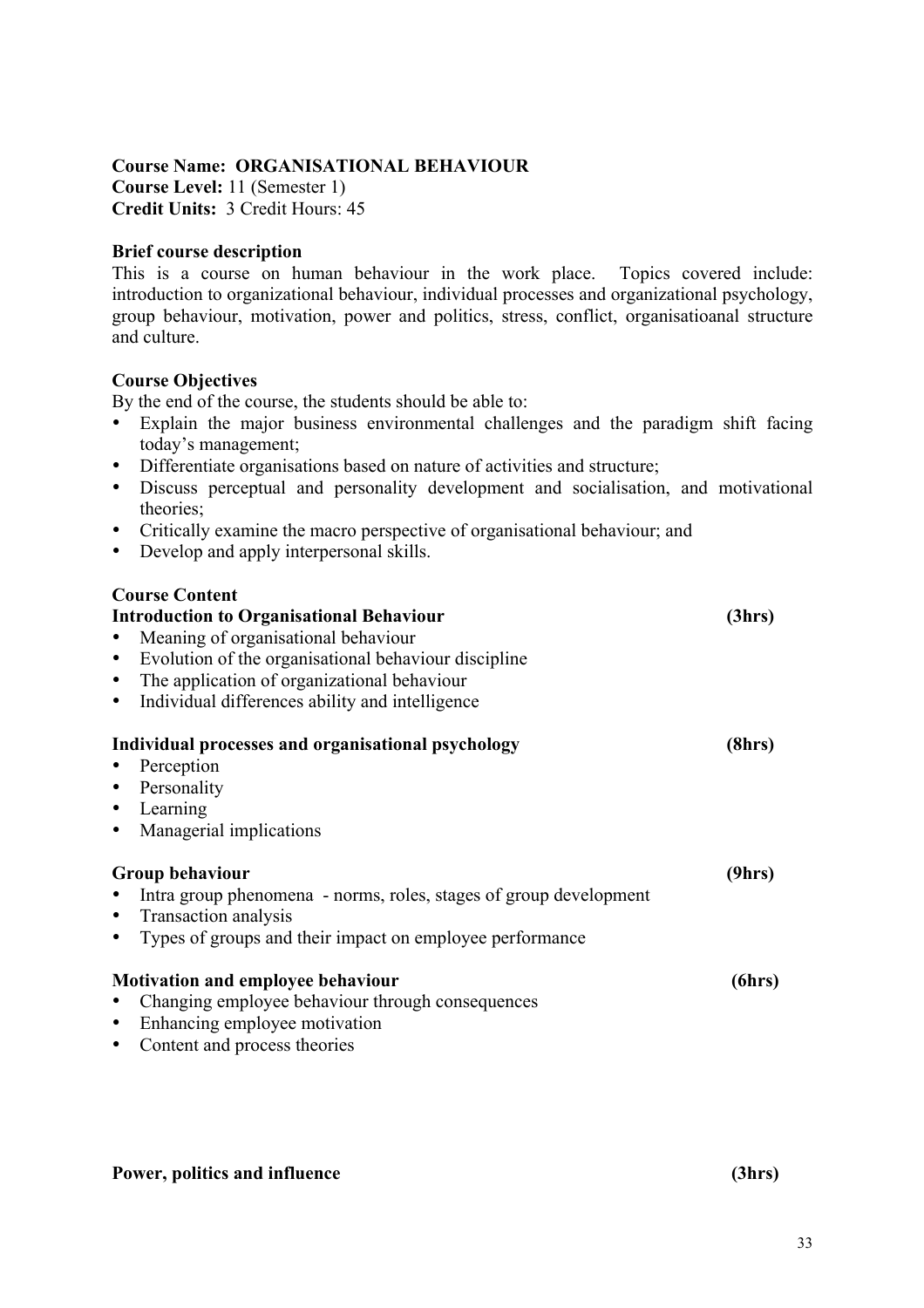| presentations, group discussions) |  |
|-----------------------------------|--|
|                                   |  |

- 
- 

# • Managerial implications

• Distinction between power and authority

**Occupational stress (6hrs)**

• Political tactics

- Nature
- Causes
- Consequences and moderators of stress on work settings
- Techniques for alleviating stress

# **Conflict in the work place (3 hrs)**

- Nature
- Causes
- Resolution

# **Organisations; Structure and design (4hrs)**

- Meaning and nature and types of organisations
- Causes of organisational structure
- Types of structures (bureaucratic, matrix, project, functional, project, networked)
- Bureaucracy and its alternatives
- Social technical systems
- Contingency approaches

# **Organisational culture (3hrs)**

- Nature of organisational culture and its role and significance in the management of change.
- Types of organisational culture

# **Delivery methodology**

Lectures and tutorials (case study analysis and

# **Assessment**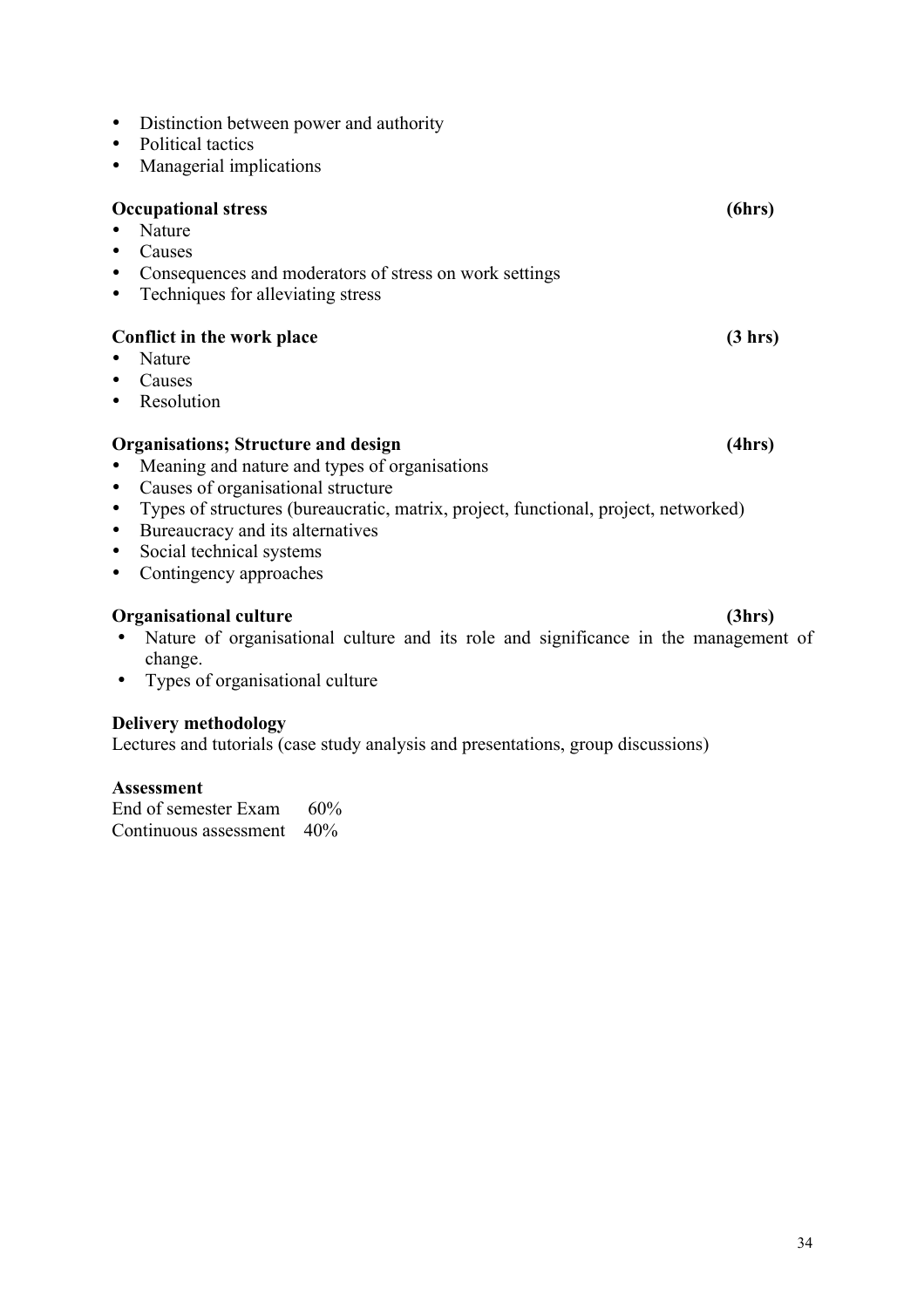### **Course Name**: **INTERMEDIATE ACCOUNTING II**

**Course Level:** 11 (Semester 11) **Credit Units:** 3 Credit Hours: 45

#### **Brief course escription**

This course exposes students to concepts and accounting standards relating to company accounts, preparation of company accounts and financial statements, Conversion of Partnerships to Limited Liability Companies and interpretation of final accounts.

#### **Course Objectives**

By the end of the course, the students should be able to:

- Describe the accounting concepts relating to company accounting;
- Prepare the different accounts of companies;
- Prepare and interpret financial statements of companies; and
- Prepare books of accounts of companies converting from partnership to Limited Liability Company.

#### **Course Content**

| <b>Introduction</b>                                                  | (3hrs) |
|----------------------------------------------------------------------|--------|
| Definition of a company                                              |        |
| Kinds of companies and accounting implications                       |        |
| <b>Floatation of a company</b>                                       | (3hrs) |
| Memorandum of Association                                            |        |
| Articles of Association<br>$\bullet$                                 |        |
| Prospectus<br>٠                                                      |        |
| Raising of capital by issue of shares and debentures (initial offer) | (7hrs) |
| Share application, call and allotment                                |        |
| Preparation of relevant accounts<br>$\bullet$                        |        |
| Changes in shares and debenture                                      | (8hrs) |
| Forfeiture and Re-issue of shares and debentures                     |        |
| Redemption of shares and debentures                                  |        |
| <b>Bonus Shares</b><br>٠                                             |        |
| Preparation of financial statements of a company;                    | (8hrs) |
| Income statement                                                     |        |
| Balance sheet                                                        |        |
| Cash flow analysis (IAS 7)<br>٠                                      |        |
| Interpretation of final accounts of a limited liability company      | (3hrs) |
| Conversion of partnerships to limited liability companies.           | (3hrs) |
| Procedures                                                           |        |
| Accounting adjustments<br>$\bullet$                                  |        |
| <b>Delivery methodology</b>                                          |        |

Lectures and tutorials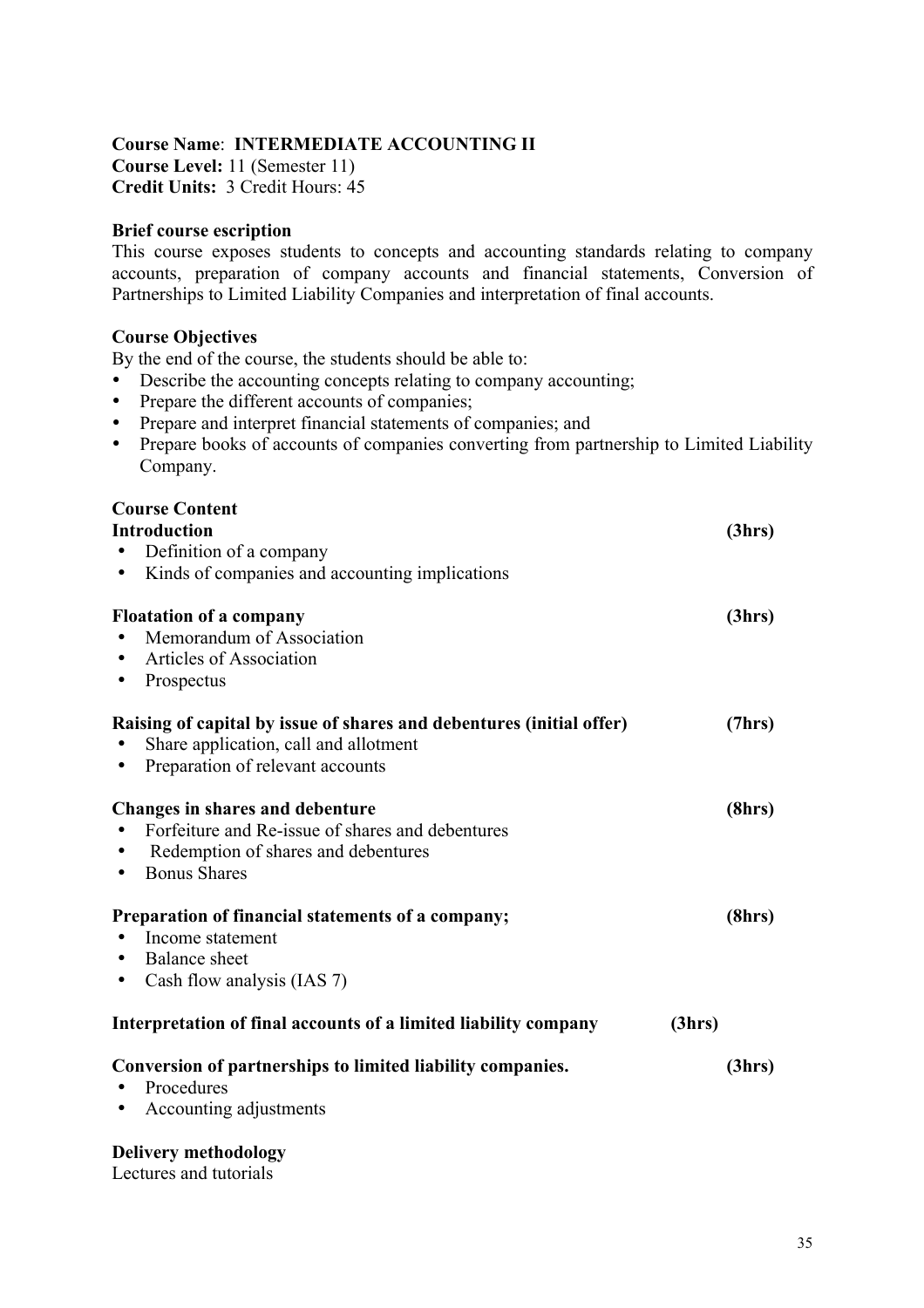#### **Assessment**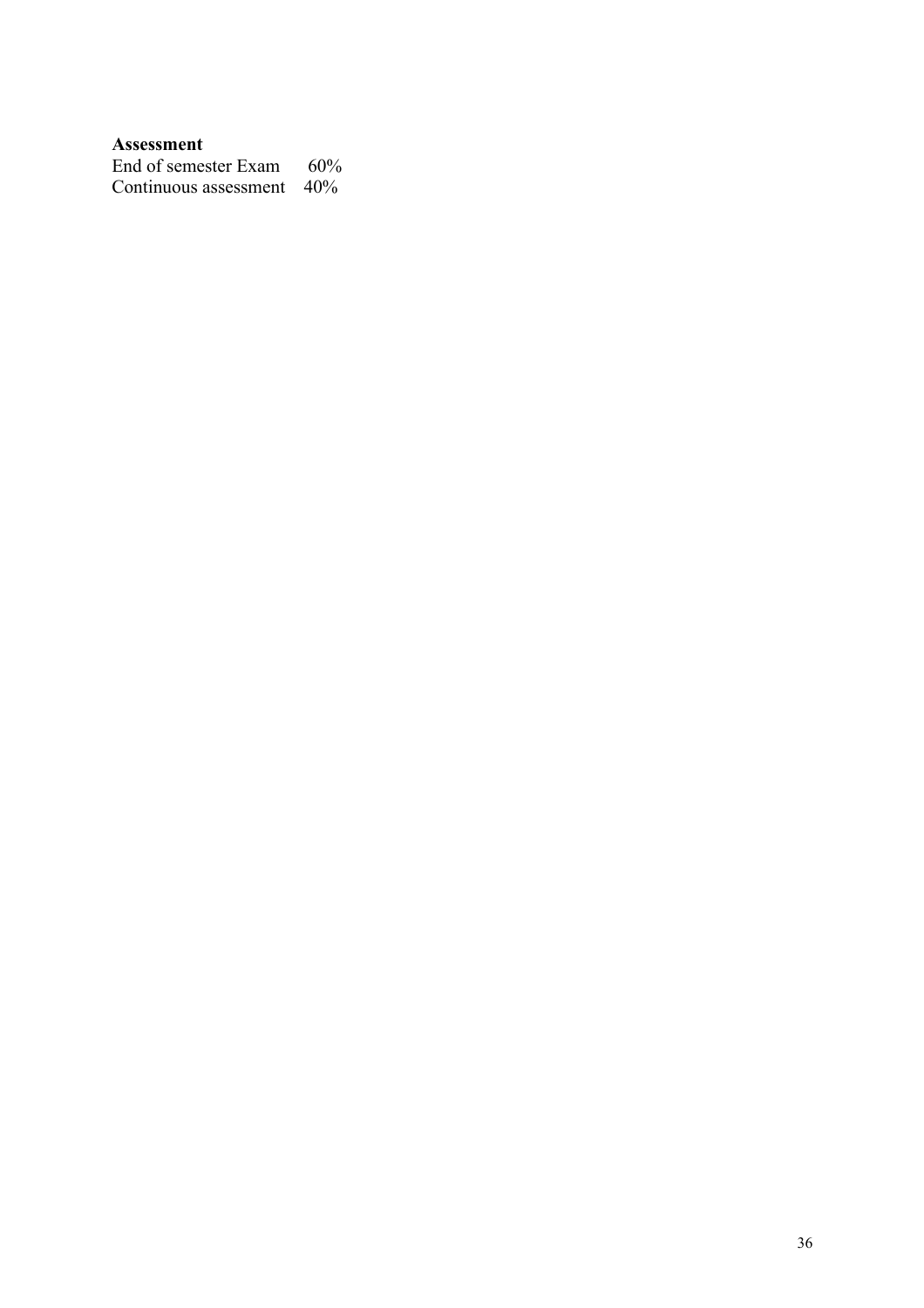**Course Name**: **COST ACCOUNTING Course Level:** 11 (Semester 11) **Credit Units:** 4

#### **Brief course description**

The course exposes students to the principles, methods, and techniques used in determining, classifying and reporting costs to facilitate decision making. Topics covered include; nature of costs, cost elements, cost accounts, systems and techniques.

#### **Course Objectives**

By the end of the course, the students should be able to:

- Account for the costs incurred in an organization;
- Cost various activities and products; and
- Prepare cost statements for facilitation of decision making.

| <b>Course Content</b>                               |                    |
|-----------------------------------------------------|--------------------|
| The nature of cost accounting                       | (8hrs)             |
| Scope and definition of cost accounting             |                    |
| Development in cost and management accounting       |                    |
| Cost classification for control                     |                    |
| Cost and revenue classification for decision making |                    |
| Cost and revenue behaviour                          |                    |
| Cost functions and their determination              |                    |
| <b>Materials costing</b>                            | (8hrs)             |
| Accounting for materials                            |                    |
| Materials procurement procedure<br>$\bullet$        |                    |
| Methods of valuing stock issues                     |                    |
| Materials' cost accounts                            |                    |
| <b>Labour costing</b>                               |                    |
| Recording wages and related costs                   | (8hrs)             |
| Methods of wages computation                        |                    |
| Wages cost accounts                                 |                    |
|                                                     |                    |
| <b>Overheads costing</b>                            | $(12 \text{ hrs})$ |
| Difficulties associated with overheads              |                    |
| Overhead apportionment and absorption               |                    |
| Overhead cost accounts                              |                    |
| <b>Cost accounts</b>                                |                    |
| Independent accounts                                | $(8 \text{ hrs})$  |
|                                                     |                    |

#### **Costing systems, methods and techniques (16 hrs)**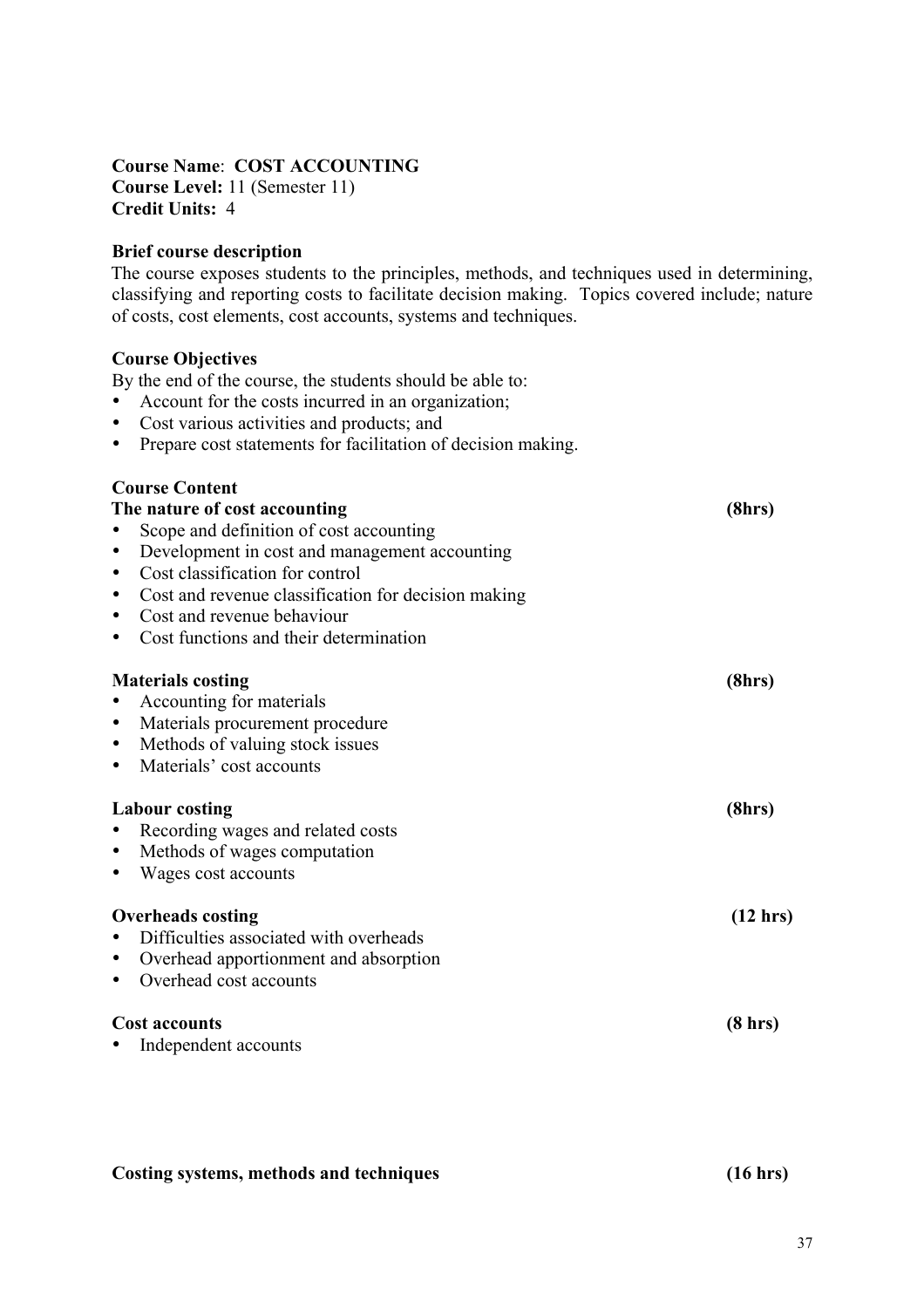- Job costing systems
- Absorption costing
- Marginal costing
- Service costing
- Batch costing
- Process costing
- Activity based costing

#### **Delivery methodology**

Lectures and tutorials

#### **Assessment**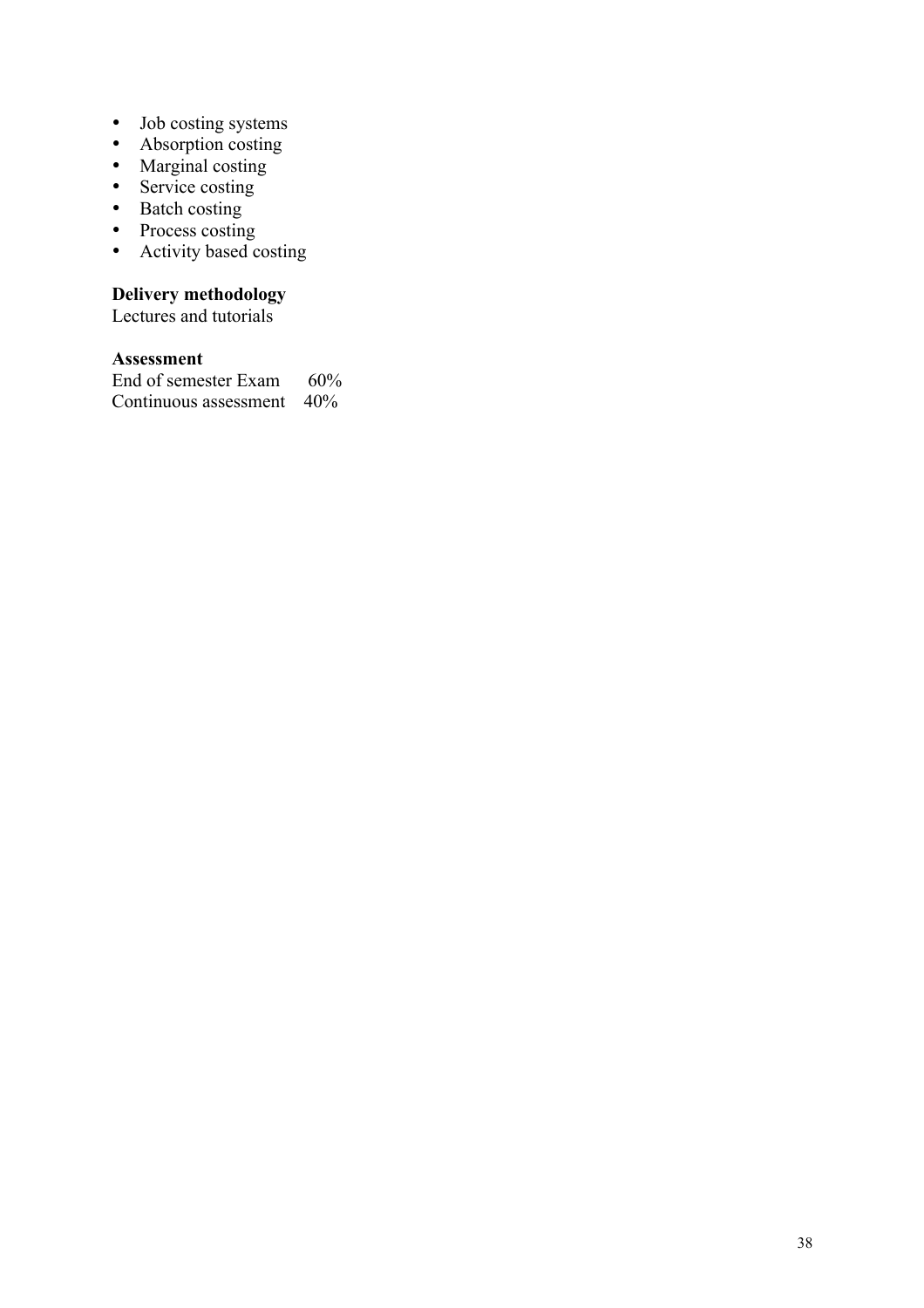**Course Name: TAX THEORY Course Level:** 11 (Semester 11) **Credit Units:** 2

#### **Brief course description**

This course exposes students to basic concepts and principles of taxation, purposes and functions of taxation, types of taxes, the impact of tax on economic growth, wealth distribution and Gross Domestic Product.

#### **Course objectives:**

By the end of the course, students should be able to:

- Demonstrate knowledge of tax concepts, principles and systems;
- Analyse the impact of tax on economic growth, wealth distribution and Gross Domestic Product; and
- Discuss the controversies in Uganda's tax structure.

# **Course Content**

| <b>Introduction</b>                                                        | (4hrs) |
|----------------------------------------------------------------------------|--------|
| Understanding the tax concept                                              |        |
| Taxation concepts and theories                                             |        |
| Tax evolution in Uganda                                                    |        |
| Purposes and principles of taxation                                        | (4hrs) |
| Purposes of taxation                                                       |        |
| Principles of an optimal tax system                                        |        |
| <b>Characteristics and classification of taxes</b>                         | (6hrs) |
| Characteristics of taxes                                                   |        |
| Classification of taxes                                                    |        |
| <b>Tax functions</b>                                                       | (8hrs) |
| Allocation function                                                        |        |
| Regulatory function                                                        |        |
| Distributive function                                                      |        |
| Stabilization function                                                     |        |
| <b>Tax implication</b>                                                     | (8hrs) |
| Acceleration of economic growth                                            |        |
| Redistribution of wealth;                                                  |        |
| Relationship between tax base and Gross Domestic Product (GDP) composition |        |
| Controversies in widening Uganda's tax structure<br>٠                      |        |
| <b>Delivery methodology</b>                                                |        |

Lectures and tutorials

#### **Assessment**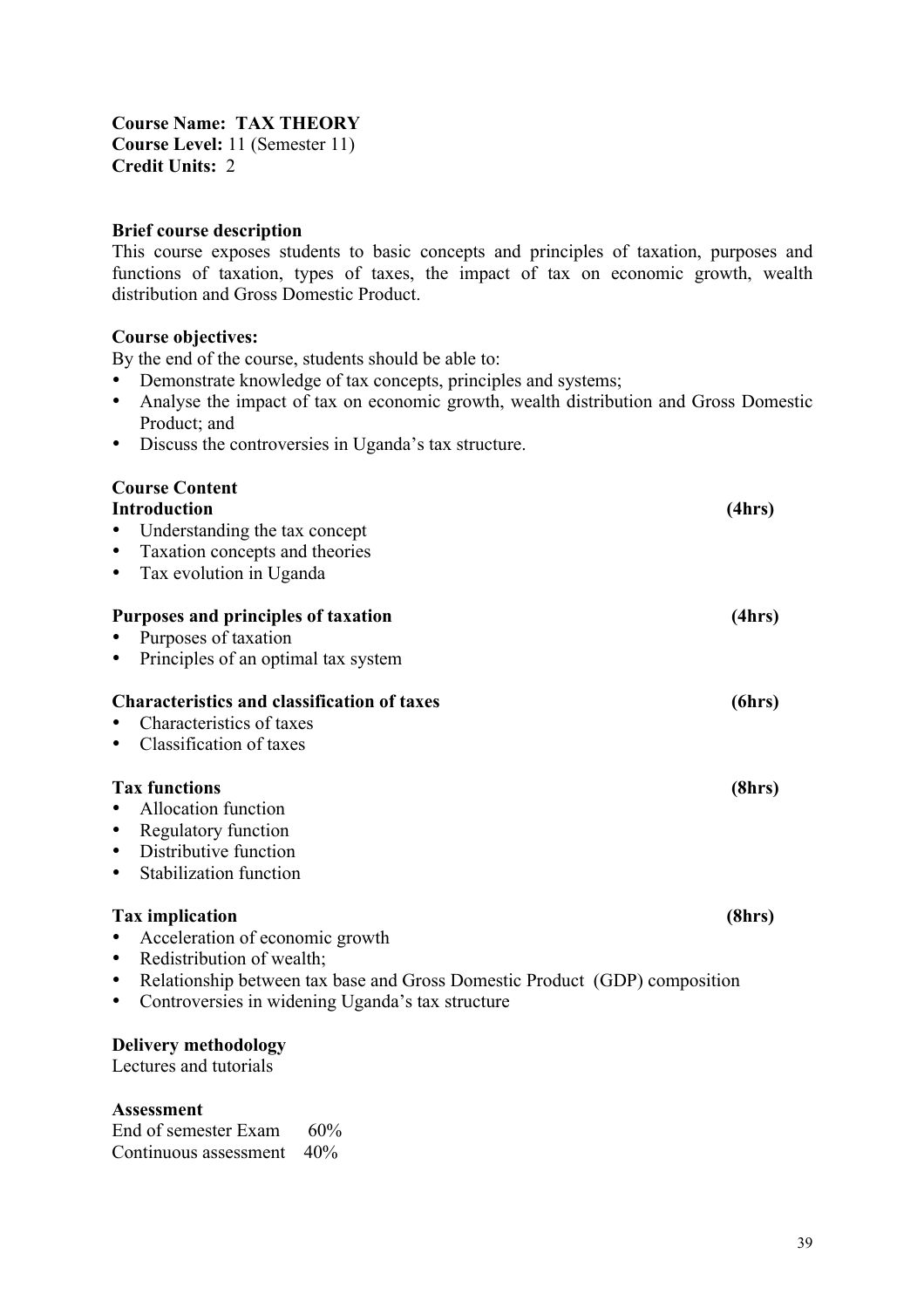## **Course Name: ENTREPRENEURSHIP**

**Course Level:** 11 (Semester 11) **Credit Units:** 4

#### **Brief course description**

This course is approached from a multi-disciplinary point of view. The following topics are covered: nature and meaning of entrepreneurship, entering business, choice of location, business plan, creativity and innovation, and entrepreneurship in practice.

#### **Course Objectives**

By the end of the course, students should be able to:

- Demonstrate entrepreneurial skills, attitudes and determination to face business realities;
- Integrate theory and practice of entrepreneurship;
- Identify business opportunities; and
- Develop business plans.

#### **6. Course Content**

#### **6.1 Introduction (8hrs)**

- Understanding entrepreneurship
- Model of an entrepreneur
- Entrepreneurial environment in Uganda

#### **6.2 Entering business (10hrs)**

- Product / service ideas
- Means of entering business
	- o Initiation and ownership
	- o Buy-out
	- o Partnering

#### **6.3 Choice of location (6 hrs)**

- Factors to consider
- Evaluation of options

#### **6.4 Business plan (Budgeting) (10hrs)**

- Financial plan (costs, revenues, profits...)
- Personnel plan
- Customer management plan

#### **6.4 Purchasing management (6hrs)**

- Principles
- Strategies
- Techniques

#### **6.5 Creativity and innovation (8hrs)**

- Nature and meaning
- Sources of ideas
- Barriers to creativity and innovation
- Methods

#### **6.6 Entrepreneurship in practice (12hrs)**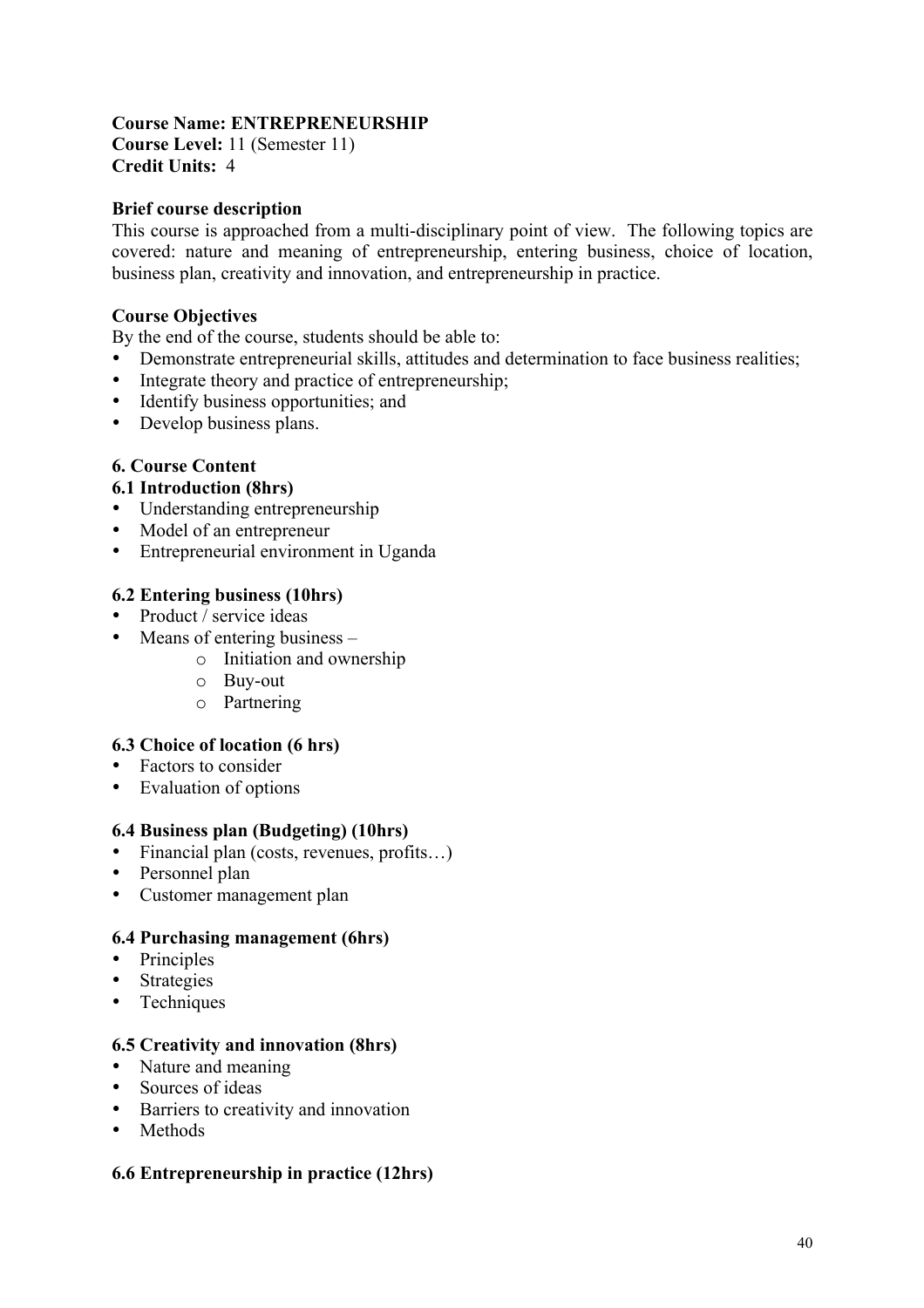- Project (business) identification
- Project formulation and appraisal
- Project implementation, monitoring and evaluation

#### **7. Delivery methodology**

Lectures and Field work

#### **8. Assessment**

End of semester Exam 60%<br>Business plan 40% Business plan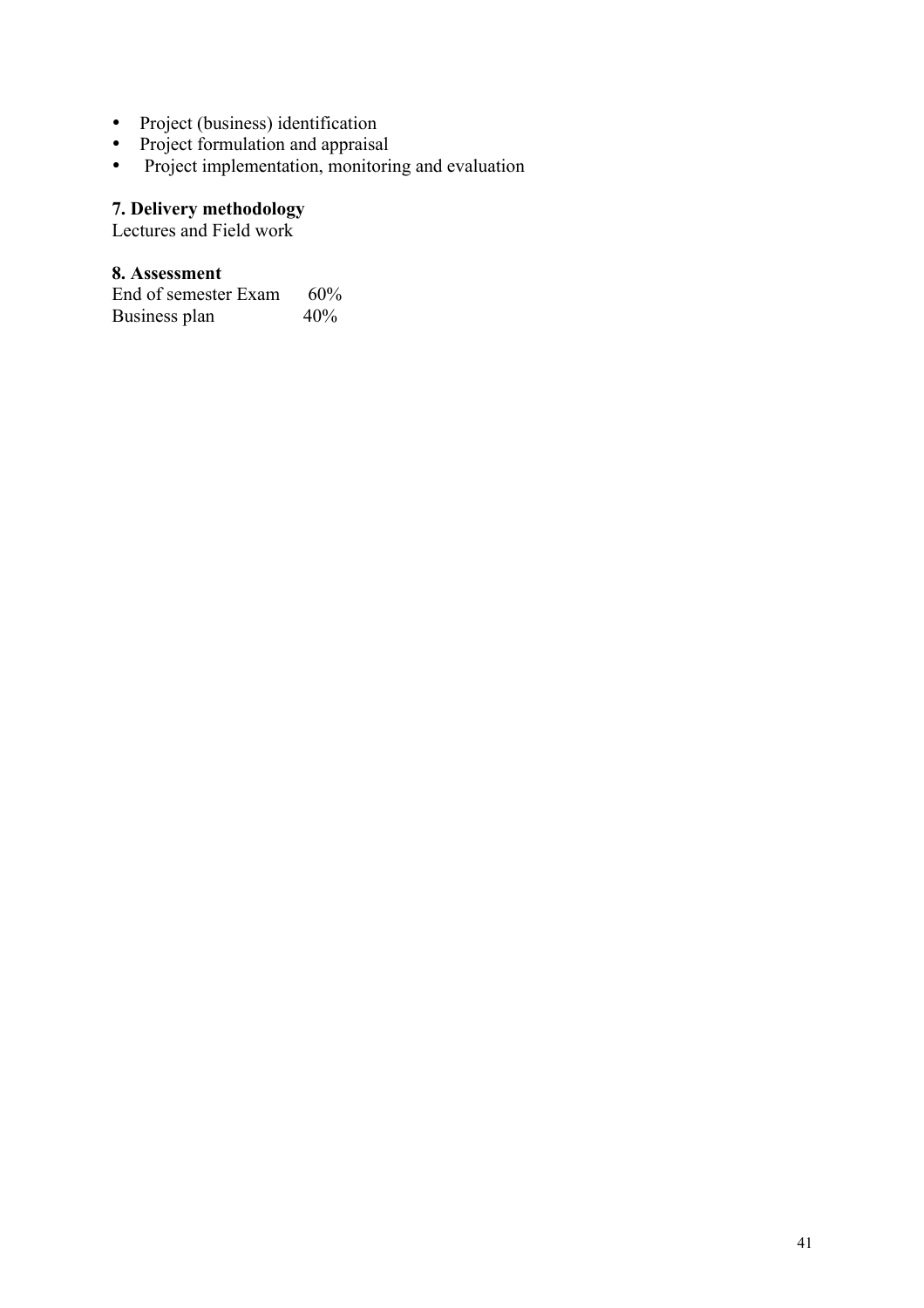#### **Course Name: HUMAN RESOURCE MANAGEMENT**

**Course Level:** 11 (Semester 11) **Credit Units:** 4 Credit Hours: 60

#### **Brief course description**

The course explores both the theoretical and practical aspects of human resource functions, processes, procedures and activities pertinent to the wellbeing of the people in the organisation.

### **Course Objectives**

By the end of the course, students should be able to:

- Demonstrate knowledge of the various personnel functions, processes, activities and obligations;
- Carry out some personnel activities like; preparing job specifications and analysis, designing job adverts, and conducting job interviews; and
- Identify and explore their potentials so as to put them to full use in future

### **Course Content**

| <b>Introduction</b><br>Models of human resource management (traditional and modern views)<br>Background to the significance and complexity of human resources<br>Over view of the human resource management functions<br>٠                                                                                                                   | (4 hrs)  |
|----------------------------------------------------------------------------------------------------------------------------------------------------------------------------------------------------------------------------------------------------------------------------------------------------------------------------------------------|----------|
| Human resource planning<br>Developing personnel planning strategies<br>Importance of human resource planning                                                                                                                                                                                                                                 | (6 hrs)  |
| Designing and analysing jobs (planning for jobs for individuals and teams)<br>Job design<br>Job analysis<br>Methods of analysis<br>Evaluating job design and job analysis activities<br>$\circ$<br>Potential problems with job analysis<br>$\circ$                                                                                           | (10 hrs) |
| <b>Organisation entry</b><br>Recruitment activity, purpose and importance<br>Sources and methods of obtaining job applicants<br>Selection, placement, the employment contract                                                                                                                                                                | (10hrs)  |
| <b>Enhancing employee performance</b><br>Performance indicators (productivity, quality of work life, legal compliance)<br>Performance appraisal<br>٠<br>Training and development<br>Compensation and performance based pay<br>٠<br>Career planning and development<br>٠<br>Employee involvement and flexibility<br>٠<br>Quality of work life | (16 hrs) |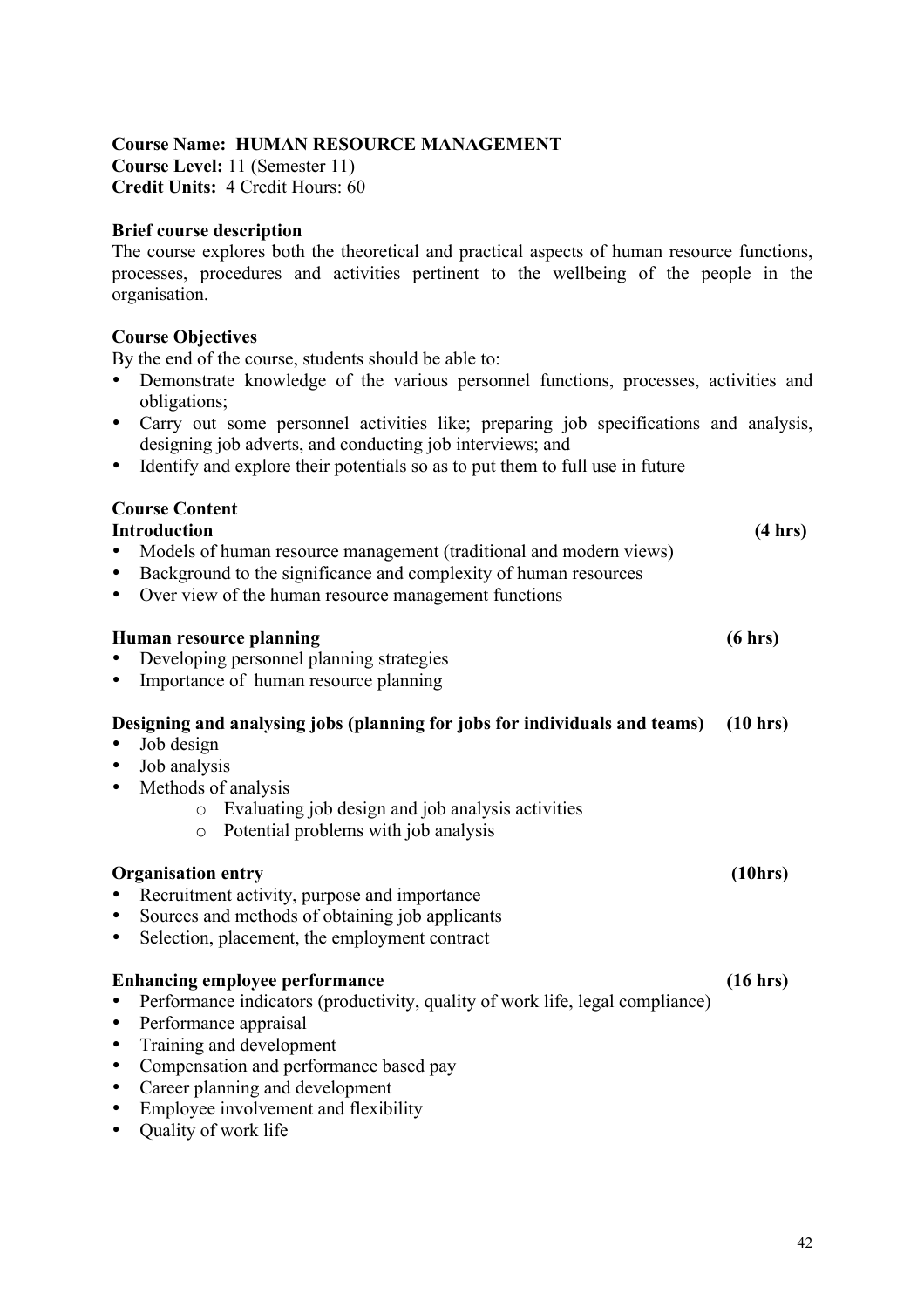#### **Managing employee relationships (8 hrs)**

- Trade unions
- Team work and group relations
- Delegation and empowerment
- Discipline, grievance handling
- Equal opportunities

#### **Organisation exit (6hrs)**

- Dismissal
- Retirement
- Resignation
- Death

#### **Delivery methodology**

Lectures and tutorials (role plays, case analysis, group discussions and presentations)

#### **Assessment**

End of semester Exam 60% Continuous assessment 40%

#### **References**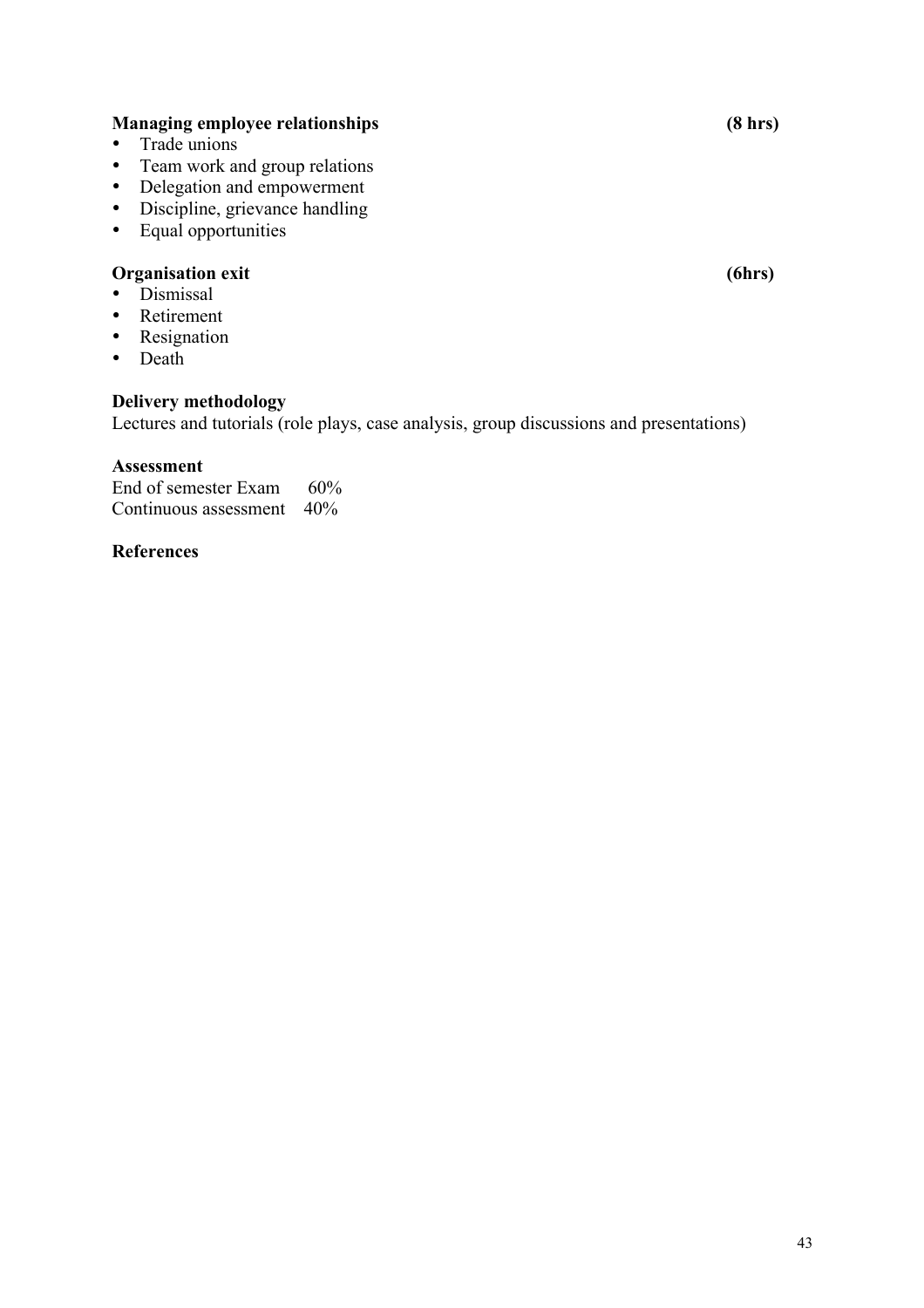#### **Course Name: RESEARCH METHODS**

**Course Level:** 11 (Semester 11) **Credit Units:** 3 Credit Hours: 45

#### **Brief Course description**

This course explores basic philosophy, tools and skills for research. Topics covered include: nature and meaning of research, research frame work, research variables, data sources, sampling, collection methods, analysis and reporting.

#### **Course Objectives**

By the end of the course, students should be able to:

- Define research and explain the philosophy of research;<br>• Differentiate between primary and secondary data source
- Differentiate between primary and secondary data sources;
- Explain the different research methodologies; and
- Develop research problems, objectives, hypothesis, and tools.

# **Course Content**

| <b>Introduction</b>                                | (6hrs)  |
|----------------------------------------------------|---------|
| Definition of research                             |         |
| Objectivity and subjectivity<br>٠                  |         |
| Value Neutrality<br>٠                              |         |
| Quantitative and qualitative research<br>٠         |         |
| Natural and Social Sciences research.<br>٠         |         |
| <b>Research framework</b>                          | (6hrs)  |
| Definition of research objectives                  |         |
| Research problem, and research questions<br>٠      |         |
| Variables; relation between variables; hypotheses  |         |
| <b>Research variables</b>                          | (6hrs)  |
| Dependent and Independent variables;               |         |
| Direction of relationship --causal mechanism;<br>٠ |         |
| Causal inferences; co-variation                    |         |
| Data sources                                       | (4 hrs) |
| Primary                                            |         |
| Secondary                                          |         |
| <b>Sample selection</b>                            | (8hrs)  |
| Unit of Analysis;                                  |         |
| Sample selection;<br>٠                             |         |
| Probability samples<br>٠                           |         |
| Research validity and reliability<br>٠             |         |

#### **Data collection (6hrs)**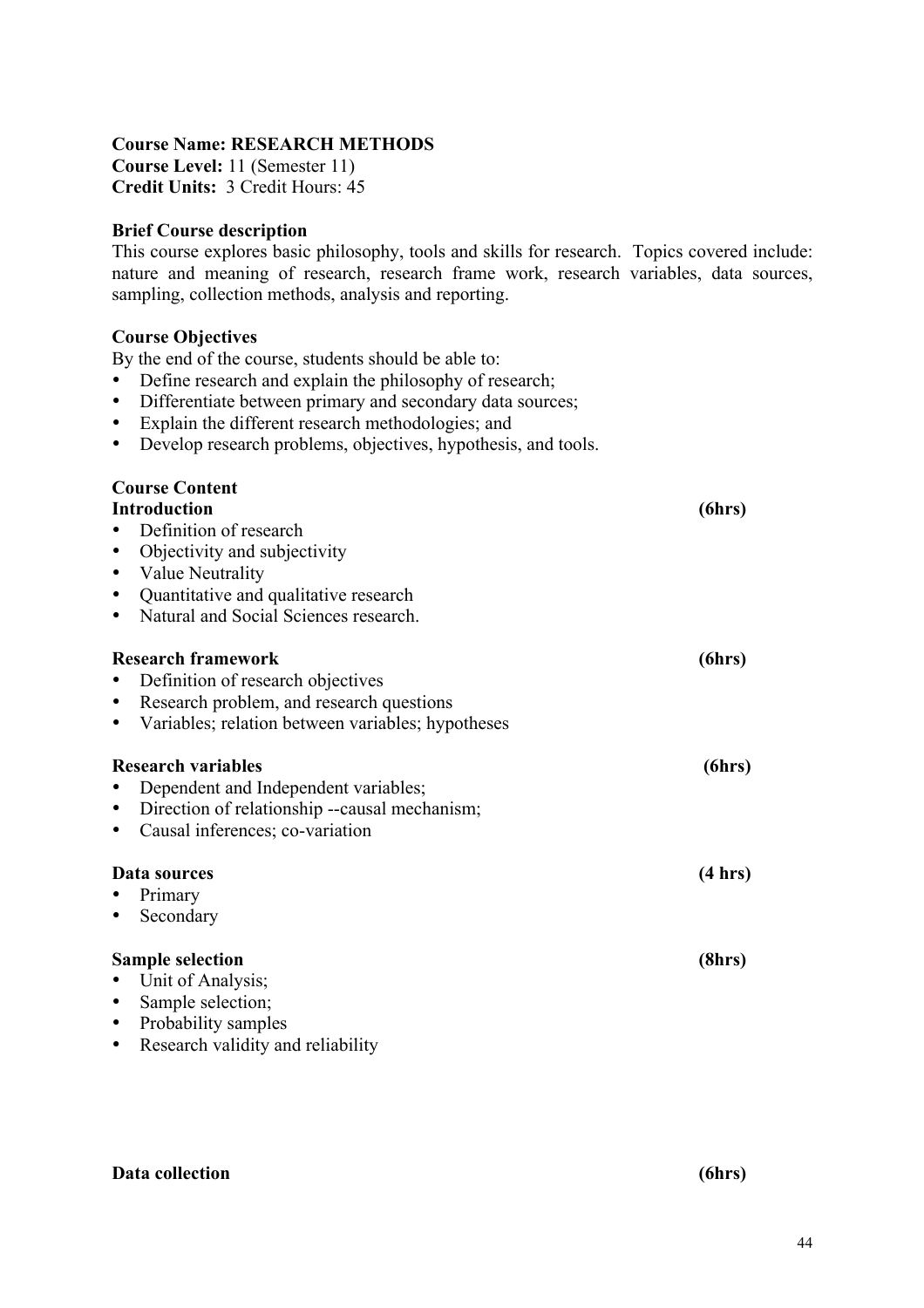- Instruments of data collection;
- Mail questionnaires
- Interviews; participant observation; focus groups
- Advantages and disadvantages of the various methods.

### **Tools of analysis and reporting (9 hrs)**

- Descriptive statistics;
- Central tendency;
- Dispersion;
- Inference;
- Simple and multiple regression;
- Hypothesis testing;
- Cross tabulations;
- Chi square tests;
- Presentation of findings;
- Citations and report write up

#### **Delivery methodology**

Lectures and tutorials (case studies and group discussions and presentations)

#### **Assessment**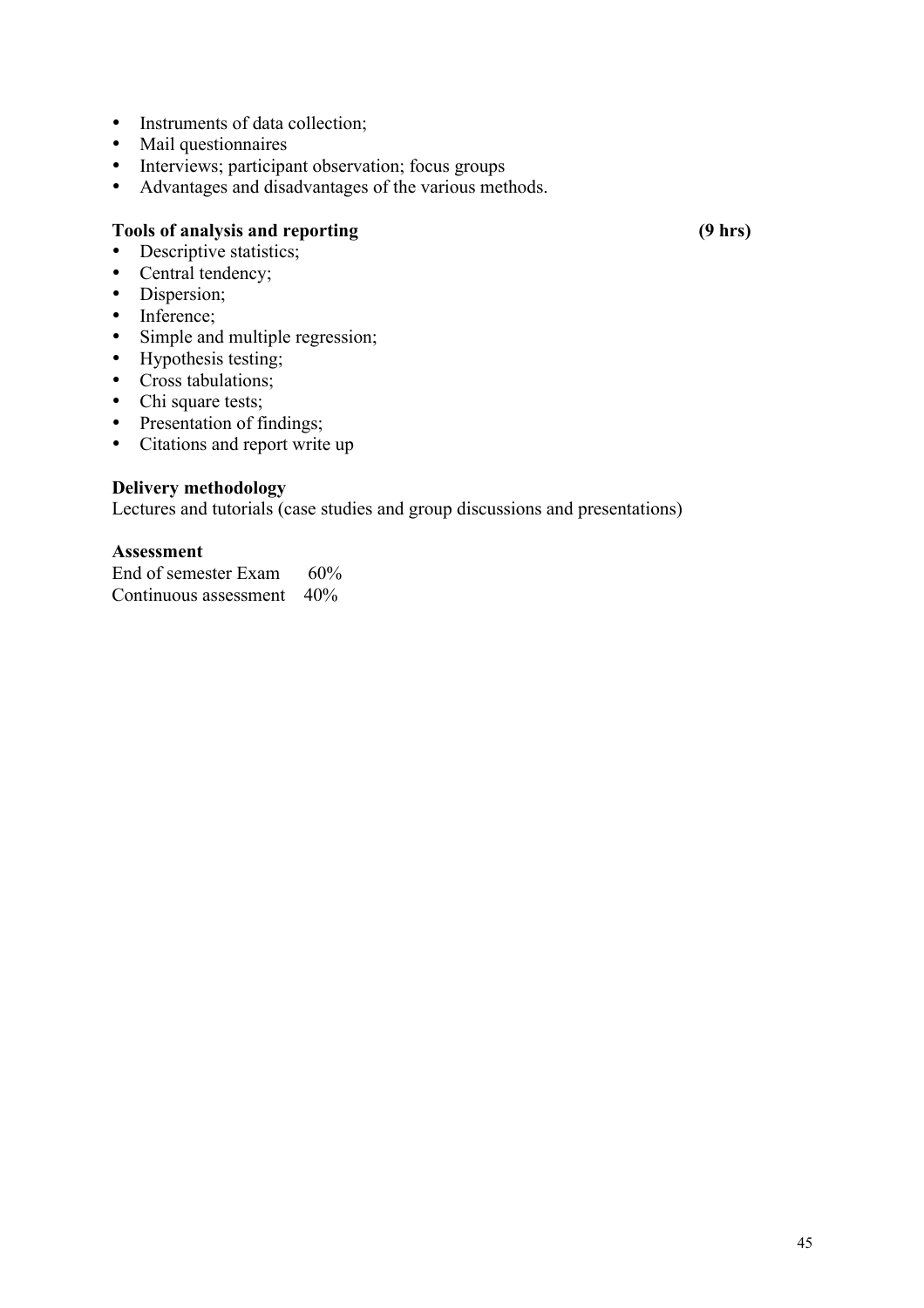# **Course Name: ADVANCED ACCOUNTING Course Level:** 111 (Semester 1)

**Credit Units:** 4 Credit Hours: 60

### **Brief course description**

The course equips students with knowledge and understanding of more advanced accounting practices in accordance with the contemporary legislations, and accounting standards so as to logically handle several accounting aspects. Topics covered include: over view of regulatory framework, preparation and presentation of financial statements, consolidated financial statements, business combinations, re-organisation and reconstruction.

#### **Course Objectives**

By the end of the course, students should be able to:

- Demonstrate knowledge of the different accounting standards;
- Prepare financial statements using IAS / IFRS framework;
- Prepare financial statements for group of companies; and
- Prepare accounting adjustments and account for business combinations, and firms under reconstruction, receivership and takeovers.

#### **Course Content**

#### **Review of accounting regulatory framework: (8 hrs)**

- Accounting principles and concepts, accounting theory
- The scope of accounting  $\&$  regulatory framework of accounting
- Objectives of financial statements<br>• Oualitative characteristics of finan
- Qualitative characteristics of financial statements
- The elements of financial statements and their measurement

#### **Accounting For Substance of Transactions (4hrs)**

- Introduction to accounting for substance of transactions
- Reporting the substance of transactions

#### **Preparation and Presentation of Financial Statements (12hrs)**

- Accounting and disclosure requirements of IAS/IFRSs
- Presentation of Financial Statements for limited companies (IAS 1)
- Accounting for discontinued operations and assets held for sale (IFRS 5)
- Net profit or loss for the period, fundamental errors and changes in accounting policies (IAS 8)
- Events after the balance sheet date (IAS 10).
- Related parties and segmented financial reporting

#### **Introduction to preparation of consolidated financial statements (4 hrs)**

- Types of group structures
- Basic concepts in consolidated accounts
- Determining the fair values of net assets
- Methods of consolidation

## **Consolidation of Balance Sheets (12 hrs)**

46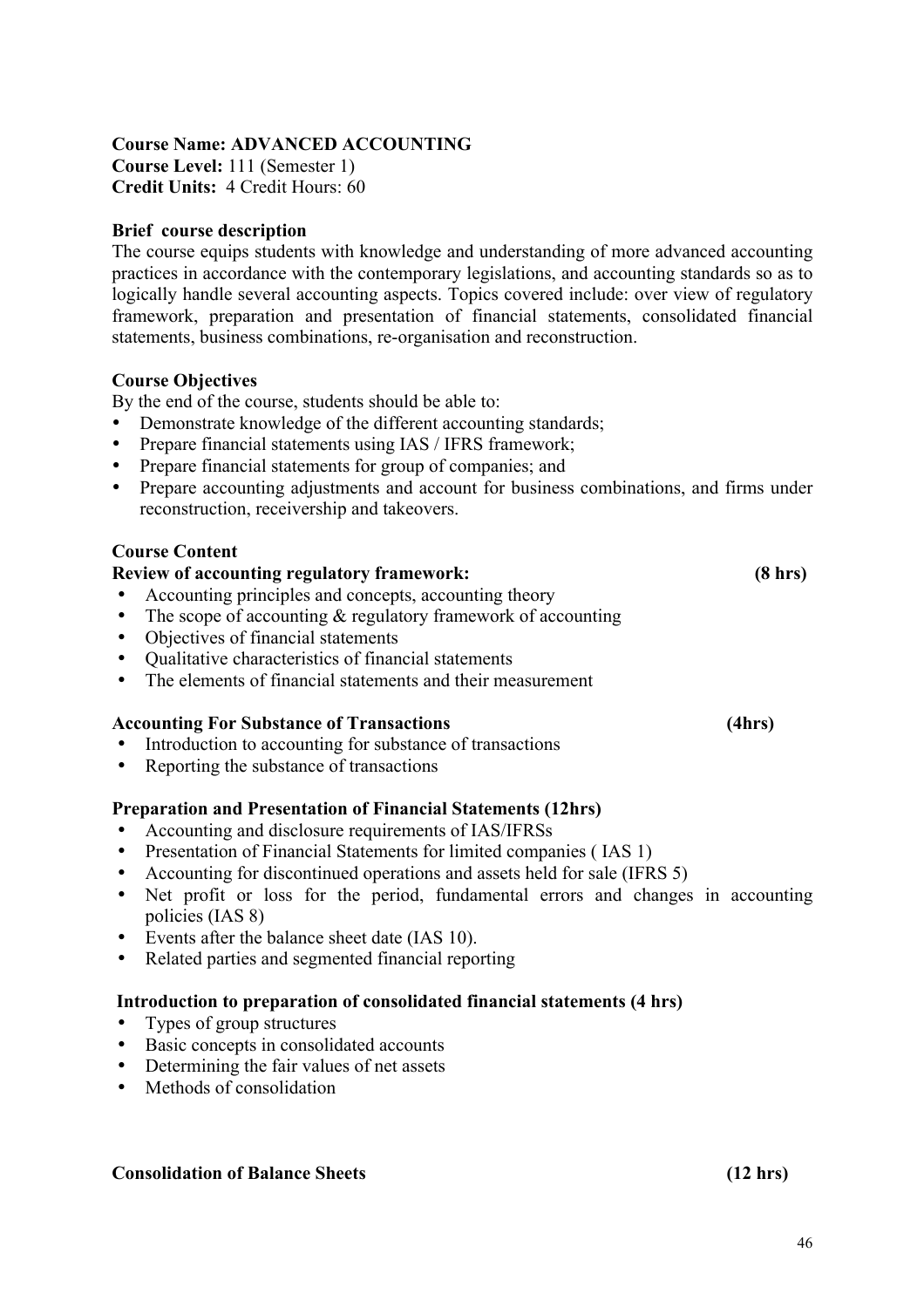- Inter-Company Transactions, Balances and Indebtedness<br>• Minority Interest/Minority Faulty Holding
- Minority Interest/Minority Equity Holding<br>• Consolidation of Holding Subsidiary Relati
- Consolidation of Holding Subsidiary Relationship<br>• Consolidation of Holding Subsidiary Relationship
- Consolidation of Holding Subsidiary Relationship with Associates
- Exemptions from the requirement to prepare Consolidated Financial statements

#### **Consolidation of Income Statements (10hrs)**

- Basic form of consolidated income statement
- Pre- and post acquisition reserves
- Treatment of accumulated profits carried forward<br>• Treatment of debentures
- Treatment of debentures<br>• Treatment of dividends
- Treatment of dividends and debenture interest
- Consolidation of holding subsidiary relationship
- Consolidation of holding subsidiary relationship with associates

#### **Business Re-organizations/ Reconstructions, Absorptions and Amalgamations (10 hrs)**

- Amalgamations and absorptions (Business combinations)
- Schemes of reorganizations and reconstruction

#### **Delivery methodology**

Lectures and tutorials

#### **Assessment**

End of semester Exam 60% Continuous assessment 40%

#### **References**

• IAS/IFRS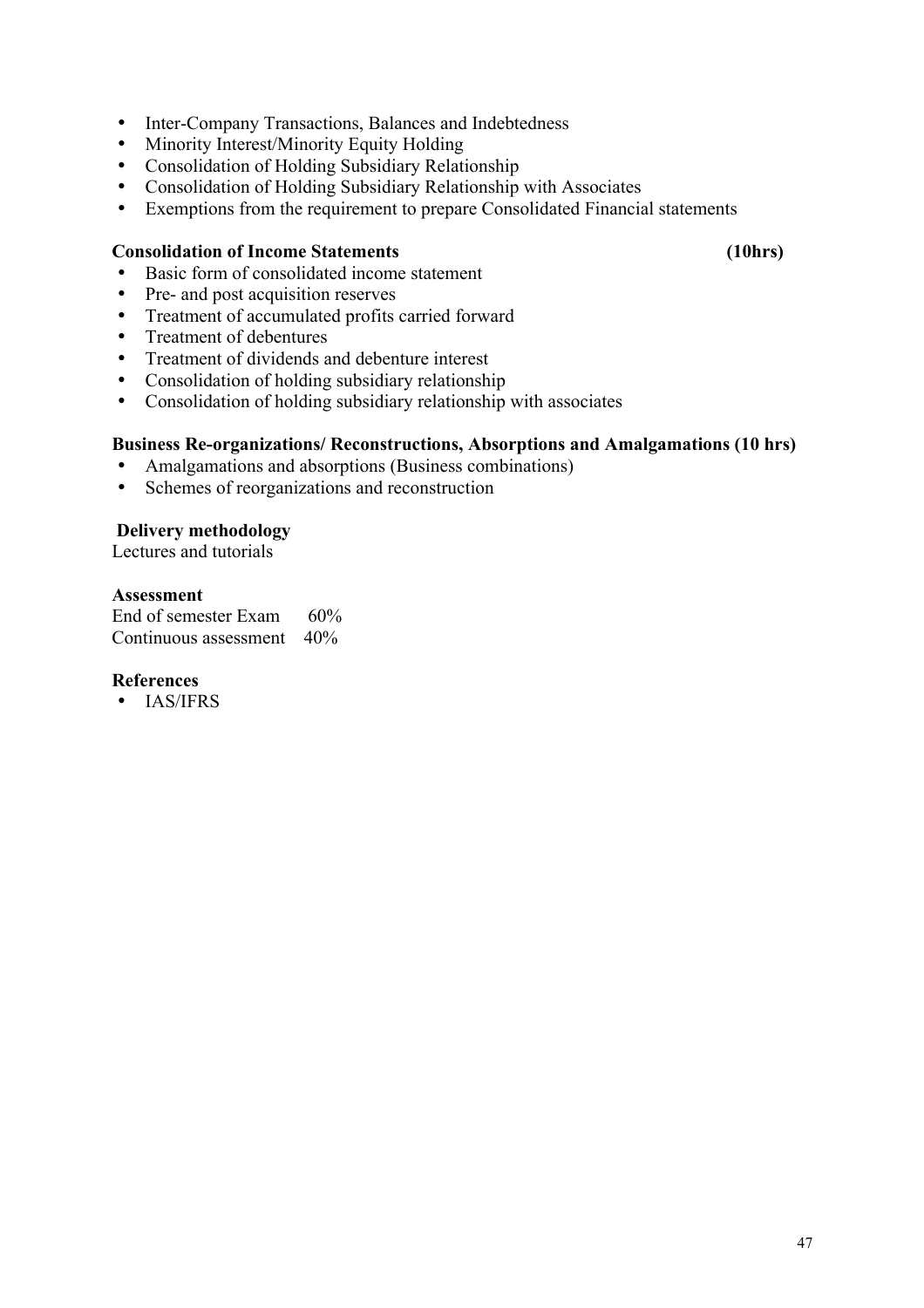#### **Course Name: MANAGEMENT ACCOUNTING Course Level: 111 (Semester 1) Credit Units:** 4 Credit Hours: 60

#### **Brief course description**

The course focuses on the way management accounting information is gathered, processed and disseminated for decision-making. Topics covered include: definition and nature of management accounting, short term techniques and decisions, budgeting, standard costing and variance analysis, performance measurement and transfer pricing.

#### **Course Objectives**

By the end of the course, students should be able to:

- Be familiar with management accounting terminology;
- Be aware of the various techniques and systems of costing and their impact on decision making;
- Apply accounting information in decision making process;
- Plan, allocate and manage resources in an organization; and
- Evaluate performance of various units of an organization.

#### **Course Content**

# **Introduction to Management Accounting: (4hrs)**

- Differences between cost accounting and management accounting;
- The functions of management accounting information;<br>• Emerging themes in management accounting
- Emerging themes in management accounting,

#### **Cost concepts (review) (2hrs)**

- Cost and revenue behaviour in relation to the level of activity
- Cost classification for control
- Costs in manufacturing and service organisations
- Using cost behaviour patterns to predict costs

#### **Costs-Volume Profit Relationships and Decision Making: (12hrs)**

- Break-even analysis: Assumptions and its importance in short term decision-making;
- Break-even and tax
- Margin of safety
- Multi-product break-even

#### **Short-term decisions (10 hrs)**

- Relevant costing and decision making;
- Make or buy
- Special offers
- Shut-down
- Pricing decisions, calculating optimum prices;
- Limiting factor situations

#### **Budget and Budgetary Control Procedures: (12hrs)**

- Stages in budgeting process;
- The role of budgeting in organisational control;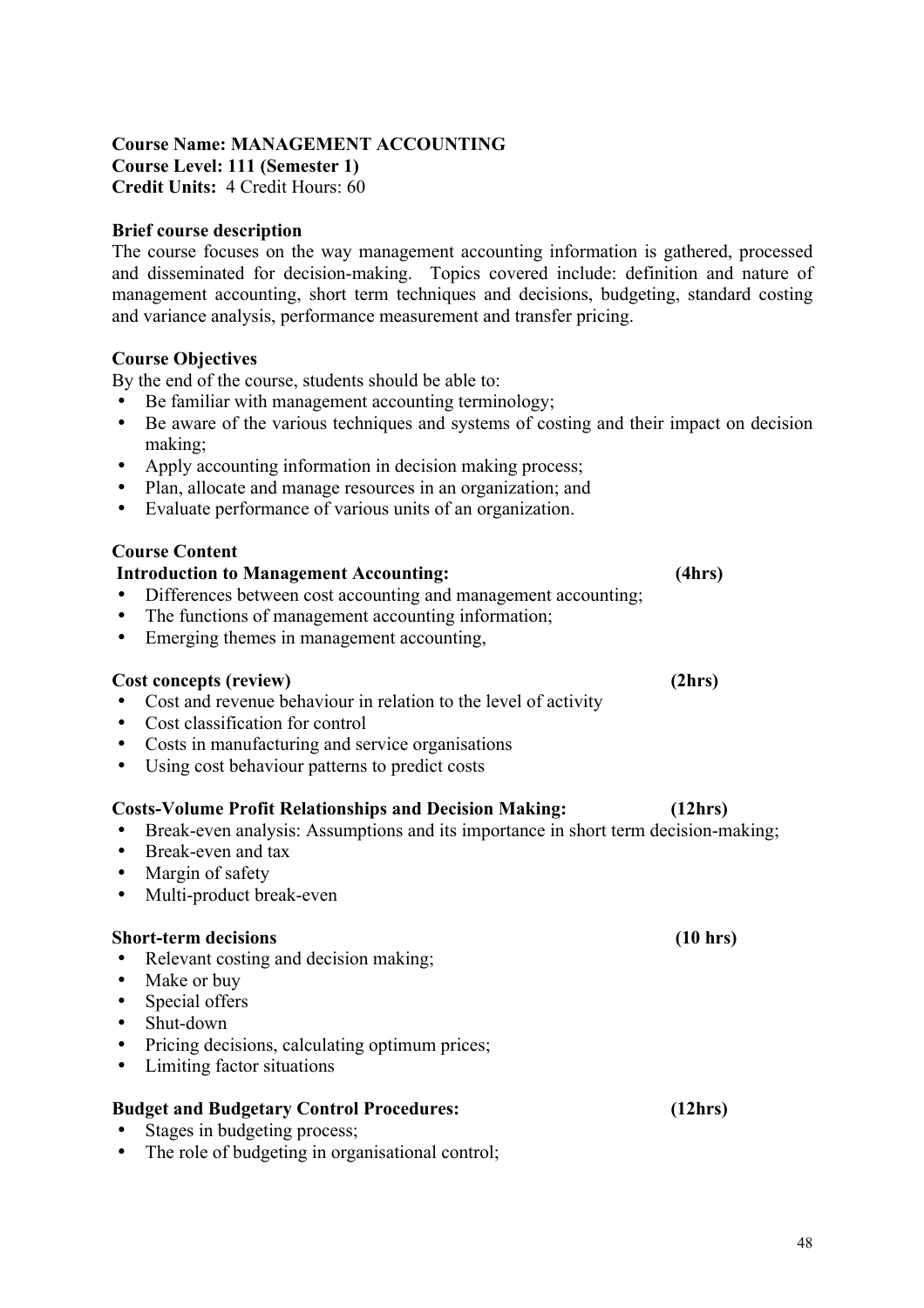- Approaches in budgeting (incremental, zero-base budgeting, activity based budgeting, etc.).
- Preparation of operating and master budgets,<br>• Fixed and flexible budgeting: budgetary conti
- Fixed and flexible budgeting; budgetary control procedures.

### **Standard Costing: (12hrs)**

- Preparation of standard costs,<br>• Analysis of variance including
- Analysis of variance including, material cost variances, labour cost variances, overheads cost variances, mix and yield variances, total cost variances; sales variances;

#### **Divisionalised Performance Measurements and Transfer Pricing (8hrs)**

- Functional and divisionalised organisational structure,
- Advantages and disadvantages of divisionalisation;<br>• Measuring divisional profitability:
- Measuring divisional profitability;
- Objectives of transfer pricing;

#### **Delivery methodology**

Lectures and tutorials

#### **Assessment**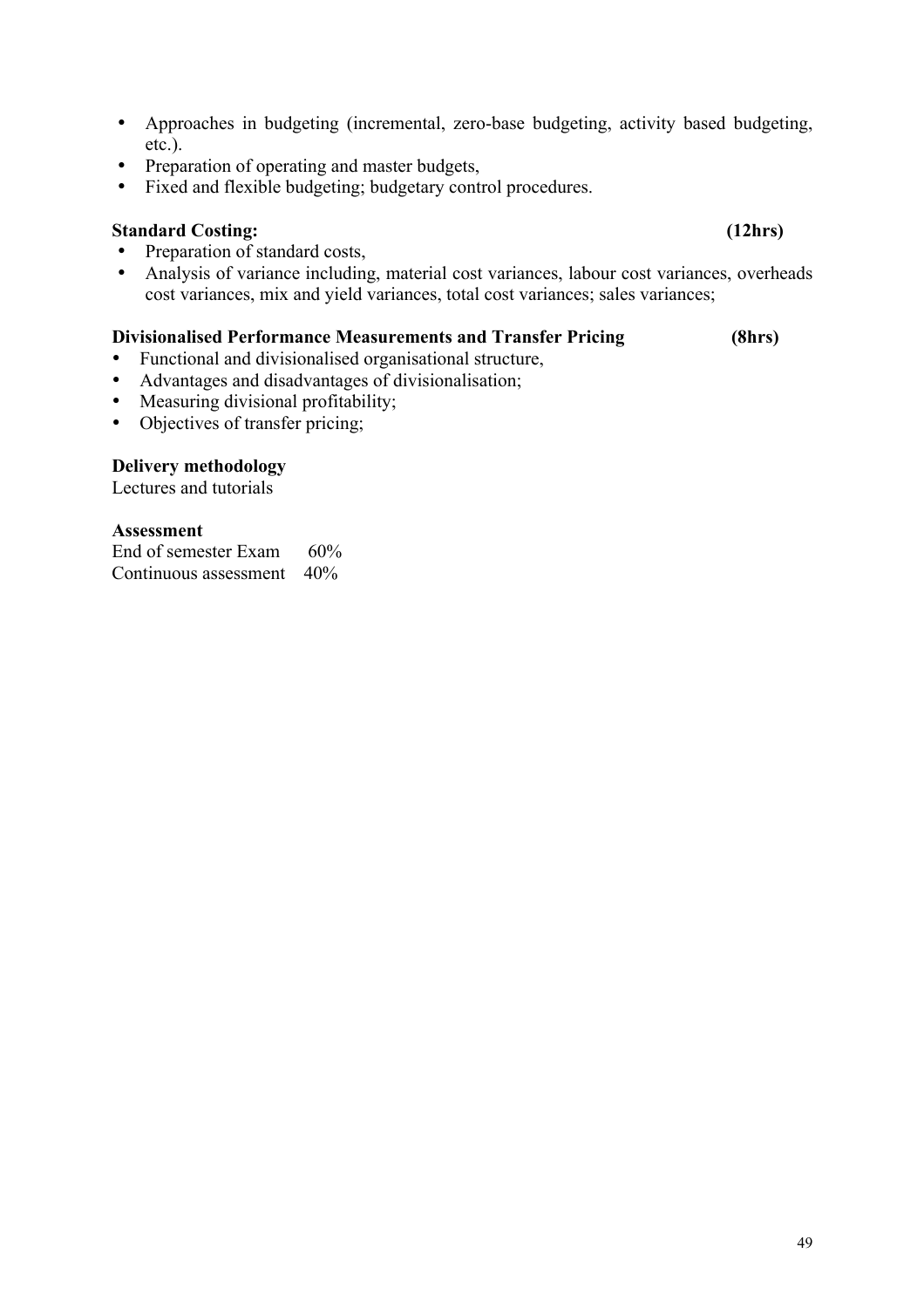#### **Course Name: INTERNAL AUDITING**

**Course Level:** 111 (Semester 1) **Credit Units:** 3 Credit Hours 45

#### **Brief description**

This course explores nature and scope of auditing, difference between internal and external auditors, professional requirement of internal auditors and duties and functions of internal auditors.

#### **Course Objectives**

By the end of the course, students should be able to:

- Articulate the importance of internal auditing in creating value for an organization;
- Apply the tools and techniques of internal auditing in the context of internal administration and organisation of an enterprise; and
- Advise management on the effectiveness of the internal controls and accounting systems.

#### **Course Content**

| <b>Introduction</b><br>Concept and nature of internal auditing;<br>Development of the internal auditing profession;<br>$\bullet$<br>Management functions and scope of internal auditing;<br>٠<br>Appraisal of organisation structure.<br>٠<br>Internal vs. external auditing<br>$\bullet$ | (6 hrs) |
|-------------------------------------------------------------------------------------------------------------------------------------------------------------------------------------------------------------------------------------------------------------------------------------------|---------|
| Qualifications and professional requirements of auditors<br>Qualifications of an internal auditor;<br>Professional ethical requirements<br>$\bullet$<br>Auditing standards for internal auditors<br>٠                                                                                     | (4 hrs) |
| <b>Functions of internal auditors</b><br>Audit planning<br>Internal control analysis<br>٠<br>Accounting system analysis<br>Review of information system<br>٠<br>Controlling audit projects<br>٠<br>Verification of reliability and integrity of financial and operating information<br>٠  | (8hrs)  |
| <b>Sampling and fieldwork</b><br>Reasons for sampling<br>Approach to sampling<br>Fieldwork<br>$\bullet$                                                                                                                                                                                   | (5 hrs) |
| <b>Audit evidence</b><br>Sources<br>Working papers<br>٠                                                                                                                                                                                                                                   | (4 hrs) |
| <b>Audit reports</b>                                                                                                                                                                                                                                                                      | (8 hr)  |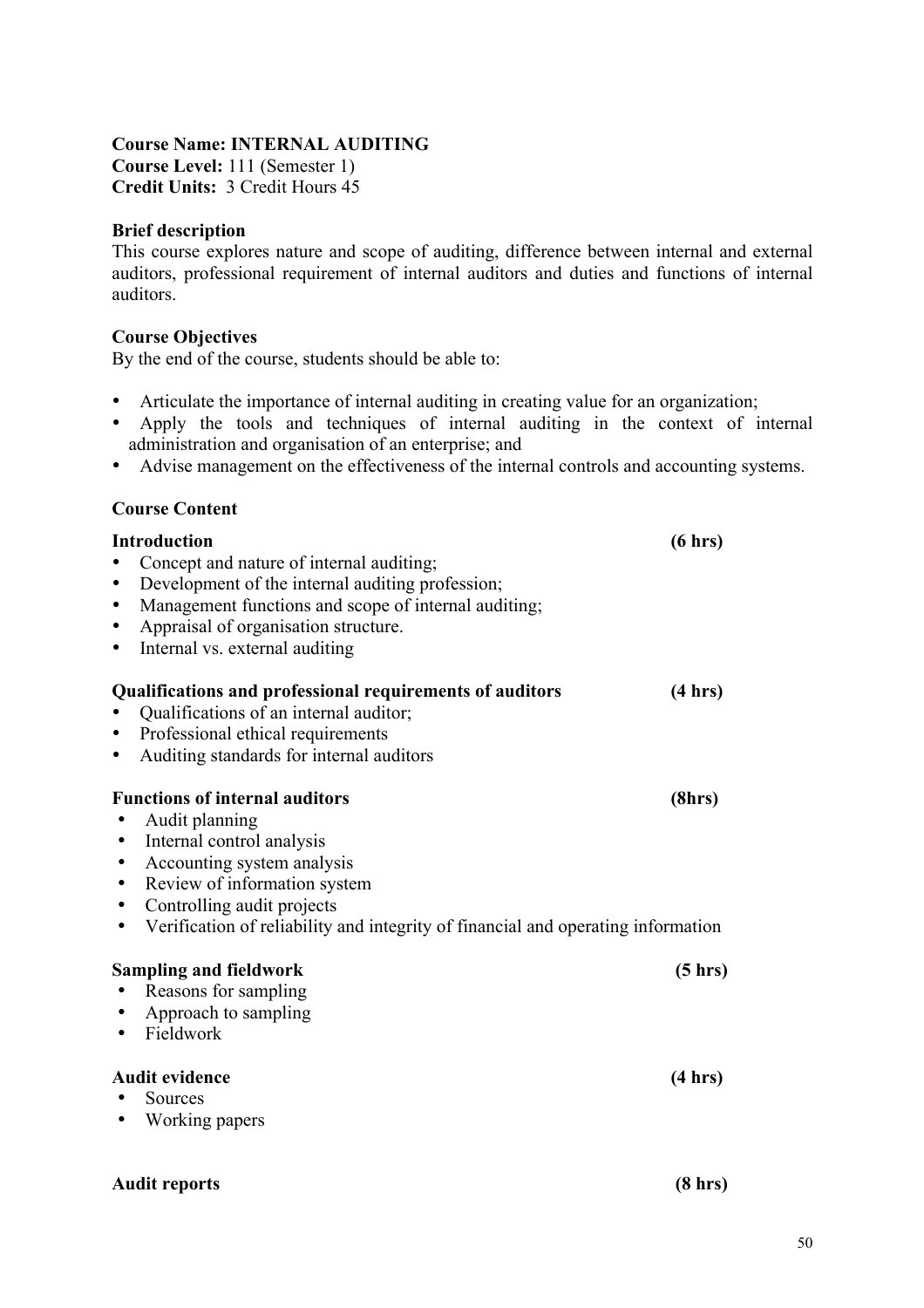- Internal audit reports
- Report reviews<br>• Deficiency find
- Deficiency findings and action

# **Reporting relationships (4 hrs)**

- Relationship with executive management<br>• Relationship with the board
- Relationship with the board<br>• Relationship with external a
- Relationship with external auditors

# **Computerised auditing (6hrs)** (6hrs)

- Computer software<br>• Assessing the integr
- Assessing the integrity of the system

#### **Delivery methodology**

Lectures and tutorials (case studies, group discussions and presentations)

#### **Assessment**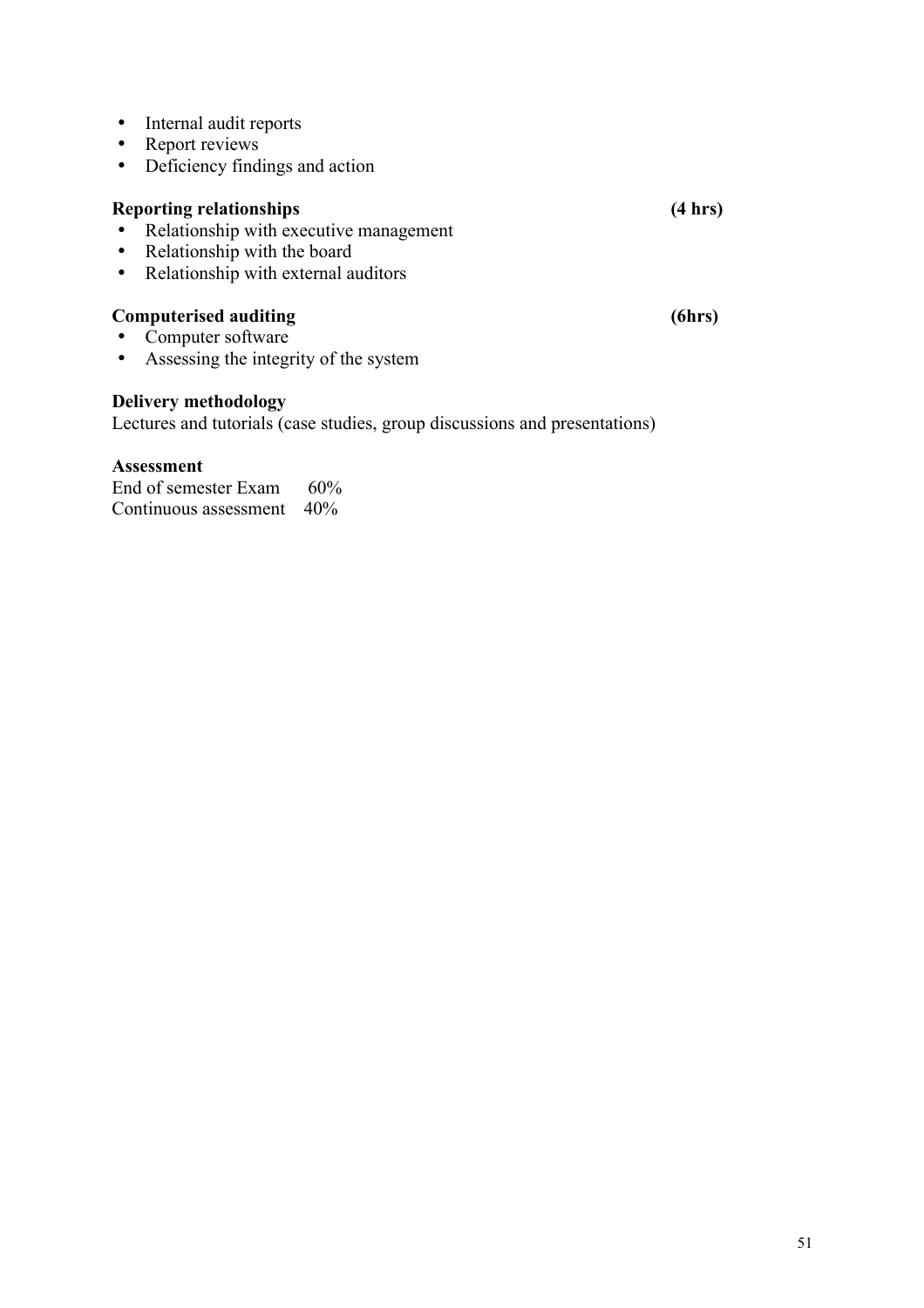#### **Course Name: ADVANCED FINANCIAL MANAGEMENT**

**Course Level:** 111 (Semester 1) **Credit Units:** 4 Credit Hours: 60

#### **Brief course description**

This course builds on financial management concepts already explored. The course focuses on the financial system, flow of funds in an economy, financial and securities markets, regional markets and key issues in international financial management.

#### **Course Objectives**

By the end of the course, students should be able to:

- Explain the operations of financial markets;
- Appreciate the effect of regional integration on financial markets;
- Describe the financial decisions of multinational corporations; and
- Apply the skills and knowledge of financial management in making financial decisions for international investments.

|           | <b>Course Content</b>                               |                   |
|-----------|-----------------------------------------------------|-------------------|
|           | <b>Investment Decisions including risk analysis</b> | $(8 \text{ hrs})$ |
|           | Decision trees                                      |                   |
|           | Sensitivity analysis                                |                   |
| ٠         | Capital asset pricing model                         |                   |
|           | The financial system                                | (6hrs)            |
|           | The functions of the financial systems              |                   |
| $\bullet$ | Flow of funds in an economy                         |                   |
|           |                                                     |                   |
|           | <b>Financial markets</b>                            | $(8 \text{ hrs})$ |
|           | Functions                                           |                   |
| ٠         | Short-term money markets                            |                   |
| $\bullet$ | Security markets                                    |                   |
|           | <b>Creation and expansion of credit</b>             | (8hrs)            |
|           | Reasons for credit creation and expansion           |                   |
| ٠         | Analysis of available options                       |                   |
| ٠         | Fixed interests bonds and their valuation           |                   |
|           |                                                     |                   |
|           | Share valuations and the cost of capital            | $(8 \text{ hrs})$ |
|           | Models of share valuation                           |                   |
| ٠         | Evaluating the cost of capital                      |                   |
|           | <b>Impact of institutional investments</b>          | (8hrs)            |
|           | Insurance,                                          |                   |
| ٠         | Deposit taking                                      |                   |
| ٠         | Other financial institutions                        |                   |
|           |                                                     |                   |
|           |                                                     |                   |

#### **Regional Financial markets (4 hrs)**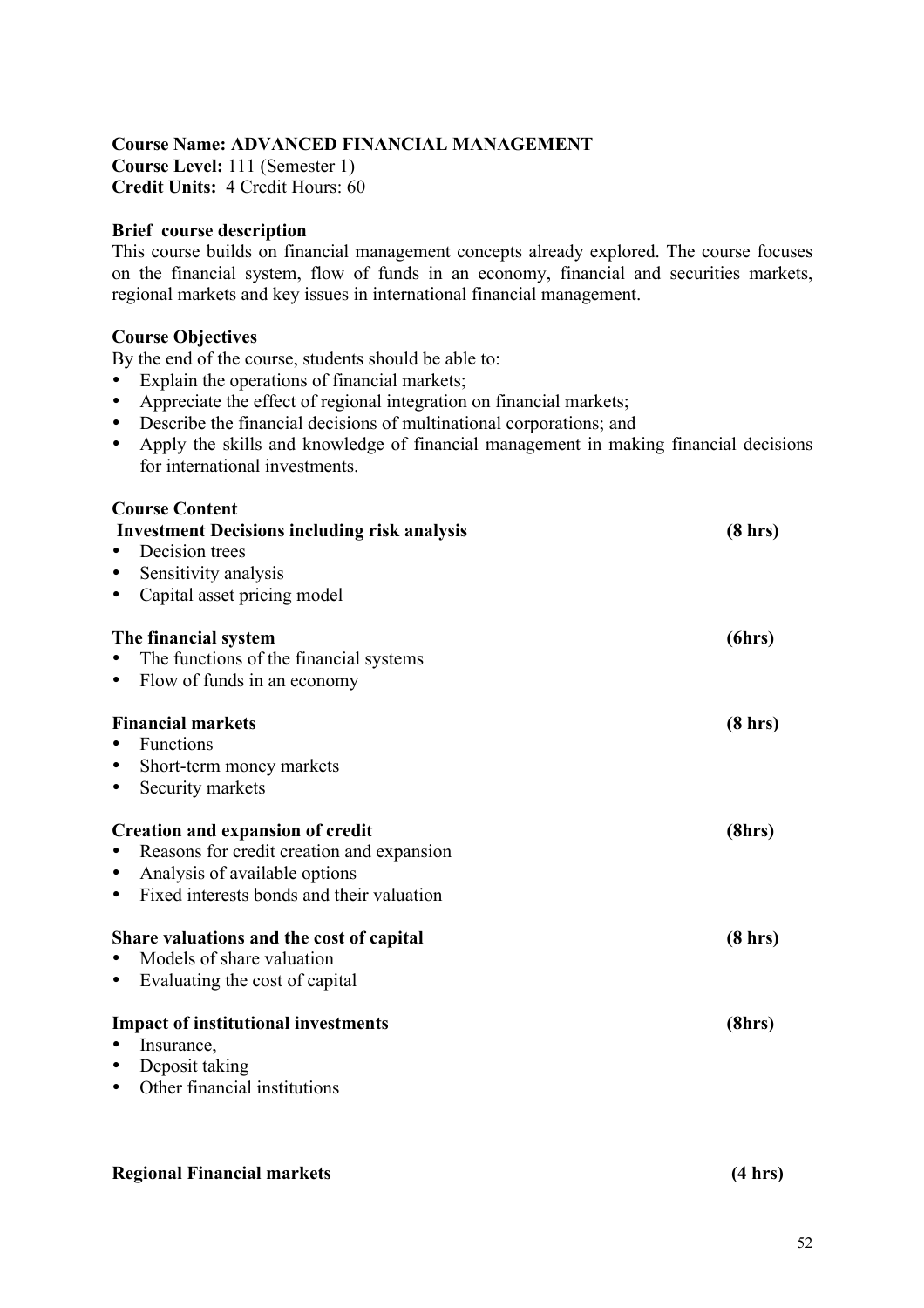- Financial markets in East Africa,
- Recent developments in financial markets.

### **International financial management** (10 hrs)

- Foreign investment decisions;
- International capital budgeting;
- Forecasting foreign exchange rates
- Foreign exchange risk management
- International trade financing.

#### **Delivery methodology**

Lectures and tutorials

#### **Assessment**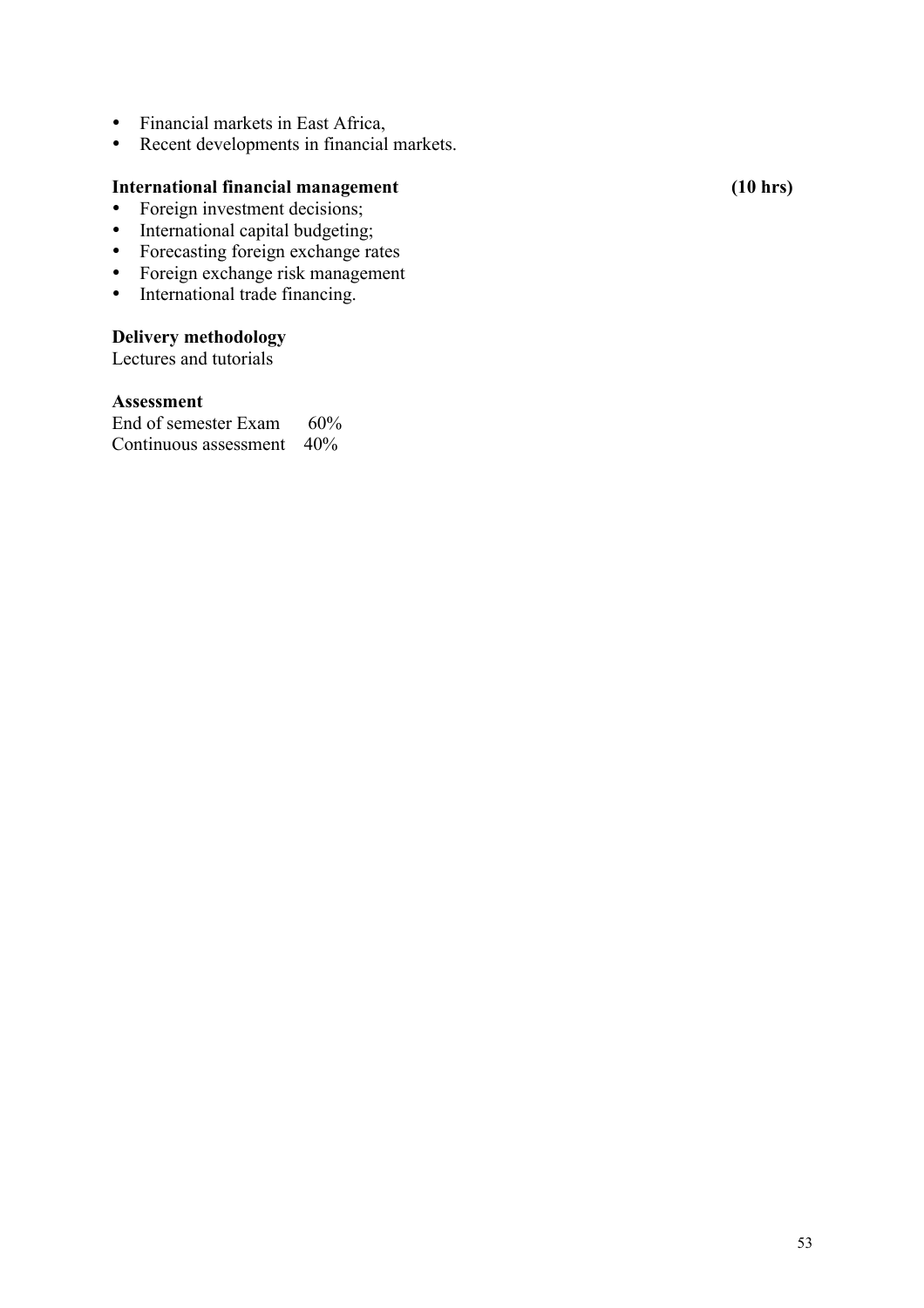# **Course Name: BUSINESS ETHICS**

**Course Level:** 111 (Semester 1) **Credit Units:** 3

### **Brief Course description**

The course examines the nature of business ethical decision making by covering the following topics: overview of business ethics, philosophical foundations of ethical reasoning, morality of corporations, justice and the market system, employer- employee relations and the contemporary ethical issues in business.

#### **Course Objectives**

By the end of the course, students should be able to:

- Comprehend the nature and foundation of ethical decision making in business; and
- Explain the moral responsibility of corporations towards the different stakeholders**.**

| <b>Course Content</b>                                                   |                   |
|-------------------------------------------------------------------------|-------------------|
| <b>Overview of business ethics</b>                                      | (8hrs)            |
| Definition of business ethics                                           |                   |
| Importance of business ethics<br>$\bullet$                              |                   |
| Business ethical decision making<br>٠                                   |                   |
| Ethics, economics and law<br>$\bullet$                                  |                   |
| The philosophical foundations of ethical reasoning                      | (8hrs)            |
| The human person and ethics                                             |                   |
| Criteria for evaluating the ethical character of actions                |                   |
| The morality of corporations                                            | (10 hrs)          |
| The moral status of corporations                                        |                   |
| The stakeholder theory of corporations<br>$\bullet$                     |                   |
| Corporation governance<br>$\bullet$                                     |                   |
| Corporate social responsibility<br>$\bullet$                            |                   |
| Corporate ethics programme<br>٠                                         |                   |
| Justice and the market system                                           | (4 hrs)           |
| Utility and justice                                                     |                   |
| Utility and the market system<br>$\bullet$                              |                   |
| <b>Employer – employee relations</b>                                    | $(8 \text{ hrs})$ |
| Employees rights<br>$\bullet$                                           |                   |
| Employees responsibilities<br>$\bullet$                                 |                   |
| Affirmative action (sexual harassment, disabled employees)<br>$\bullet$ |                   |

#### **Contemporary ethical issues in business (7 hrs)**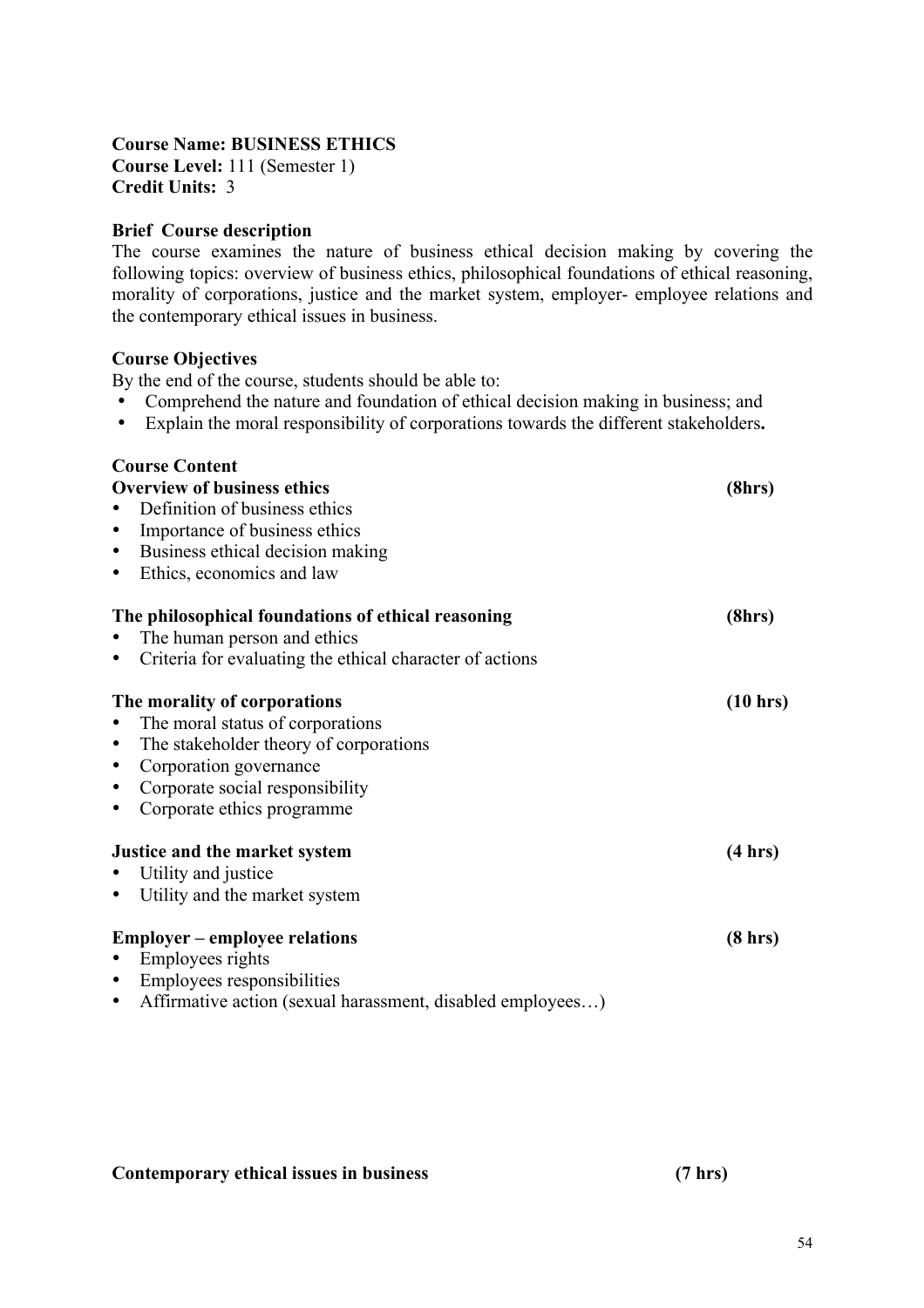- Selling, advertising and product safety
- Financial ethics (bribery and corruption, insider trading, trade secrets, creative accounting
- Environmental ethics
- Aids in the work place
- Whistle blowing

## **Delivery methodology**

Lectures and tutorials (case studies, group discussions and presentations, debates)

### **Assessment**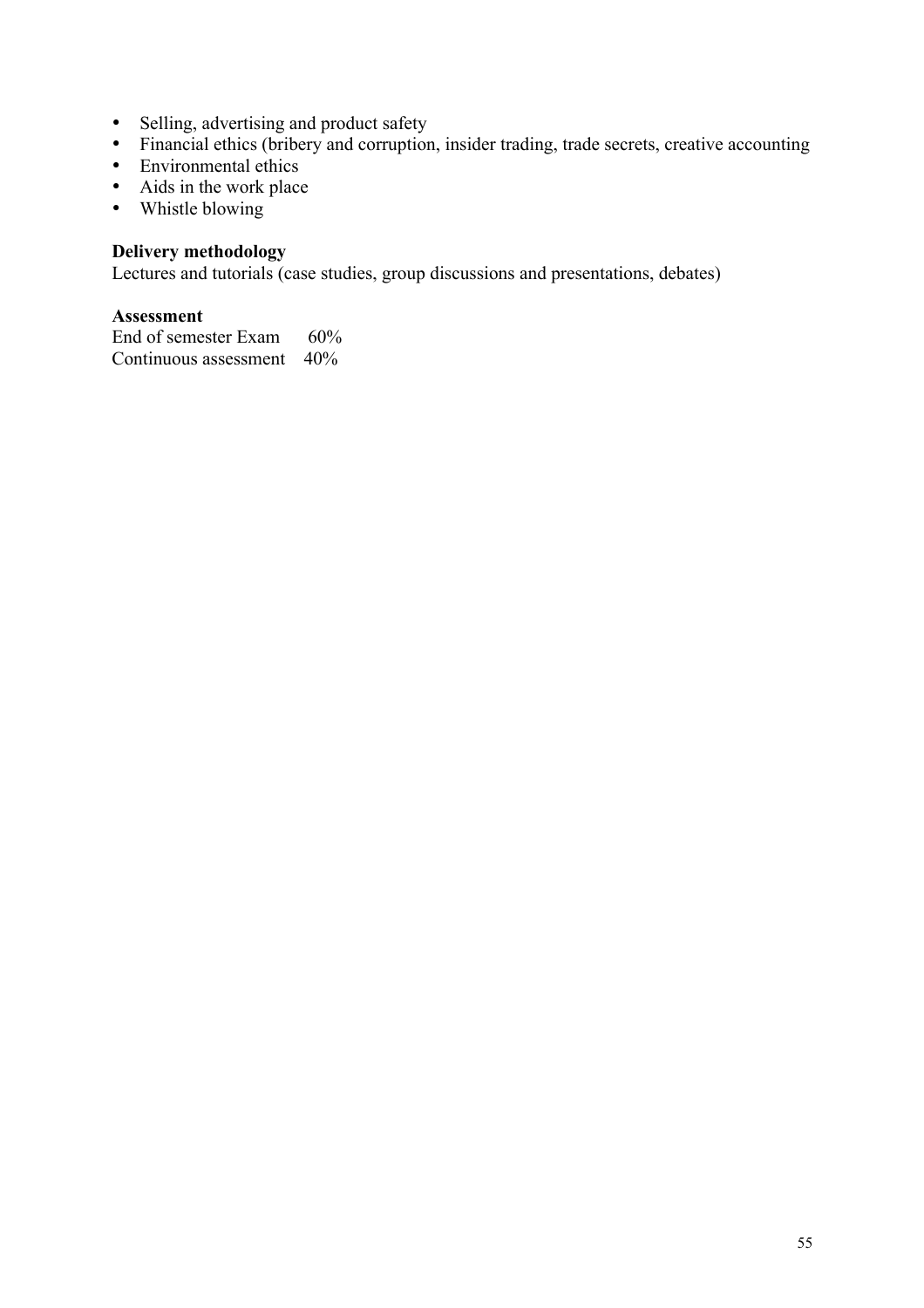#### **Course Name: EXTERNAL AUDITING Course Level:** 111 (Semester 11) **Credit Units:** 4

#### **Brief course description**

External auditing closes the gap between the owners of the organization and operational management by expressing an opinion on the information (mainly financial reports) presented as to whether it is true and fair. The course focuses on auditing framework governing external auditing, professional ethics, planning the audits, analyzing internal controls, financial statement audit, final review and reporting.

#### **Course Objectives**

By the end of the course, students should be able to:

- Explain the legal and professional requirements of external auditors;
- Evaluate the accounting and internal control system of the organization;
- Draw an audit plan:
- Substantiate financial statement elements; and
- Explain the implications of the different audit reports.

#### **Course Content**

# • Definition of an external audit • Objectives of an external audit • Auditing standards and guidelines • Engagement

 **Introduction to External Auditing: (6hrs)**

#### **The External Auditor's Professional and Legal Requirements (6hrs):**

- Professional ethics;
- Rights and duties of an auditor;
- Auditors' appointment and remuneration;
- Removal of an auditor:
- Legal liabilities of an auditor

#### **Audit Evidence, materiality and sampling: (8hrs)**

- Nature and importance of audit evidence
- Methods of gathering evidence
- Recording of audit evidence including audit working papers (form, benefits, completion and review)
- Classification of audit evidence
- Reliability of audit evidence
- Materiality
- Sampling techniques for audit evidence

#### **Audit Planning and Control: (8 hrs)**

- Reasons for planning
- Knowledge of the business
- Audit risk and expectation gap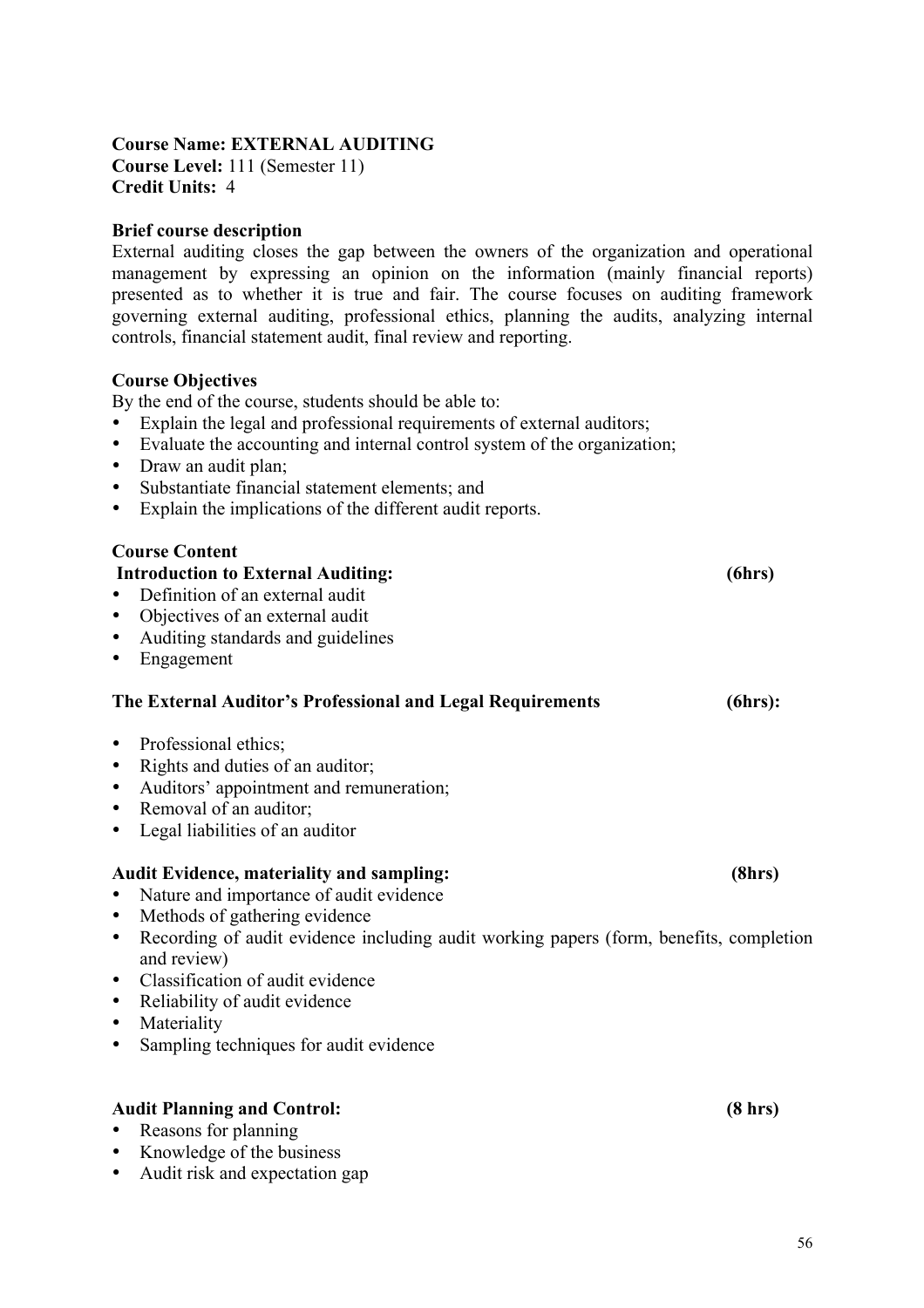- Audit strategy
- Audit programme

## **Internal and accounting systems analysis (10hrs)**

- Assessing the adequacy of controls;<br>• Testing the application and effective
- Testing the application and effectiveness of controls;<br>• Managing an audit assignment:
- Managing an audit assignment;

# Financial statement audit (16hrs)

- Accounting assertions
- Audit of different financial statement items (cash. accounts receivable, accounts payable, non-current assets and liabilities)

# Final review and reporting (6hrs)

- Income, balance sheet and cash flow review<br>• Analytical reviews
- Analytical reviews
- Reporting

# **Delivery methodology**

Lectures and tutorials

# **Assessment**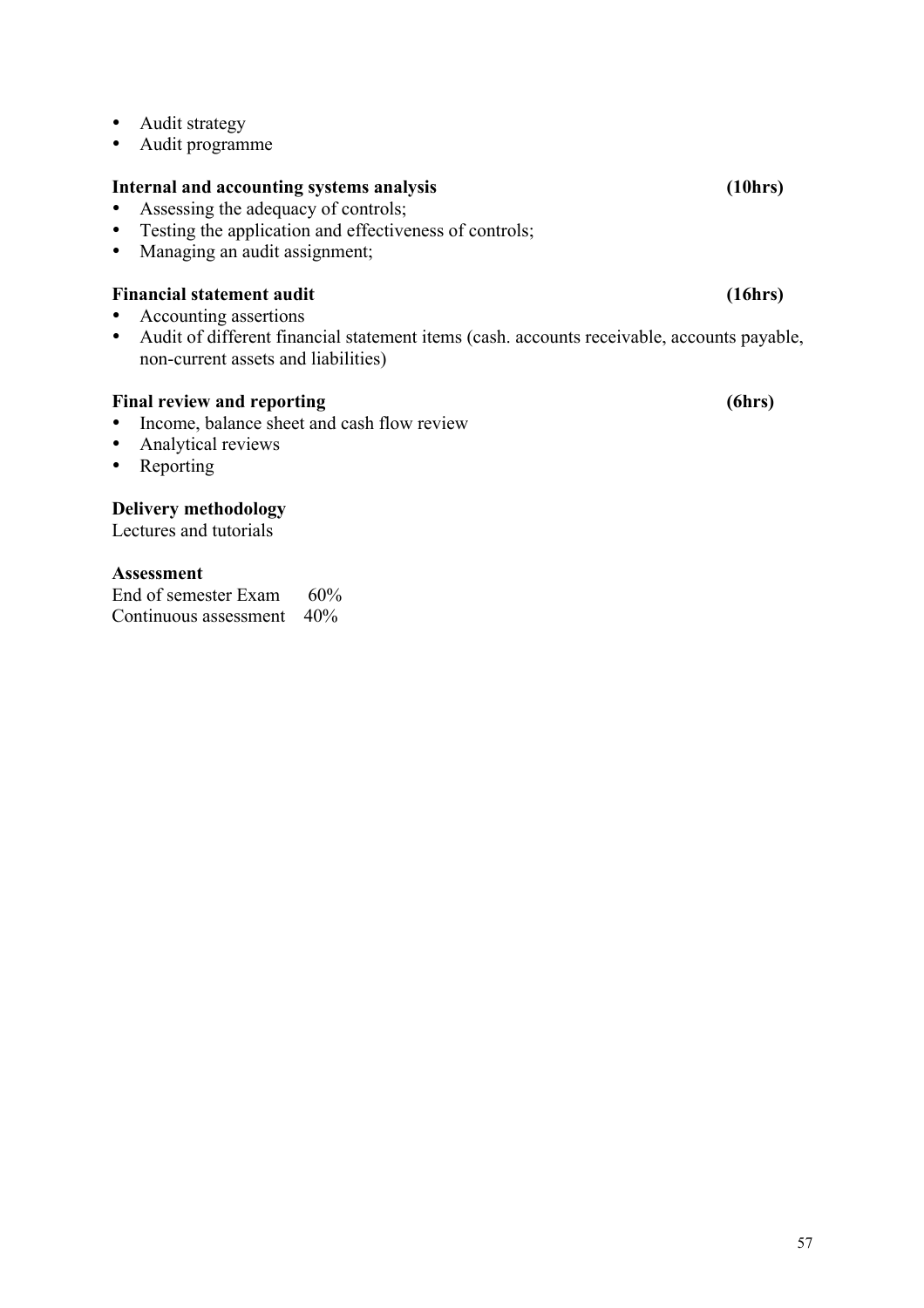#### **Course Name: TAX MANAGEMENT Course Level:** 111 (Semester 11) **Credit Units:** 4

#### **Brief course description**

This course exposes students to tools and techniques of managing tax both at the individual and corporate levels. Topics covered include: income from employment, the PAYE system, individual taxable income, income from corporate bodies, incomes from other organizations and tax administration in Uganda.

#### **Course Objectives**

By the course students should be able to:

- Compute tax obligations of individuals;
- Make tax assessments of various business undertakings; and
- Apply various tax provisions as stipulated in the statutory documents.

#### **Course Content**

| <b>Income from Employment:</b><br>Characteristics of employment                                                                                                                                                                                                                                         | (4hrs)  |
|---------------------------------------------------------------------------------------------------------------------------------------------------------------------------------------------------------------------------------------------------------------------------------------------------------|---------|
| General procedure in computing tax on employment income<br>The PAYE system:<br>Potential weaknesses of the PAYE system<br>Computation of tax from employment income                                                                                                                                     | (6hrs)  |
| Individual taxable income<br>Sources of income of an individual's taxable profits<br>Allowable expenses<br>Computation of taxable profits from sole traders<br>Tax assessment and payment procedures                                                                                                    | (10hrs) |
| <b>Incomes from Corporate Bodies:</b><br>Allowable deductions and deductions not allowable<br>Incomes from dividends received<br>Avoidance of tax liability by non-distribution of dividends<br>Calculation of shortfall dividends<br>Computation of adjusted profits<br>Computation of corporation tax | (18hrs) |

#### **Incomes from other organizations (10hrs)**

- Taxing incomes of cooperatives, clubs, trade associations, sports associations, Insurance companies, trusts, mining operations, farming and agricultural operations
- Computation of Capital Allowances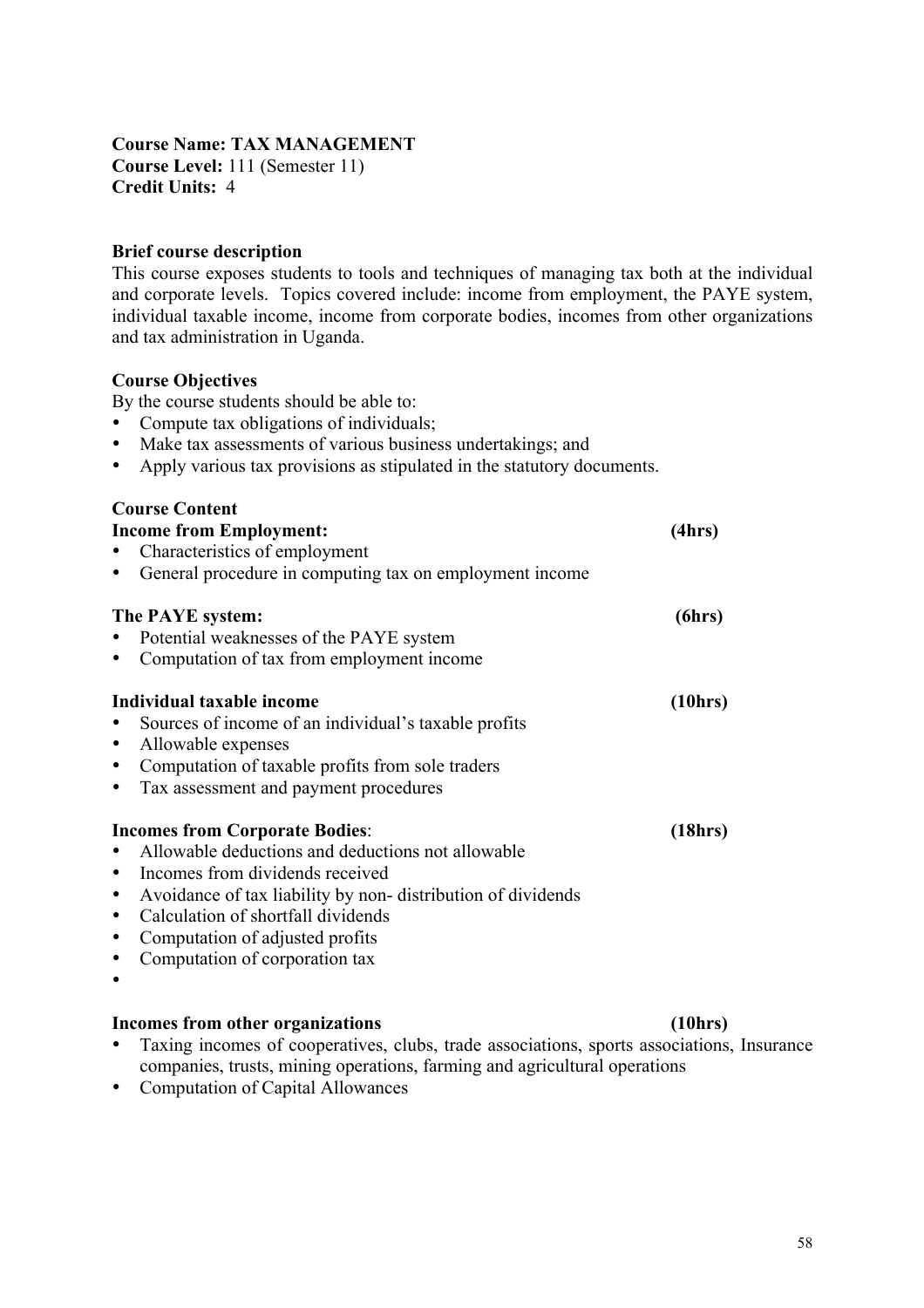#### **Tax administration in Uganda**: **(12hrs)**

- Tax Objections, Appeals
- Offences, and Penalties
- Tax assessment and returns; general provisions for individuals and group of individuals

# **Delivery methodology**

Lectures and tutorials

#### **Assessment**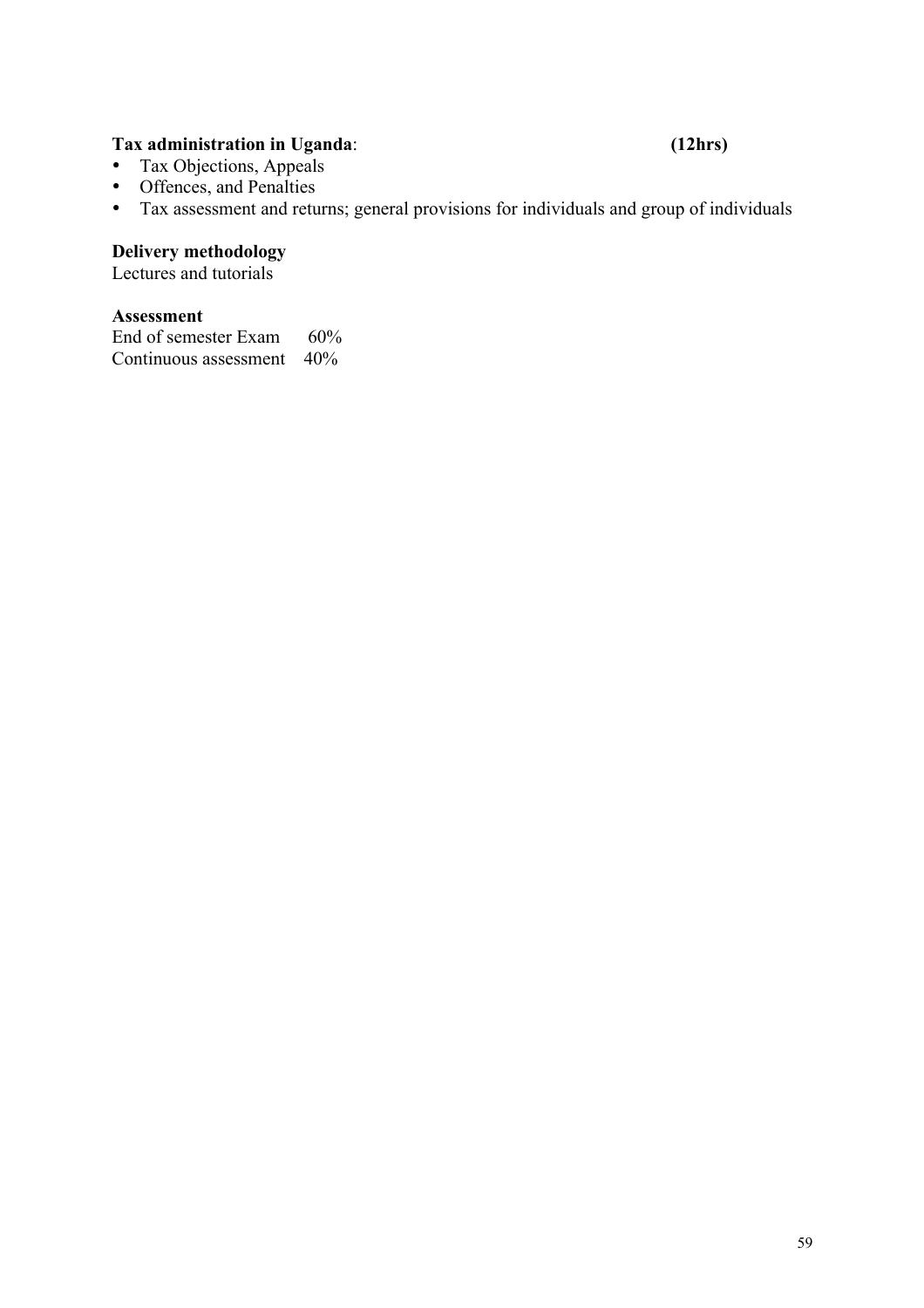#### **Course Name: COMPUTERISED ACCOUNTING Course Level:** 111 (Semester 11) **Credit Units:** 4

### **Brief course description**

This course introduces students to the integrated computerized accounting system. It covers aspects like accounting information system, computerized recording and management of journals, ledgers, cashbook, trial balance, reconciliations, payroll, and financial statements.

#### **Course Objectives**

By the end of the course, students should be able to:

- Demonstrate the use of a computer in developing and maintain accounting recordkeeping systems;
- Produce accounting statements electronically;
- Recognise a computerised accounting packages' capability to improve efficiency in an organization; and
- Identify appropriate features and configuration settings of an accounting package.

| <b>Course Content</b>                                                               |         |
|-------------------------------------------------------------------------------------|---------|
| <b>Introduction</b>                                                                 | (6 hrs) |
| Significance of computerized accounting<br>$\bullet$                                |         |
| Data files, computer basics saving and backing up your data<br>$\bullet$            |         |
| Computer information and decision making<br>$\bullet$                               |         |
| Introduction to accounting packages<br>$\bullet$                                    |         |
| <b>Accounting Information Systems</b>                                               | (4hrs)  |
| The nature of accounting information systems<br>$\bullet$                           |         |
| Components of accounting information systems<br>$\bullet$                           |         |
| Design of accounting information systems<br>$\bullet$                               |         |
| <b>General journal and ledger</b>                                                   | (8hrs)  |
| Open, enter, edit, review and post transactions in the general journal<br>$\bullet$ |         |
| Creating journal accounts<br>$\bullet$                                              |         |
| Producing journal and ledger reports<br>$\bullet$                                   |         |
| General ledger and accounts payable / receivable                                    | (10hrs) |
| Creditors/ debtors records management<br>$\bullet$                                  |         |
| Reconciliations<br>$\bullet$                                                        |         |
| Reporting<br>$\bullet$                                                              |         |
| Pay roll accounting and reporting                                                   | (8hrs)  |
| Enter, post, edit and adjust payroll transactions<br>$\bullet$                      |         |
| Display and print payroll reports<br>$\bullet$                                      |         |
| <b>Inventory management and reporting</b>                                           | (6hrs)  |
| Enter, post, edit and adjust payroll transactions<br>$\bullet$                      |         |
| Display and print payroll reports<br>$\bullet$                                      |         |
| <b>Cash management</b>                                                              | (8hrs)  |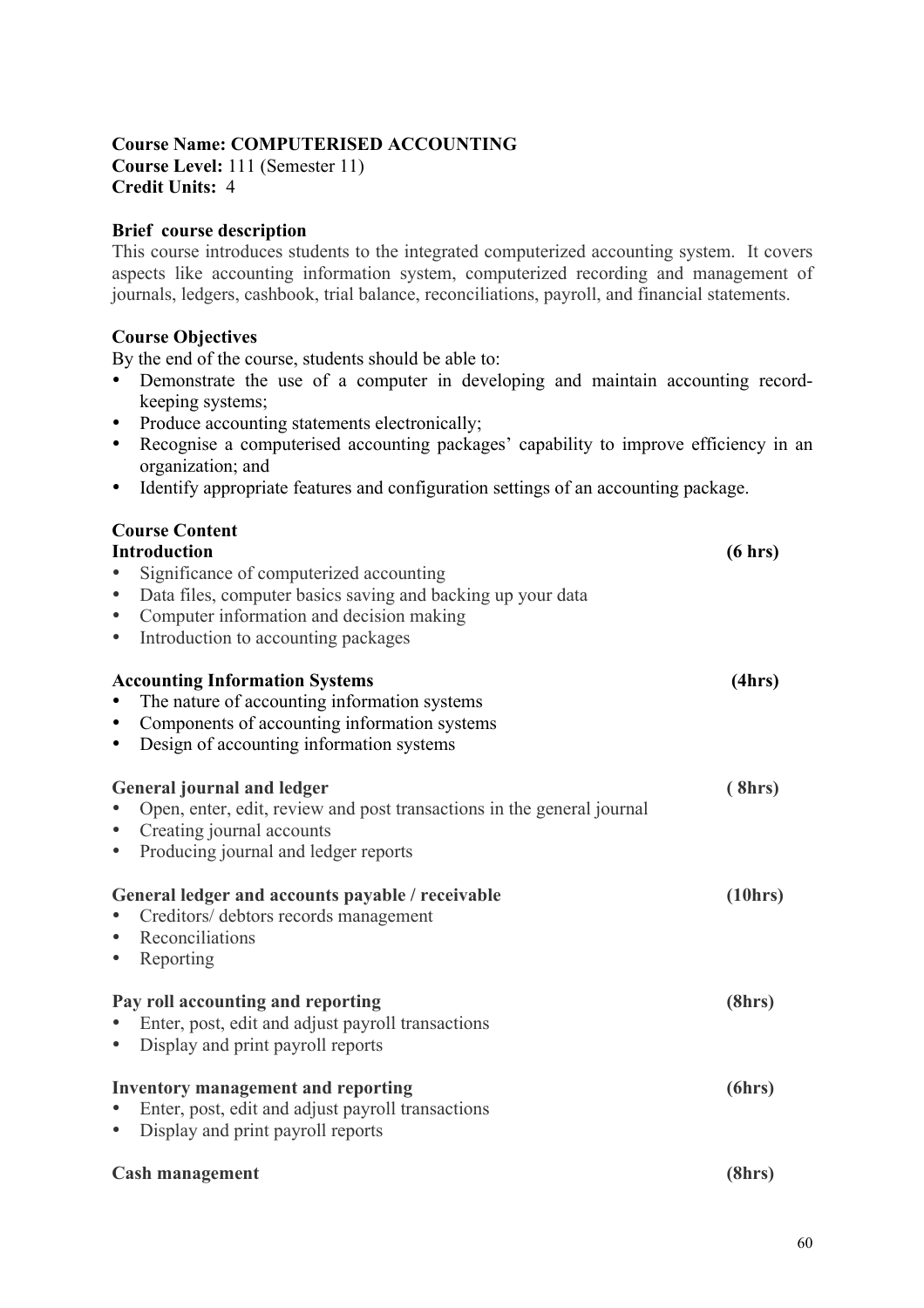- Enter, post, edit and adjust cash transactions
- Complete bank reconciliation cash book to bank statements
- Display and print account reconciliation reports

#### **Budget (6hrs)**

- Enter, post, edit and adjust budget items
- Display and print budget reports
- Budget monitoring reports

#### **Conversion from manual to a computerized system (4 hrs)**

- Procedures
- Systems and reporting

#### **Delivery methodology**

Lectures and tutorials (practical laboratory sessions, and case studies)

#### **Assessment**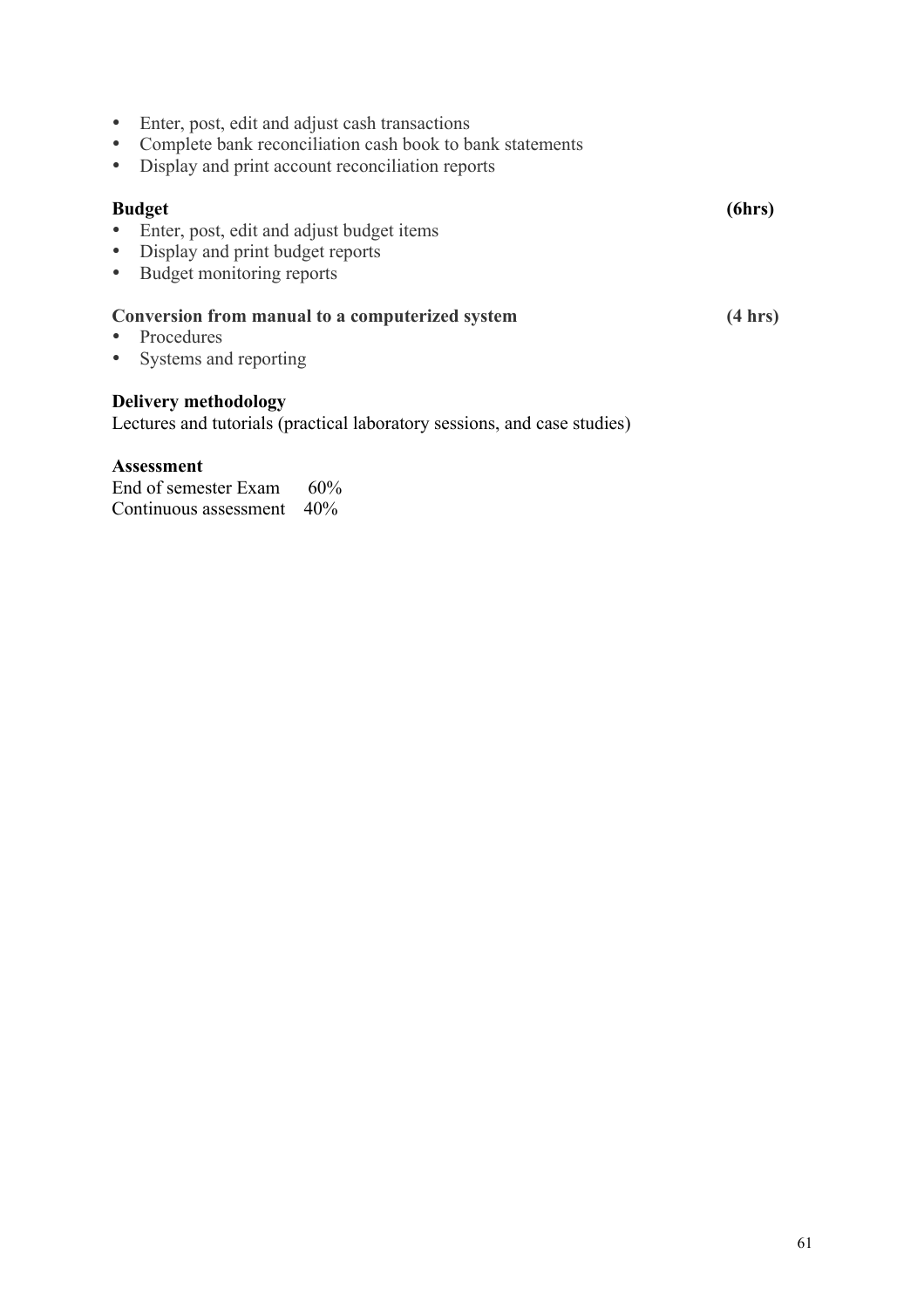### **Course Name: STRATEGIC MANAGEMENT**

**Course Level:** 111 (Semester 11) **Credit Units:** 4 Credit Hours: 60

#### **Brief course description**

The course covers strategic business objectives, vision and mission statements; Strategic planning and strategy formulation; Environment analysis; Core competence analysis; Generic competitive strategy and advantage; strategy implementation, evaluation and control.

#### **5. Course Objectives**

By the end of the course, students should be able to:

- Conceptualize the nature of strategic planning and the relationship between strategy formulation, strategy implementation and strategy evaluation;
- Analyse the business environment so as to identify appropriate strategies; and
- Develop practical skills of drawing up a game plan for running business in complex and dynamic environments, building competitive advantages, and satisfying customers

#### **Course Content**

#### **Overview of Strategic Management** (4hrs)

- Meaning of strategic management
- A historical perspective of strategic management
- Strategic management framework or process
- Key questions in strategic management

#### **Key Concepts in Strategic Management (2hrs)**

- The concepts of strategy, strategic intent, stretch, strategic thinking, strategic competition
- The principle of competitive exclusion and concept of competitive advantage.

#### **Business Goals (4hrs)**

- Objectives, business purpose, business philosophy, Mission, Vision, Core Values.
- Management By Objectives (MBO)

#### **External Environmental Analysis (8hrs)**

- Definition and rationale of environmental analysis
- PEST analysis
- Industry and competitor analysis Michael Porter's model
- Customer and market analysis
- Analysis of other stakeholders

#### **Internal Analysis of the Organisation (10hrs)**

- A strategic analysis / audit of the various departments in an organisation (internal resource audit / functional analysis)
- Strategic gap analysis
- Value chain analysis
- Portfolio Analysis
	- o The BCG growth share matrix
	- o The General Electric (GE) model
	- o The Life-cycle portfolio matrix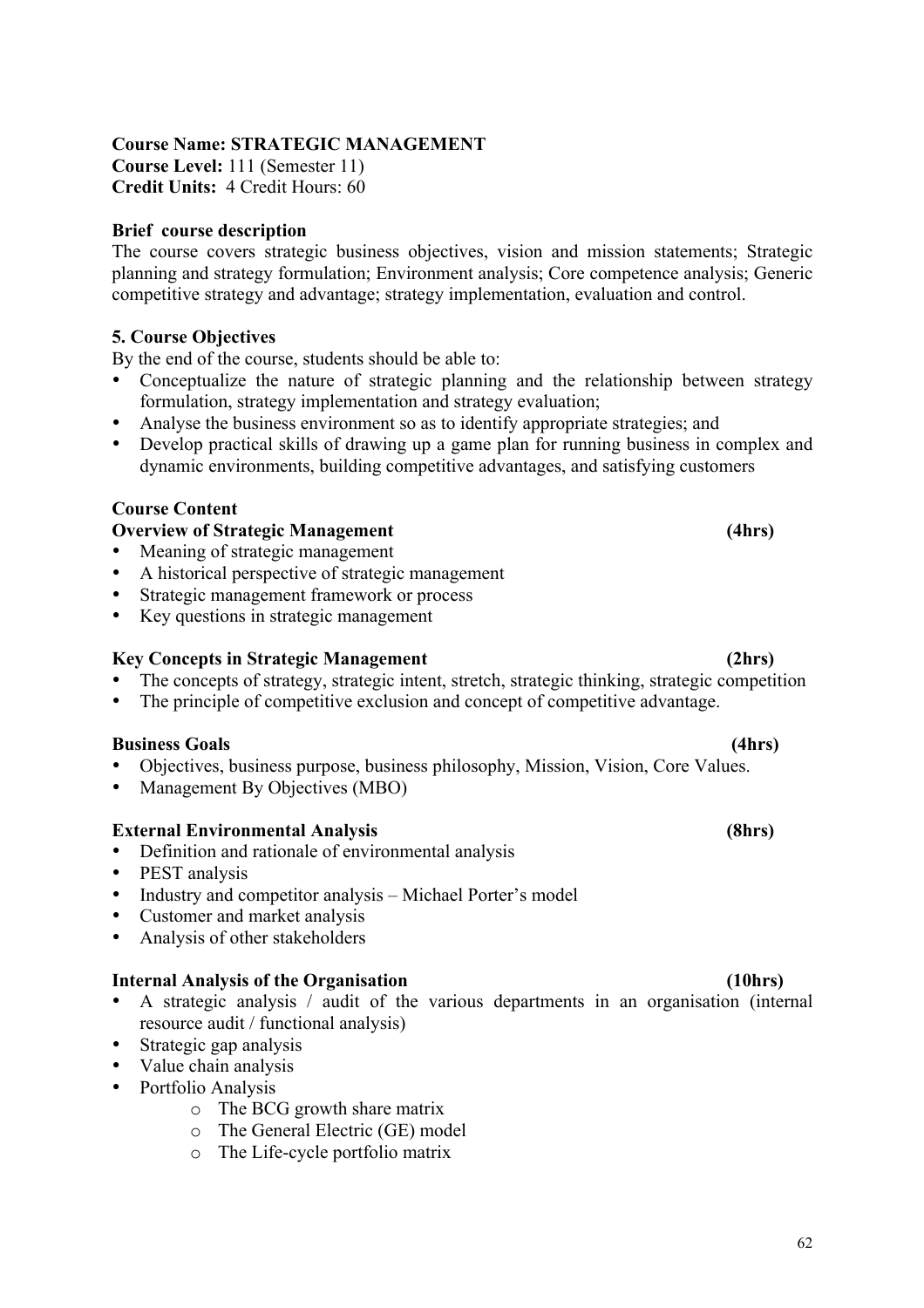| <b>SWOT Analysis</b>                                                                                       | (2hrs)  |
|------------------------------------------------------------------------------------------------------------|---------|
| Strengths and weaknesses                                                                                   |         |
| Opportunities and threats<br>$\bullet$                                                                     |         |
| <b>SWOT Matrix</b><br>$\bullet$                                                                            |         |
| <b>Strategic Choice/Formulation</b>                                                                        | (8 hrs) |
| Designing a strategy                                                                                       |         |
| The relationship between strategy and the environment<br>$\bullet$                                         |         |
| Generic corporate strategies – retrenchment, stability, expansion, diversification strategies<br>$\bullet$ |         |
| Other strategies of competitiveness i.e. Porter's generic strategies, Ansof's strategies,<br>$\bullet$     |         |
| Kotler's strategies, etc.                                                                                  |         |
| Choice of strategy – criteria for strategy selection<br>$\bullet$                                          |         |
| <b>Strategy implementation</b>                                                                             | (8hrs)  |
| The implementation process<br>$\bullet$                                                                    |         |
| Prerequisites for effective implementation of strategy<br>$\bullet$                                        |         |
| McKinsey's 7 - S framework in strategy implementation<br>$\bullet$                                         |         |
| Causes of failure of strategies and their implementation<br>$\bullet$                                      |         |
| <b>Strategic Control and Evaluation</b>                                                                    | (6hrs)  |
| Purpose of strategic control<br>$\bullet$                                                                  |         |
| Measurement of organisation performance<br>$\bullet$                                                       |         |
| Features of a good control system<br>$\bullet$                                                             |         |
| Taking corrective action<br>$\bullet$                                                                      |         |
| <b>International Dimension of Strategy</b>                                                                 | (4 hrs) |
| Managing diversity<br>$\bullet$                                                                            |         |
| Human aspect of international business<br>$\bullet$                                                        |         |
| Global strategies<br>$\bullet$                                                                             |         |
| <b>Case Analysis</b>                                                                                       | (8 hrs) |
| Identifying a strategic problem                                                                            |         |
| Case presentation and discussion<br>$\bullet$                                                              |         |
| <b>Delivery methodology</b>                                                                                |         |
|                                                                                                            |         |

Lectures and tutorials ( case studies and group discussions and presentations)

# **Assessment**

End of semester Exam 60%<br>Case studies 40% Case studies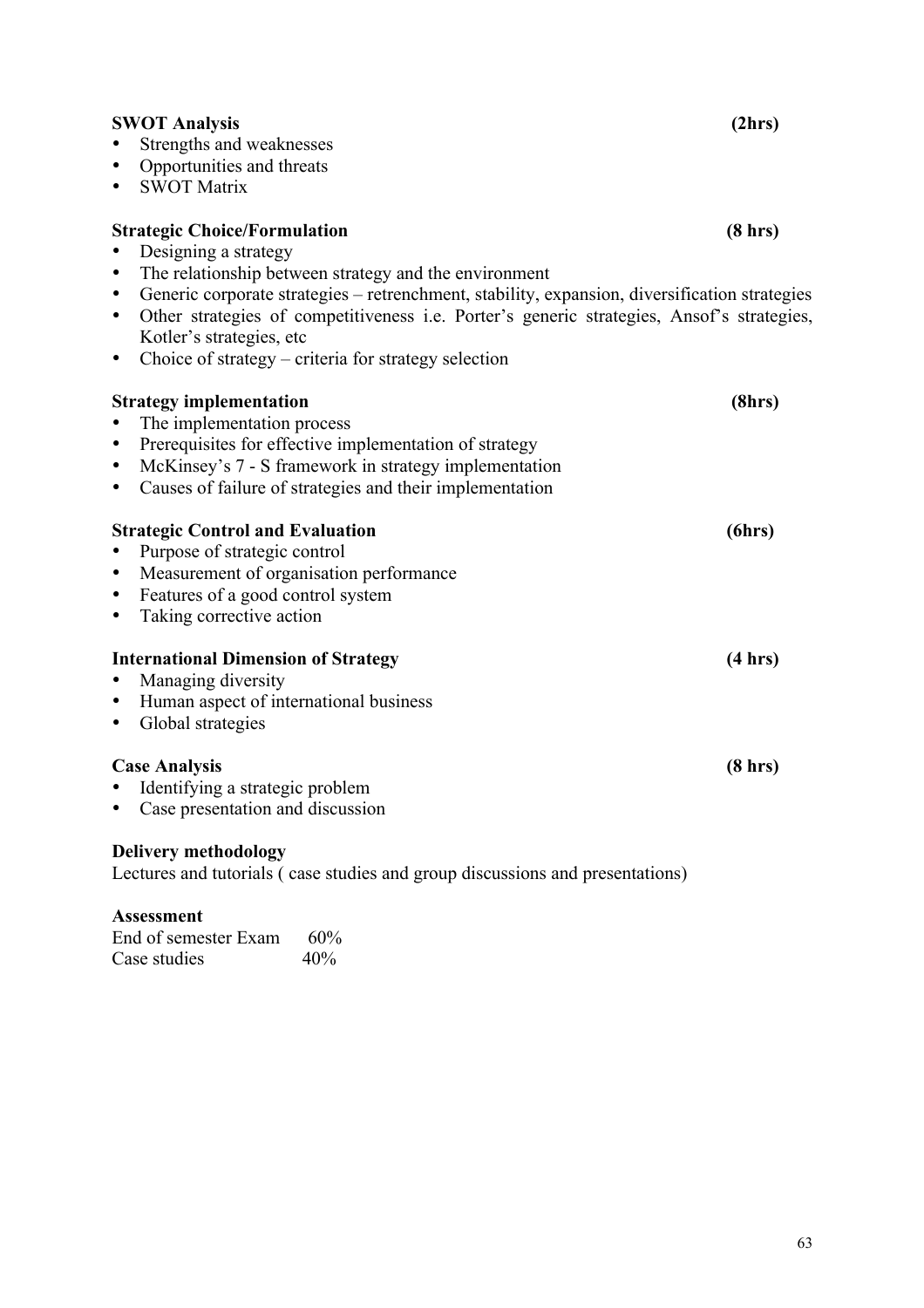#### **Course Name: PUBLIC SECTOR ACCOUNTING AND MANAGEMENT (Elective)**

**Course Level:** 111 (Semester 11) **Credit Units:** 4 Credit Hours: 60

#### **Brief course description**

The course covers an understanding of the public sector, public services in Uganda, resources in the public sector, budgeting and budgetary control procedures in the public sector and accounting in central and local governments.

#### **Course Objectives**

By the end of the course students should be able to:

- Explain the different public services in Uganda
- Discuss the importance of budgeting and budgetary controls in the public sector.
- Evaluate the effectiveness of accounting systems in the public sector;

| <b>Course Content</b>                                                                                                      |         |
|----------------------------------------------------------------------------------------------------------------------------|---------|
| The nature, origins and purpose of the public sector                                                                       | (8hrs)  |
| Concepts of economy                                                                                                        |         |
| Efficiency and effectiveness in the public sector                                                                          |         |
| Sources of funds and patterns of expenditure<br>$\bullet$                                                                  |         |
| Accounting practice and financial statements<br>$\bullet$                                                                  |         |
| <b>Public services in Uganda;</b>                                                                                          | (18hrs) |
| Political environment and public service delivery;<br>$\bullet$                                                            |         |
| Nationalization, privatisation and regulation;<br>$\bullet$                                                                |         |
| Globalization and liberalisation;<br>$\bullet$                                                                             |         |
| Accountability (political, legal, financial; consumer; professional).<br>$\bullet$                                         |         |
| Managing and measuring performance;<br>$\bullet$                                                                           |         |
| The links between financial information and performance indicators.<br>$\bullet$                                           |         |
| Managerialism in the public sector<br>$\bullet$                                                                            |         |
| Resources in the public sector;                                                                                            | (12hrs) |
| The changing methods of financing public services;                                                                         |         |
| Resource allocation and management;<br>$\bullet$                                                                           |         |
| Providing national and local services using non profit making bodies;<br>$\bullet$                                         |         |
| Budgeting and budgetary control procedures in the public sector;                                                           | (10hrs) |
| Capital charging and devolved budgets;<br>$\bullet$                                                                        |         |
| Private finance initiatives.<br>$\bullet$                                                                                  |         |
| The role of parliament and other legislative bodies in resource allocation and management<br>$\bullet$<br>of public funds. |         |
|                                                                                                                            |         |
| Accounting in central government and local governments;                                                                    | (12hrs) |

- Financial regulations as provided for in the Local Government Act 1997 Amended 2000
- Financial provisions in the Constitution of the Republic of Uganda 1995.
- Investment appraisal methodologies within government.
- Public sector auditing: value for money;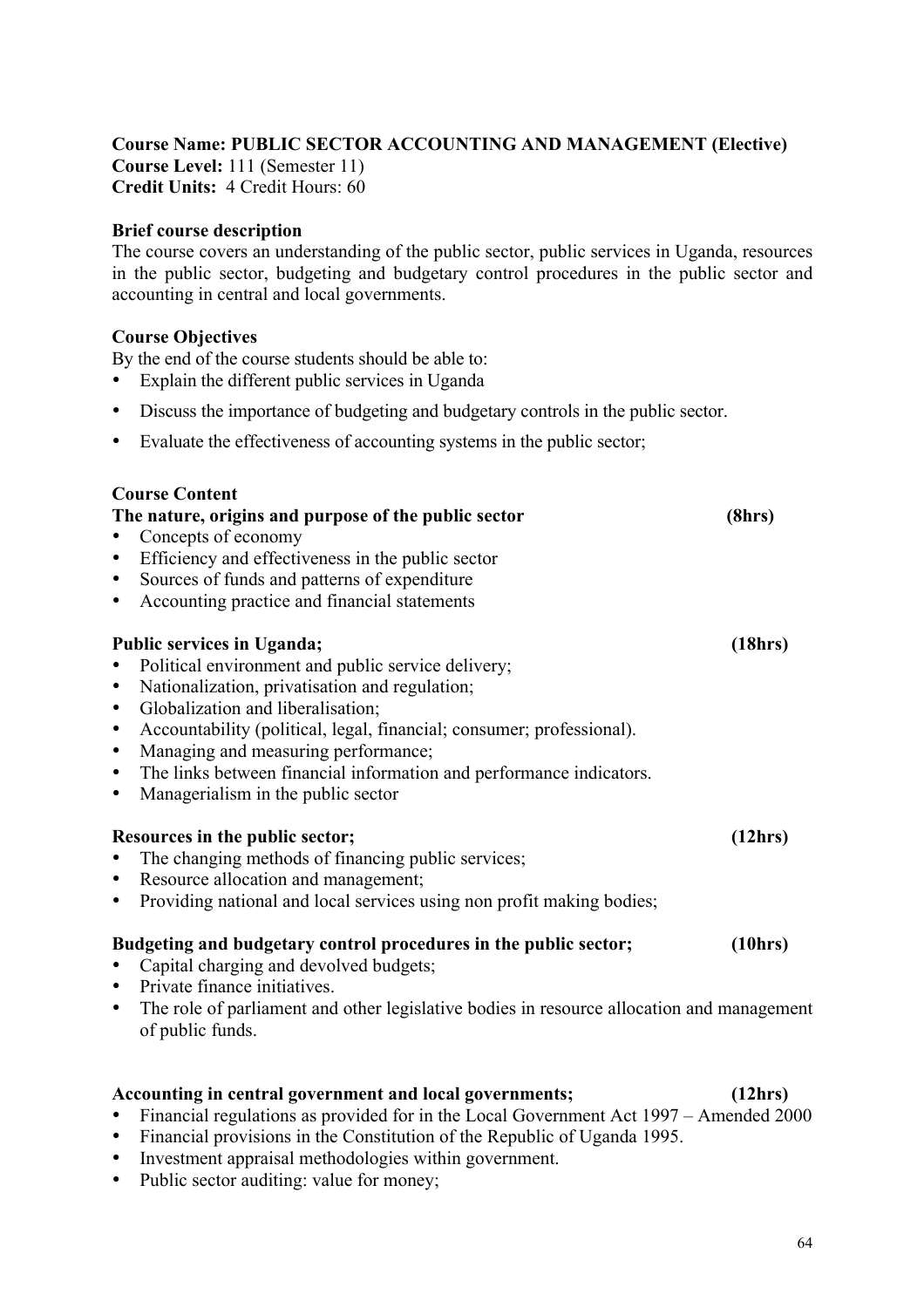• Performance audits; management audits; regularity and propriety;

#### **Delivery methodology**

Lectures and tutorials

#### **Assessment**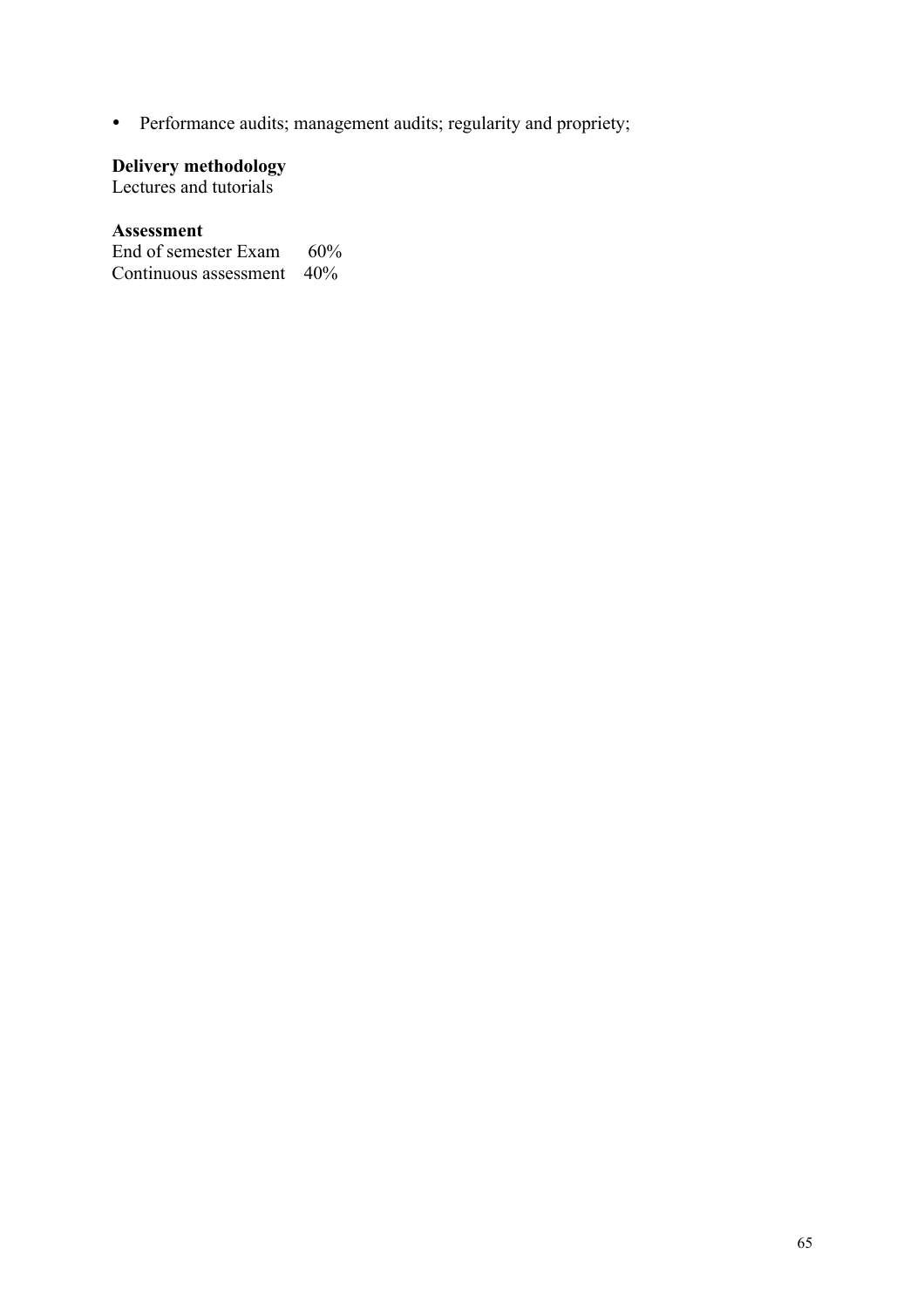#### **Course Name: INTERNATIONAL ACCOUNTING (Elective)**

**Course Level:** 111 (Semester 11) **Credit Units:** 4 Credit Hours: 60

#### **Brief description**

The study of international accounting involves analysing comparative international accounting issues and methods, discussing the harmonisation process, interpreting financial reports of foreign companies, and analysing foreign exchange, financial instruments and market efficiency.

#### **Course Objectives**

By the end of the course students should be able to:

- Discuss the evolution and work of the International Accounting Standards Board;
- Articulate the importance and challenges of harmonization;
- Explain the impact of national cultures on accounting systems;
- Carryout measurement of international differences in accounting practices;
- Interpret the financial reports of multinational companies; and
- Translate financial reports in different currencies.

| <b>Course Content</b><br><b>Introduction</b><br>Reasons for international accounting<br>The role and evolution of the International Accounting Standards Board<br>$\bullet$<br>Reasons for and against harmonization of Accounting Standards<br>$\bullet$   | (6hrs)  |
|-------------------------------------------------------------------------------------------------------------------------------------------------------------------------------------------------------------------------------------------------------------|---------|
| Convergence of accounting standards<br>Level of global convergence<br>Accounting implications<br>$\bullet$                                                                                                                                                  | (6hrs)  |
| Influences on the accounting system.<br>General factors influencing an accounting system<br>National cultural influences on accounting rules and practices<br>$\bullet$<br>Studies on cultural differences and accounting rules and practices.<br>$\bullet$ | (8hrs)  |
| Measuring international differences in accounting rules and practices<br>$\bullet$ H and C – indices<br>• Measurement of differences in information disclosure<br>Financial statement reconciliations<br>$\bullet$                                          | (10hrs) |
| <b>Classification of accounting systems</b><br>Mueller's classification<br>$\bullet$<br>Morphology of accounting systems<br>$\bullet$<br>Hierarchical classification<br>$\bullet$                                                                           | (6hrs)  |

#### **Interpreting the financial reports of multinational companies (8 hrs)**